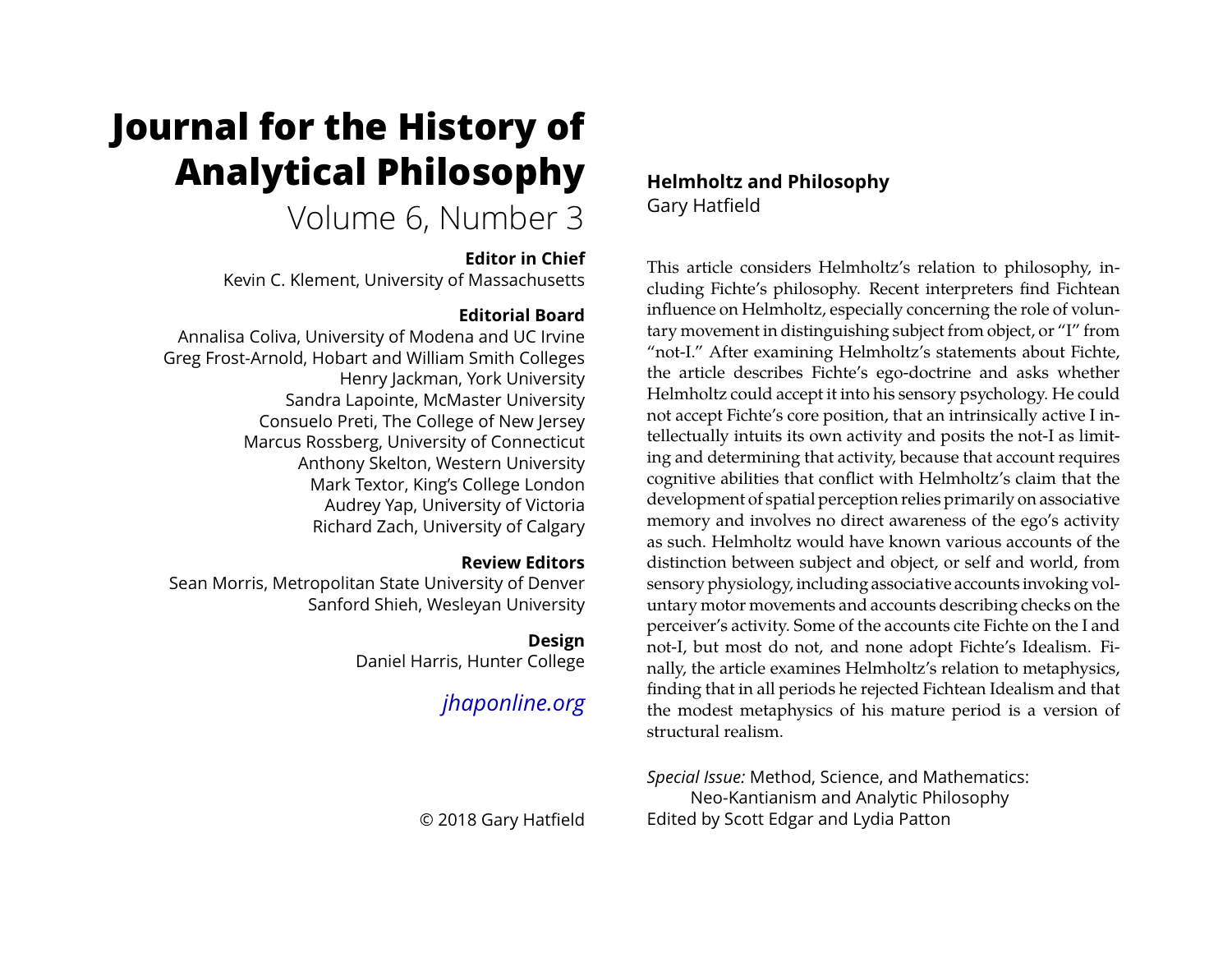# **Helmholtz and Philosophy**

**Science, Perception, and Metaphysics, with Variations on Some Fichtean Themes**

Gary Hatfield

## **1. Introduction**

Helmholtz was a physiologist of the first rank who also had an interest in physics. He trained as a physician for financial reasons. Having been interested in physics in Gymnasium (during the 1830s), he later acknowledged that his training in physiology, in Berlin under Johannes Müller, had broadened his intellectual horizons [\(1886,](#page-29-0) [VR](#page-27-0)<sup>4</sup>, 314-15; [1887,](#page-29-1) [SW](#page-27-1), 342).<sup>1</sup> His knowledge of physics facilitated his physiological investigations, including studies of animal heat (resulting in his *Über die Erhaltung der Kraft*, [1847\)](#page-28-0), his work on nerve conduction, his discovery of the ophthalmoscope, and his extensive research on visual and auditory sensory physiology in the 1850s and 1860s, as professor of physiology at Königsberg (1849–55), anatomy and physiology at Bonn (1855–58), and physiology at Heidelberg (1858–71). This research resulted in *Die Lehre von den Tonempfindungen als physiologische Grundlage für die Theorie der Musik* [\(1863\)](#page-28-1) and the *Handbuch der physiologischen Optik* (published in sections, 1856–66; reissued in [1867\)](#page-28-2), masterpieces that guided work in the physiology and psychology of auditory and visual perception for decades. In 1871, Helmholtz was called to Berlin as professor of physics, where he was active until his death in 1894. From 1888, he also served as founding president of the *Physikalisch-*

<span id="page-1-0"></span><sup>1</sup>The abbreviations used to cite works by and on Helmholtz are explained at [the head of the References.](#page-27-2)

*Technische Reichsanstalt*, a Prussian national institute partly supported by private funds. Even as a physics professor, he continued publishing in the physiology and psychology of vision, especially on binocular vision and color vision, and brought out new editions of his *Tonempfindungen* (fourth edition, 1877) and *Physiologische Optik* (second edition, 1885–96). Throughout his career he published popular lectures on various scientific topics, on the philosophy of science, and on epistemology.

From 1866 to 1878, Helmholtz published eight papers on geometry, some technical, some popular. These papers influenced members of the Vienna circle, especially Moritz Schlick, who, on the centenary of Helmholtz's birth [\(1921\)](#page-29-2), republished two of them, along with a paper on counting and measuring and Helmholtz's most extensive epistemological writing, *Die Thatsachen in der Wahrnehmung* (The Facts in Perception) [\(1878\)](#page-29-3). The reception of Helmholtz's work on geometry, together with the fundamental character of his physical thought, have generated a growing body of scholarship[.2](#page-1-1) These are important topics, but they are not my focus here. Rather, I want to look at Helmholtz's philosophical thought in two areas: his account of sensory perception and his attitude toward metaphysics.

Michael Heidelberger [\(1995,](#page-28-3) 835–36) has described the "traditional image" of Helmholtz as a philosopher. Helmholtz is known: (1) for his stance against some previous philosophy, namely, German Idealism; (2) for newly forging a philosophy grounded in natural science, avoiding all metaphysics; (3) as a friend of materialism, without embracing naïve materialism; and (4) as limiting philosophy to epistemology, with no bearing on the content of natural science. Heidelberger proposes a counter-picture in which Helmholtz's philosophy was grounded in metaphysical realism of an idealist sort, derived from the German Idealist Johann Gottlieb Fichte and incorporating the

<span id="page-1-1"></span><sup>2</sup>On geometry and physical space in Helmholtz, with additional references: [Neuber](#page-30-0) [\(2012\)](#page-30-0), [Patton](#page-30-1) [\(2009\)](#page-30-1); on his physics: [Krüger](#page-29-4) [\(1994\)](#page-29-4), [Schiemann](#page-30-2) [\(2009\)](#page-30-2).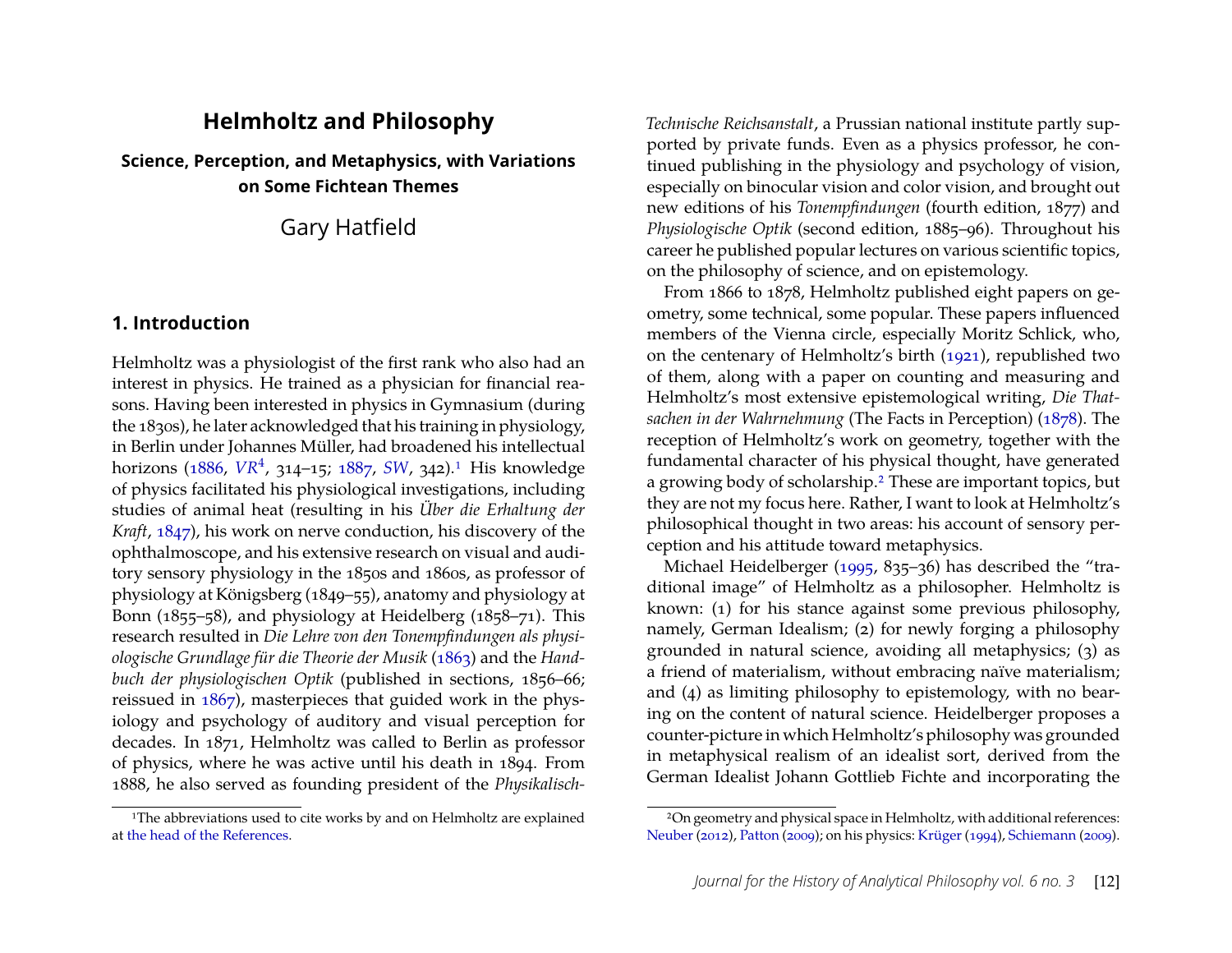notion of an active ego. The argument contends that Helmholtz drew upon Fichte's notion of an active self to construct a parallel between human action (volitional activity) and scientific experimentation. Accordingly, Helmholtz did not reject German Idealism as a whole, he did not avoid all metaphysics, he rejected materialism for idealism, and he considered his metaphysics to have implications for his theory of cognition (and vice versa).

Heidelberger is not the first to link Helmholtz to Fichte, nor the last. Turner [\(1977\)](#page-30-3) and De Kock [\(2011,](#page-27-3) [2014\)](#page-27-4) have argued that Helmholtz took much from Fichte's conception of the self as active and that he built the distinction between self and world, or subject and object, on Fichte's distinction between *Ich* and *Nicht-Ich*[.3](#page-2-0) They find parallels between Fichte's notion that we perceive ourselves as active and posit the world as limiting that activity (his "ego-doctrine") and Helmholtz's account of the development of spatial perception and his distinction between subject and object. However, they doubt that Helmholtz adopted Fichte's idealist metaphysics.

I grant Heidelberger, Turner, and De Kock that there are some (very general) similarities between Fichte's active self and Helmholtz's appeal to the will's voluntary activity in the genesis of spatial perception. But I doubt that Helmholtz adopted core

features of Fichte's position, including that, in this genesis, an intrinsically active I intuits its own activity *a priori* and, realizing its limitation, posits the not-I as limiting or determining the I. Any plausibility for this attribution comes from Helmholtz's apparent appeal to a simple model of testing the will's intentions in comparing aspects of spatial vision with the performance of scientific experiments. However, it is important to distinguish Helmholtz's references to active testing (experimental or otherwise) by a mature perceiver or investigator from his account of the origin of spatial perception. He claims that the latter account relies exclusively on associative mechanisms. He would reject that the ego originally intuits its own activity *a priori* and posits a "not-I" as limiting that activity. That position requires what Fichte called an "intellectual intuition" (or a similar cognitive power) that posits a phenomenally present external (spatial) world; it thereby conflicts with Helmholtz's strict*empirism* about the genesis of visual spatial representation, which derives spatial perception through mere associative learning [\(Hatfield](#page-28-13) [1990,](#page-28-13) 199–208, 271–80). I examine the role of voluntary movements in Helmholtz in [§3.2.](#page-10-0) Finally, I agree with Heidelberger that Helmholtz does not totally reject metaphysics, even in his mature period after 1855. I find a more modest metaphysics in Helmholtz than does he, but we agree that his metaphysics informs his understanding of perception and that it avoids materialist reduction.

My purpose here is not to assess in detail the interpretations of Turner, Heidelberger, and De Kock. Rather, I want to do four things. First ([§2\)](#page-3-0), survey Helmholtz's relation to philosophy. Second ([§3\)](#page-5-0), examine his relation to Fichte, by considering the evidence that he actually read and understood Fichte's work and then comparing his core account of the development of spatial perception with Fichte's ego-doctrine. Third ([§4\)](#page-15-0), show how Fichte's views, or other views on the genesis of the subject– object relation, might have come to Helmholtz through the

<span id="page-2-0"></span><sup>&</sup>lt;sup>3</sup>Fichte invoked this distinction often in his Jena period (to 1800), and continued to speak of it afterwards, sometimes using other terms. In discussing Fichte, I emphasize works that Helmholtz or his colleagues may have read. These include a work that Helmholtz cited (*[PO](#page-27-5)*<sup>2</sup> , 248–49), *Die Thatsachen des Bewusstseyns* [\(Fichte](#page-28-4) [1817\)](#page-28-4); and a popular work that he likely knew, *Die Bestimmung des Menschen* (The Vocation of Man) [\(1800](#page-28-5)[/1956\)](#page-28-6). Because Fichte considered them to be clear statements of his Jena-period views, I draw on the two "Introductions" of 1797 [\(1797a/](#page-28-7)[1845–46,](#page-28-8) vol. 1, and, on transcendental idealism and eliding the distinction between subject and object, [1797b;](#page-28-9) trans. [1994\)](#page-28-10); also, the widely circulated *Wissenschaftslehre* of [1794](#page-28-11) [\(1970\)](#page-28-12), acknowledged to be obscure. Fortunately, we need not track Fichte's changing attitudes toward the supersensible across the 1800 division of his works, and we can attend to the Introductions more closely than the 1794 work. On the reception of *Vocation*, see [Breazeale](#page-27-6) [\(2013\)](#page-27-6).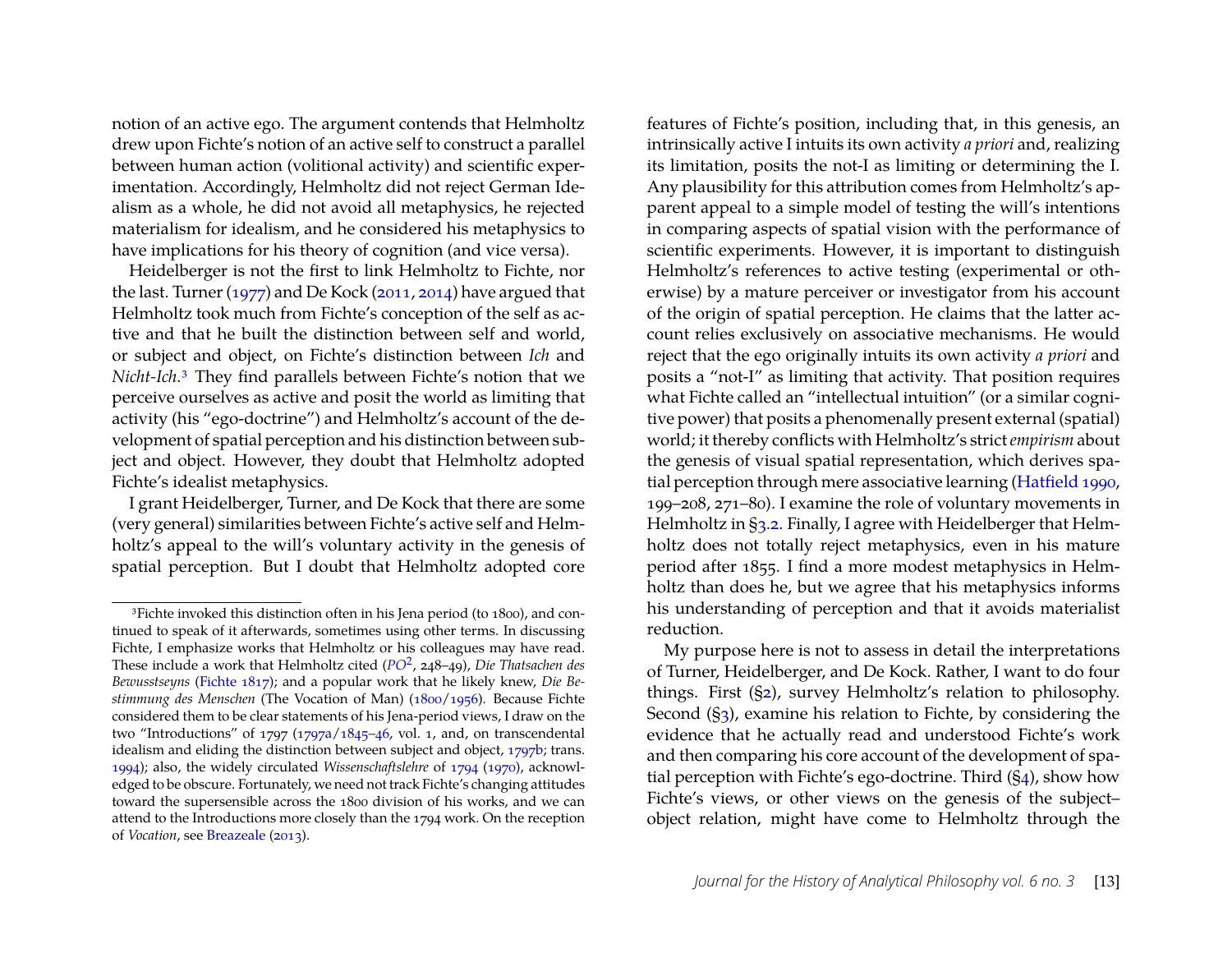large body of German writings on sensory physiology. These writings contained a physiological-psychological Kantianism, which borrowed terms and ideas from Kant but need not have fully adopted his philosophical aims or positions. A few major physiological and psychological authors explicitly mentioned Fichte; these include Johannes Müller [\(1826,](#page-30-4) [1833–40\)](#page-30-5), Theodor Waitz [\(1849\)](#page-30-6), and Wilhelm Wundt [\(1862\)](#page-30-7), who each discussed Fichte's active I in relation to his Idealism, which they, along with the other sensory physiologists mentioned herein, rejected. Even if not derived from Fichte, the distinction between self and world, or subject and object, was a prominent topic of discussion in sensory physiology. Helmholtz would have been aware of various accounts, including many invoking voluntary motor movements. This extensive discussion reveals that, prior to the rise of "mechanical objectivity" after mid-century as chronicled by Daston and Galison [\(2007\)](#page-27-7), a related (but not precisely equivalent) distinction between subjectivity and objectivity was articulated in a large physiological literature. Finally ([§5\)](#page-22-0), I examine Helmholtz's relation to metaphysics and characterize the modest metaphysics of his mature period, which I find to be a form of structural realism.

I should mention some framing assumptions. Helmholtz's thought developed. Although he retained a life-long interest in the law of cause, his attitude toward that law changed. At first, he accepted it as an *a priori* principle that allows us to infer a real (material) world from its effects on our sense organs. Later, he treats the assumption of causality, and lawlikeness, as a presupposition for the comprehensibility of nature—a position considered more closely in [§5.](#page-22-0) There were constants in his thinking about perception: from early on he treated sensations as "symbols" or "signs" that must be interpreted by thought. But his views changed on how the content of perception relates to an external world. Early on (to 1855, at least), Helmholtz was a metaphysical realist about physical processes in space and held that we infer spatial objects in perception, using an *a priori* law of cause in a manner that he understood to be Kantian. Subsequently, he conceded that we cannot determine the spatiality of a world apart from our perceptions [\(1867,](#page-28-2) §26). The law of cause no longer supports a robust spatial realism. His final take on "a world of actuality" and its relation to a causal law is also examined in [§5.](#page-22-0)

#### <span id="page-3-0"></span>**2. Helmholtz's Attitudes Toward Philosophy**

Helmholtz is known as a scientist-philosopher, a label that accurately portrays his self-conception: he viewed himself as a natural scientist who sometimes did philosophy, by which he meant that some portions of his writing and some of his public lectures were contributions to philosophy and, especially, the theory of knowledge [\(1891,](#page-29-5) *[SW](#page-27-1)*, 473, 475). But, we may ask, what did Helmholtz consider philosophy to be?

Let us first consider what conceptions of philosophy were available in Germany from about 1840 on. Historians agree that philosophy was undergoing an identity crisis [\(Schnädel](#page-30-8)[bach](#page-30-8) [1984,](#page-30-8) 5; also, [Beiser](#page-27-8) [2014a,](#page-27-8) chap. 1), which resulted from the widespread belief that the Idealism of Fichte, Schelling, and Hegel had failed. This belief partly stemmed from the charge that German Idealism engaged in *a priori* metaphysical speculation that ignored an ever-growing body of natural scientific knowledge[.4](#page-3-1) Although metaphysical philosophy continued to be produced, for example, by Hermann Lotze [\(1852;](#page-29-6) [1856–64\)](#page-29-7), this work was informed by current natural science. Many sought a role for philosophy that didn't engage in metaphysics. Accordingly, philosophy might examine the structure and basis of the various sciences, either as handmaiden or as independent au-

<span id="page-3-1"></span><sup>4</sup>The relation between natural science and the German Idealists, especially Schelling, was more nuanced (see, e.g., [Richards](#page-30-9) [2002\)](#page-30-9).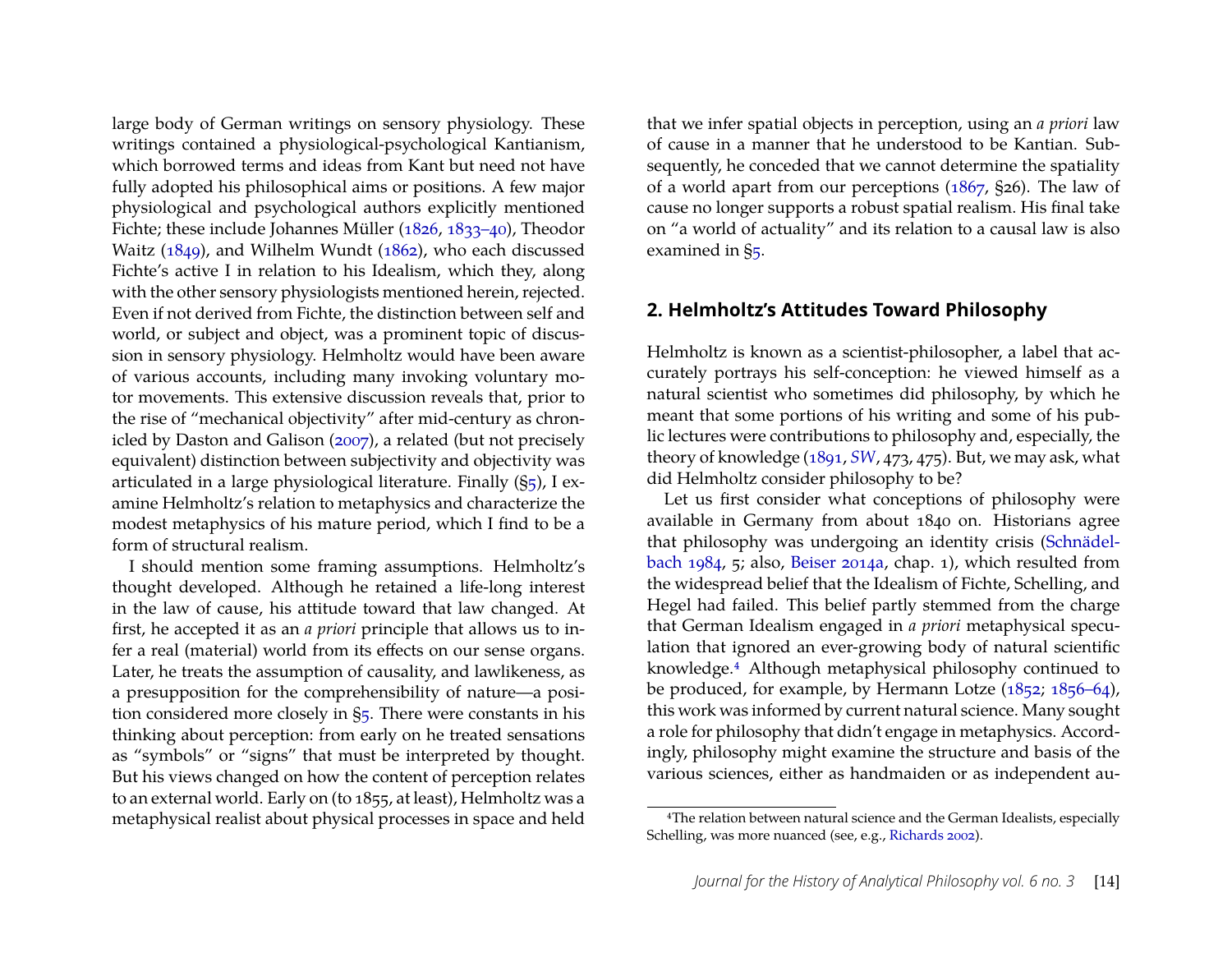ditor, under the title of the "logic" of the sciences.<sup>5</sup> Or it might consider the theory of knowledge more generally, especially in connection with sense perception.

Helmholtz affirmed the identity crisis and also recognized the value of philosophy in these two roles. In his [1855](#page-28-14) lecture, *Über das Sehen des Menschen* (On Human Vision), he acknowledged that philosophers and natural scientists were not, at present, "good friends" in relation to their respective enterprises, but were indeed enemies. This enmity, he explained, should extend only to the excesses of the schools of Schelling and Hegel, which, he claimed, proceeded independently of the findings of natural science. Helmholtz warned that one should not "confuse the recent systems of philosophy with philosophy in general"  $(VR<sup>4</sup>, 1: 89)$  $(VR<sup>4</sup>, 1: 89)$  $(VR<sup>4</sup>, 1: 89)$ . Indeed, Kant points the way to a legitimate philosophy. For, not only did Kant himself contribute to the Newtonian explanation of the formation of the planetary system (through the nebular hypothesis), but he also held that "the number of our cognitions cannot be increased through pure thought, for his highest principle was that all cognition of actuality must be created out of experience" (1: 88).<sup>6</sup> Helmholtz approvingly characterized Kant as investigating "the sources of our knowledge [*Wissen*] and the degree of its justification" (1: 88)[.7](#page-4-2) His lecture was intended to show that philosophy and natural science converge in the theory of human sense perception, especially vision, and to relate recent scientific findings to philosophy.

We may note three ways in which the lecture related natural science to philosophy. The first was the law of specific nerve energies, a principle credited to Johannes Müller. The principle states that the specific types of qualitative experience, such as color for vision and heat for touch, arise not from the characteristics of external stimuli but from the characteristics of the subject. Stimulation of the eye by light, or (artificially) by pressure or by electric spark, yields the experience of a flash of light having a color. But if the same physical light that yields an experience of color in the eye is directed onto the skin, it creates a feeling of warmth. Physical light is therefore neither necessary nor sufficient for producing a color sensation (1: 94–99). Second, Helmholtz invoked the Kantian law of cause as underlying our perception of the items in our field of vision as *objects*, that is, as initiators of the effects that we experience as sensations (1: 115–16). Third, in the lecture, these points and others, including a distinction between sensations and representations (or ideas [*Vorstellungen*][;8](#page-4-3) 1: 99–100), are examples of engaging in the logic of the special sciences by examining the fundamental concepts of visual physiology and psychology, including an early discussion of underlying "inferences" that are not fully conscious<sup>9</sup> and that, as processes of sense perception as opposed

<span id="page-4-0"></span><sup>&</sup>lt;sup>5</sup>The philosophy of the special sciences, including their fundamental concepts, was a part of the philosophy of science at this time. In Mill's *Logic* [\(1843\)](#page-29-8), he discussed the concepts of the special sciences, including, in Book 3, mechanical, electrical, and chemical, and, in Book 6, the various moral sciences. Wundt's *Logik* [\(1880–83\)](#page-30-10) also examines the methods and concepts of the special sciences.

<span id="page-4-1"></span><sup>6</sup>Kant indeed held that cognition of actuality cannot arise from thought alone, or, in his terms, from the understanding operating apart from sensory perception; but he also maintained that knowledge of the conditions of experience as provided by his critical philosophy could yield synthetic *a priori* propositions, including the law of cause and a geometrical description of physical space, which apply to experience but are not themselves obtained from experience.

<span id="page-4-2"></span><sup>7</sup>Helmholtz invoked Kant much more frequently than Fichte. He read Kant on his own during 1838–39, his first year at University (in the medical

and surgical institute) (*[Kö](#page-0-0)*, 1: 30; *[WK](#page-27-9)*, 18). Further, he lists Friedrich Eduard Beneke as his instructor for logic and psychology [\(Helmholtz](#page-28-15) [1842,](#page-28-15) vita). If [Beneke](#page-27-10) [\(1842\)](#page-27-10) is indicative of the lectures, Helmholtz would have heard several detailed expositions of Kant's theory of cognition and its elements (sensibility, intuition, concepts, synthetic *a priori* principles). As mentioned, his attitude toward Kant changed over the years.

<span id="page-4-3"></span><sup>8</sup>I have not attempted to translate the German "Vorstellung" consistently. It is rendered as "representation" and "idea"; also, more rarely, as "presentation" (its root meaning being "a placing before").

<span id="page-4-4"></span><sup>9</sup>Although Helmholtz did not use the term "unbewusster Schluss" prior to Wundt's use in the first (1858) installment of his *Beiträge* [\(1862,](#page-30-7) 65), he used the concept; see [Richards](#page-30-11) [\(1980\)](#page-30-11) and [Hatfield](#page-28-13) [\(1990,](#page-28-13) 198).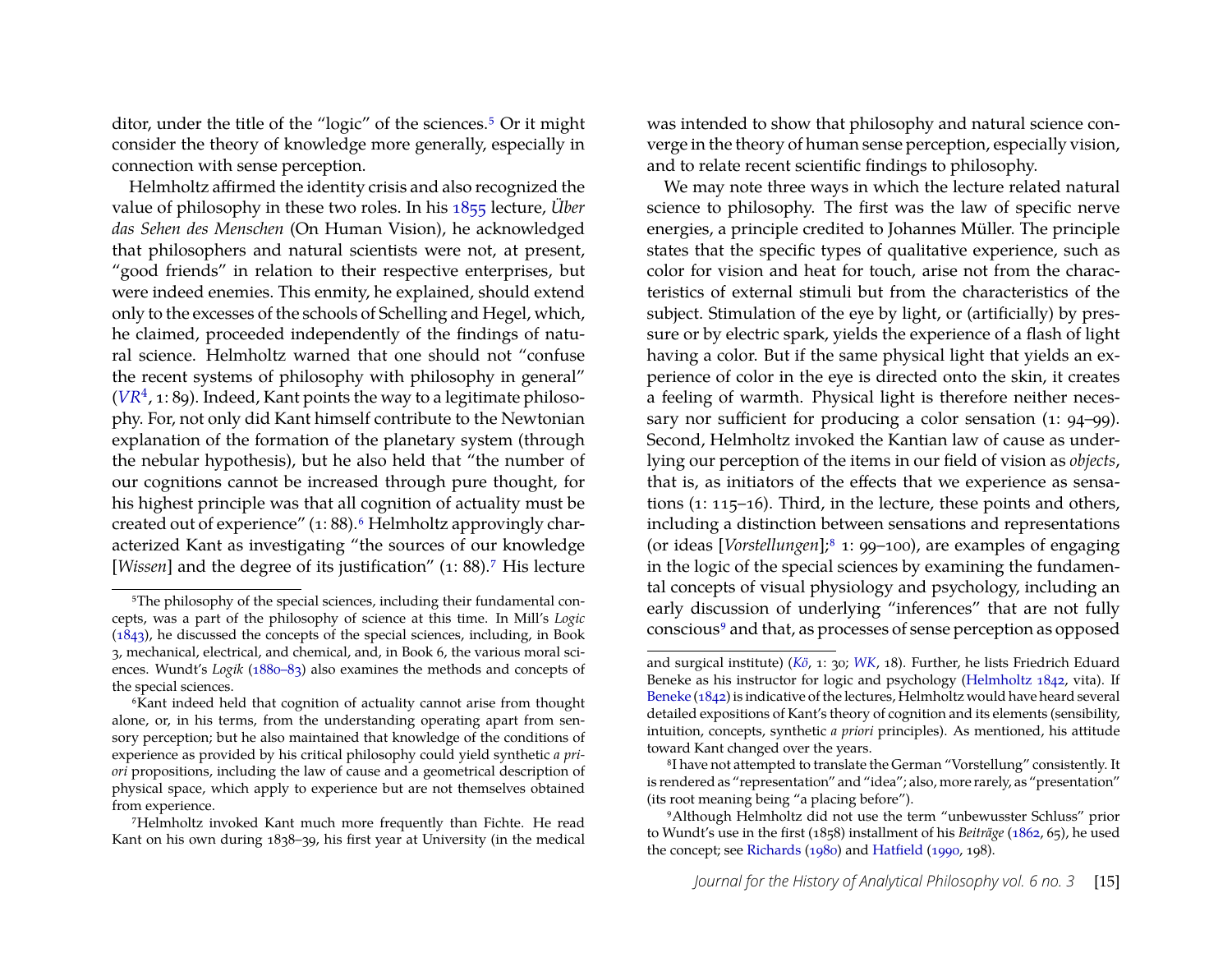to object-cognition, may be nothing more than a "mechanically drilled . . . association of ideas [*Ideenverbindung*]" (1: 112, 115). (As discussed below, the lecture also mentions Fichte.)

Helmholtz often returned to this theme of the emptiness of recent philosophical systems and the ongoing validity of philosophy as epistemology and logic of the sciences. In 1857, he wrote to his father, Ferdinand Helmholtz (a Gymnasium teacher):

The philosophical vaporing and consequent hysteria of the naturephilosophical systems of Hegel and Schelling seem to be over, and people are beginning to interest themselves in philosophy again. . . . Philosophy . . . finds its great significance among the sciences as the theory of the sources of knowledge [*Wissensquelle*] and the activities of knowing [*Wissen*]. (\**[WK](#page-27-9)*, 159; *[Kö](#page-0-0)*, 1: 284)

In a lecture from 1862, he considered the excesses of previous philosophy, which led men of science to reject philosophy altogether; consequently, "not only were the illegitimate pretensions of the [Hegelian] identity-philosophy—to subordinate all other studies to itself—rejected, but no attention was paid to the legitimate aims of philosophy: the critical analysis of the sources of cognition and the establishment of standards for intellectual endeavors" (\*[SW](#page-27-1), 126;  $VR^4$  $VR^4$ , 1: 164). In a letter to the physiologist Adolph Fick from about 1875, he wrote:

I believe that philosophy will only be reinstated when it turns with zeal and energy to investigating the processes of cognition [*Erkenntnissprocesse*] and the methods of science [*wissenschaftliche Methoden*]. Here it has a real and legitimate task. The construction of metaphysical hypotheses is pure humbug. (\**[WK](#page-27-9)*, 139; *[Kö](#page-0-0)*, 1: 243)

And in an autobiographical sketch late in life, he recalled that his "investigation of sensation and sensory perception" led him into "the theory of knowledge [*Erkenntnisstheorie*]," where his principal results were "that sensory impressions are only signs for the constitution of the external world, the meaning of which must be learned through experience" [\(1891,](#page-29-5) \*[SW](#page-27-1), 475; [VR](#page-27-0)<sup>4</sup>, 1: 16).

In his various attacks on metaphysics as a branch of philosophy, Helmholtz understood by the term "metaphysics" the "so-called science whose goal is to establish, by pure thought, conclusions concerning the ultimate principles of the universe," an endeavor he explicitly distinguished from philosophy [\(1874,](#page-28-16)  $*SW$  $*SW$ , 338;  $VR^4$  $VR^4$ , 2: 432–33). Yet on at least one occasion, he extended the term "metaphysics" more broadly, to include fundamental hypotheses about reality that cannot be refuted empirically but which nonetheless are admissible into learned discussion, as long as they are taken for hypotheses and not dogma  $(FP, 138; VR<sup>4</sup>, 2: 239; PO<sup>2</sup>, 596).$  $(FP, 138; VR<sup>4</sup>, 2: 239; PO<sup>2</sup>, 596).$  $(FP, 138; VR<sup>4</sup>, 2: 239; PO<sup>2</sup>, 596).$  $(FP, 138; VR<sup>4</sup>, 2: 239; PO<sup>2</sup>, 596).$  $(FP, 138; VR<sup>4</sup>, 2: 239; PO<sup>2</sup>, 596).$  $(FP, 138; VR<sup>4</sup>, 2: 239; PO<sup>2</sup>, 596).$  $(FP, 138; VR<sup>4</sup>, 2: 239; PO<sup>2</sup>, 596).$ <sup>10</sup> We return to this notion of metaphysics in [§5.](#page-22-0)

#### <span id="page-5-0"></span>**3. Helmholtz and Fichte**

Let us first consider Helmholtz's statements about Fichte and then examine any analogy between his theory of spatial perception and Fichte's ego-doctrine.

#### <span id="page-5-3"></span>**3.1. Helmholtz's attitudes toward Fichte**

Helmholtz mentioned Johann Gottlob Fichte several times over his career, sometimes favorably and sometimes not, sometimes by way of allusion and only in later years with articulated substance. His father was close friends with Fichte's son, Immanuel Hermann Fichte, and Helmholtz recalled discussions, at his childhood home, of the elder Fichte's merits in relation to Kant and Hegel [\(1891,](#page-29-5) *[SW](#page-27-1)*, 475–76; also, [1886,](#page-29-0) *[VR](#page-27-0)*<sup>4</sup> , 2: 314).

In correspondence from 1852,<sup>11</sup> Helmholtz's father strongly

<span id="page-5-1"></span><sup>10</sup>Helmholtz transposed several portions of the 1878 essay *[FP](#page-27-11)* into *[PO](#page-27-5)*<sup>2</sup> (into §26, first published in 1894), altering the sequence of the passages and revising some of them. I track these mirror passages (as is done here).

<span id="page-5-2"></span><sup>&</sup>lt;sup>11</sup>The first evidence of Helmholtz reading Fichte is in a letter of 1841 to the younger Fichte, in which Helmholtz says that he would like to meet with the son to get some help reading the father [\(Cahan](#page-27-12) [1993,](#page-27-12) 86 n 6). Despite being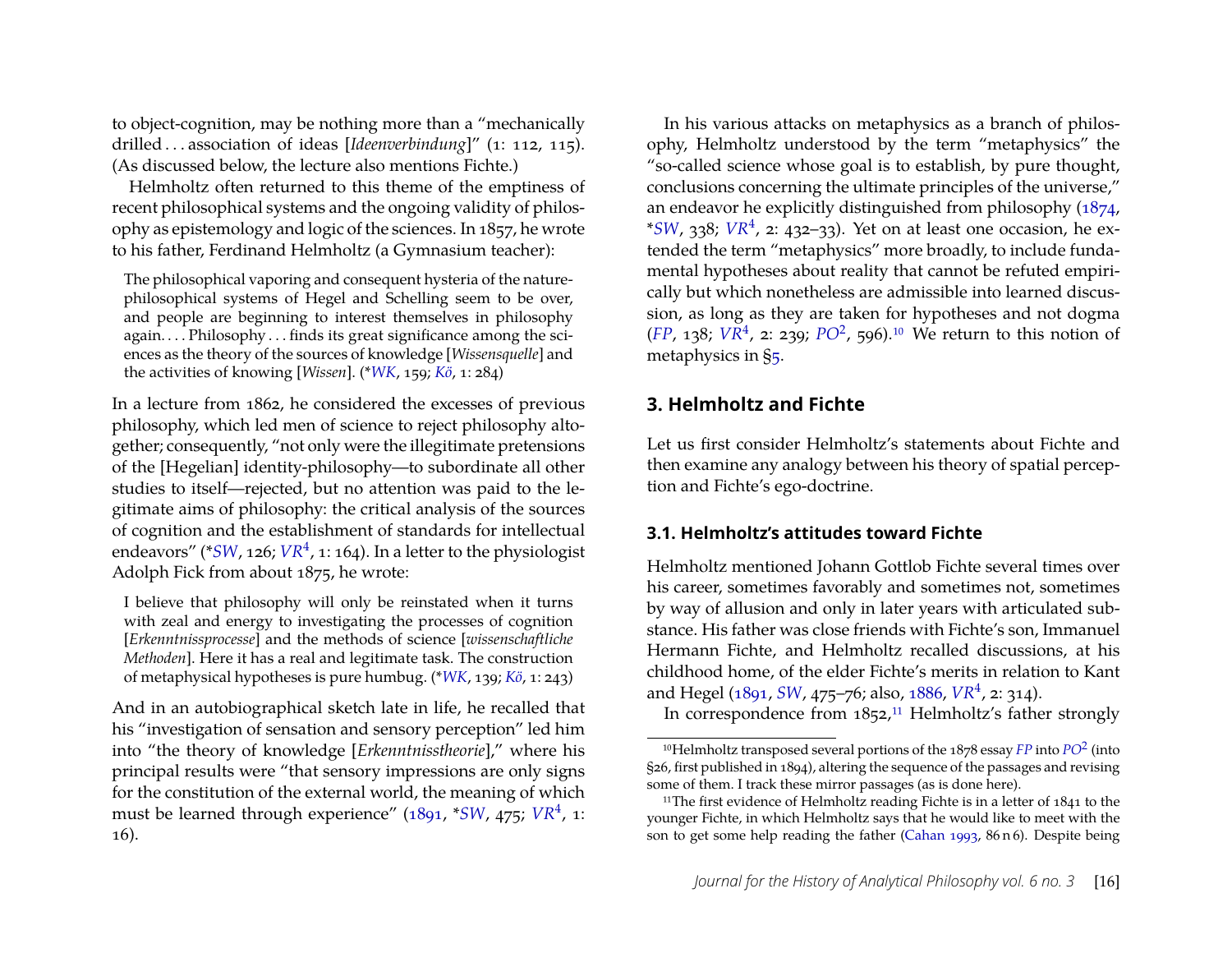praised Fichte, and Helmholtz subsequently presented himself as favorable toward Fichte, grouping him with Kant. On 28 June 1852, Helmholtz gave his Inaugural Lecture as ordinary professor in physiology at Königsberg, "Über die Natur der menschlichen Sinnesempfindungen" (On the Nature of Human Sense Impressions). His father, to whom he sent a copy, praised its clarity and observed that its "mathematical-empirical method of investigation" bode well for drawing out philosophical implications, which might eventually "establish and elucidate the ego-doctrine of Fichte as the only possible mode of philosophical thought" (\**[WK](#page-27-9)*, 93; *[Kö](#page-0-0)*, 1: 168)—even though the lecture does not actually mention Fichte. Subsequently, Helmholtz (as Königsberger puts it) "gratified his father" by acknowledging that he wanted the lecture "to give an empirical statement of Fichte's fundamental views of sense-perception" (*[WK](#page-27-9)*, 93; *[Kö](#page-0-0)*, 1: 169). Which aspects of Fichte's philosophy does Helmholtz here explicate and endorse? Not only does the lecture fail to mention Fichte by name, it also does not address the activity of the will or the role of voluntary motion in distinguishing subject and object—topical positions that are sometimes attributed to Helm-holtz in connection with Fichte's ego-doctrine [\(De Kock](#page-27-3) [2011,](#page-27-3) 8; [Heidelberger](#page-28-17) [1993,](#page-28-17) 490–91; [Turner](#page-30-3) [1977\)](#page-30-3). The lecture does discuss the subjectivity of color sensations and the grouping of such sensations, in accordance with Müller's specific nerve energies, into what Helmholtz subsequently called "quality ranges" (*[PO](#page-27-13)*, 2: 5)—the latter notion being one that Helmholtz would, years later (1878), attribute to Fichte (*[FP](#page-27-11)*, 119; *[VR](#page-27-0)*<sup>4</sup> , 2: 119; *[PO](#page-27-5)*<sup>2</sup> , 248– 49). Perhaps Helmholtz intended to say that he was affirming this aspect of Fichte's views, which might still be seen as part of Fichte's ego-doctrine inasmuch as it affirms a phenomenal division between subject and object. But this would not be a close similarity with Fichte specifically.

In relation to his 1855 lecture, *On Human Vision*, Helmholtz again corresponded with his father about Fichte. In the lecture, he mentions Fichte explicitly, aligns him with Kant in opposition to Schelling and Hegel, and describes Fichte's views as corresponding to recent findings in sensory physiology. He portrays Kant as furthering natural philosophy (the point about the nebular hypothesis). He then notes that Fichte, although "setting himself against the common way of seeing things, did not, as far as I can judge, find himself in any principal opposition to the natural sciences; rather, there is a presentation of sensory perception in the most exact agreement with the conclusions that the physiology of the sense organs later drew from the facts of experience"  $(VR<sup>4</sup>, 1: 89)$  $(VR<sup>4</sup>, 1: 89)$  $(VR<sup>4</sup>, 1: 89)$ . Fichte is not explicitly mentioned again, although Helmholtz told his father that he had intended the lecture "to put forward the correspondence between the empirical facts of the physiology of the sense organs and the philosophical attitude of Kant, and also of Fichte" (*[WK](#page-27-9)*, 138; *[Kö](#page-0-0)*, 1: 242). Which aspects of the lecture—which discusses sensation and perception and returns to Kant by invoking the law of cause to undergird reference to objects—targets Fichte's views? The lecture discusses the subjectivity of sensations, which is hardly specific to Fichte. It also mentions the role of the will, or of voluntary movements of the eyes, in spatial perception. That might remind us of Fichte's active I, and so of (a part of) his ego-doctrine. However, the analogy is at best weak, since the activity of the will and the distinction between *Ich* and *Nicht-Ich* are not highlighted in this passage, which focuses on the fact that voluntary control of the eye muscles allows perception of visual direction and that this relation can be altered by learning, as when one watches the landscape pass-by while looking out the window of a train and then experiences motion aftereffects (movement in the opposite direction) when focusing on fixtures inside the train cabin  $(VR<sup>4</sup>, 1: 106–07)$  $(VR<sup>4</sup>, 1: 106–07)$  $(VR<sup>4</sup>, 1: 106–07)$ .

In the next fifteen years, Helmholtz tendered both positive and negative statements about Fichte. Just before the remark on

invited to visit (along with his father), Helmholtz did not make the trip from Berlin to Bonn.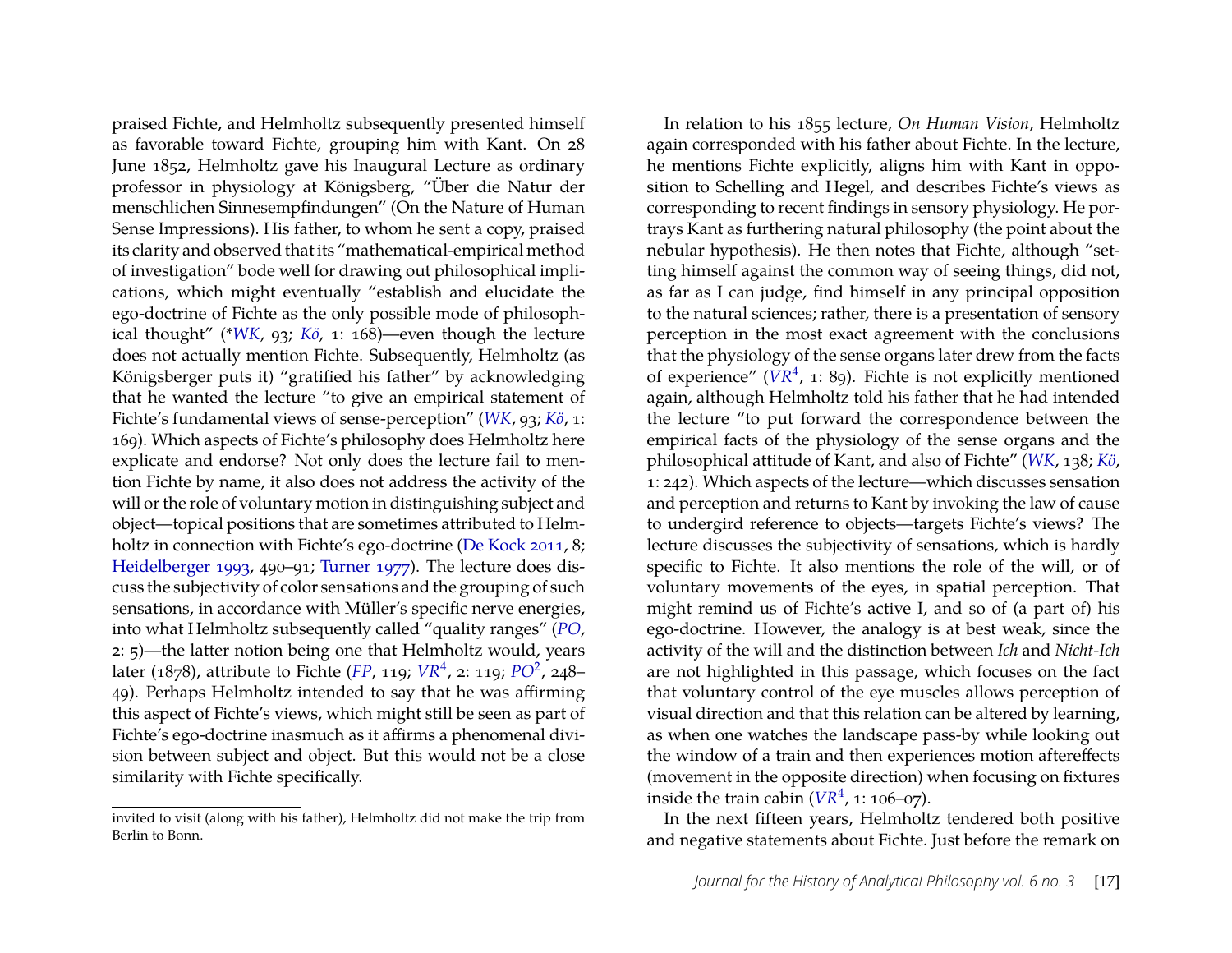the "vaporing" of Hegel and Schelling quoted above (in the 1857 letter), Helmholtz wrote: "It seems to me a favorable moment for voices of the old school of Kant and the elder Fichte to obtain a hearing once more" (*[WK](#page-27-9)*, 159; *[Kö](#page-0-0)*, 1: 284). And the passage about the significance of philosophy reads in full: "Philosophy, in the sense in which Kant and, so far as I have understood him, the elder Fichte, took it, finds its great significance among the sciences as the theory of the sources of knowledge and the activities of knowing" (\**[WK](#page-27-9)*, 159; *[Kö](#page-0-0)*, 1: 284).<sup>12</sup> He has now connected Kant and Fichte for his father twice in two years, and both times he ends up characterizing them as interested more in epistemology than in metaphysics (though we may doubt that Helmholtz actually considered Fichte to do the type of epistemology that he favored).

In print, he downplayed the significance of Fichte for perceptual theory. In an historical overview of theories of visual perception (§26 of *[PO](#page-27-13)*), after praising Müller on specific sense energies, he wrote: "The subsequent idealistic systems of philosophy of J. G. Fichte, Schelling, and Hegel all emphasized the theory that the idea is essentially dependent on the nature of the mind; thus neglecting the influence that the thing causing the effect has on the effect. Consequently, their views have had slight influence on the theory of the sense-perceptions" (\**[PO](#page-27-13)*, 3: 32)[.13](#page-7-1)

The final work to discuss Fichte in any detail is the *Facts in Perception* of 1878, Helmholtz's address as rector celebrating the founding of the Frederick William University (now, the Humboldt University). It is the first recorded instance of explicit, substantive engagement with Fichte's ideas. It exhibits both positive and negative attitudes.

The negative statements in *[FP](#page-27-11)* disparage Fichte's Idealism. In his discussion of the "idealist" and "realist" hypotheses as both metaphysical, Helmholtz characterizes the idealist hypothesis as equating life with a dream, a purely mental flow of experiences. He then describes how Fichte's position goes beyond mere dreaming idealism. They start out alike: "Fichte too assumes that the 'I' posits the 'not-I'—i.e., the world as it appears—for itself, because it needs it for developing its own thought-activity" (*[FP](#page-27-11)*, 137; *[VR](#page-27-0)*<sup>4</sup> , 2: 238; *[PO](#page-27-5)*<sup>2</sup> , 595)[.14](#page-7-2) Fichte's famous distinction does not posit a not-I (or *Nicht-Ich*) independent of all thought. Rather, it embraces a philosophy of identity: experience as of a world of objects is grounded in the activity of the I itself. He continues by noting that Fichte does not embrace radical solipsism but accepts the existence of other I's, all dependent on an absolute I:

Since, however, the images whereby they each represent the "non-I" must themselves all agree with one another, he conceives of all of the individual "I's" as parts or emanations of the absolute "I". The world in which they found themselves was then that world of representations which the worldmind [*Weltgeist*] posited for itself, and which could again receive the concept of reality, as happened with Hegel[.15](#page-7-3) (*[FP](#page-27-11)*, 137; *[VR](#page-27-0)*<sup>4</sup> , 2: 238; *[PO](#page-27-5)*<sup>2</sup> , 595)

<span id="page-7-0"></span><sup>&</sup>lt;sup>12</sup>This is the third time we have seen Helmholtz express a lack of confidence about whether he understands Fichte: the 1842 letter to I. H. Fichte, the 1855 lecture, and now here.

<span id="page-7-1"></span><sup>13</sup>Helmholtz here reflects Fichte's view that feelings (sensations) are subjective, and that, in empirical consciousness, they are projected onto a world of extension initially created through intuition of the self. In this, the self is active in positing the not-I within itself (there is no real external object involved). See [Fichte](#page-28-7) [\(1797a,](#page-28-7) [1994,](#page-28-10) 75–76). Further: *Vocation*, "all knowledge is merely knowledge of yourself; and that what you assume to be consciousness of the object is nothing but a consciousness of the fact that you have posited the object" [\(1956,](#page-28-6) 57). Also, *Thatsachen* [\(1845–46,](#page-28-8) 2: 553, 562, 566–67), on outer objects being posited in the *Ich* and set outside by the imagination. There is no causation between outer objects and the *Ich*.

<span id="page-7-2"></span><sup>14</sup>Helmholtz here gives a general description that might characterize the positions found in all of Fichte's works that we are tracking (see note [3\)](#page-2-0).

<span id="page-7-3"></span><sup>15</sup>This description bears similarity with Fichte's discussion of other I's and "Absolute Thinking" in *Thatsachen* [\(1845–46,](#page-28-8) 2: 603). In *Vocation* [\(1956,](#page-28-6) Book III, pt. 4, 132–42, 152), Fichte examines at length the role of a supersensible spirit or "Infinite Will" in coordinating among the various I's; this spirit is presumably the *Weltgeist* mentioned in Book III, pt. 3 (117). Helmholtz's comparison of Fichte to Hegel probably stems from this work (though of course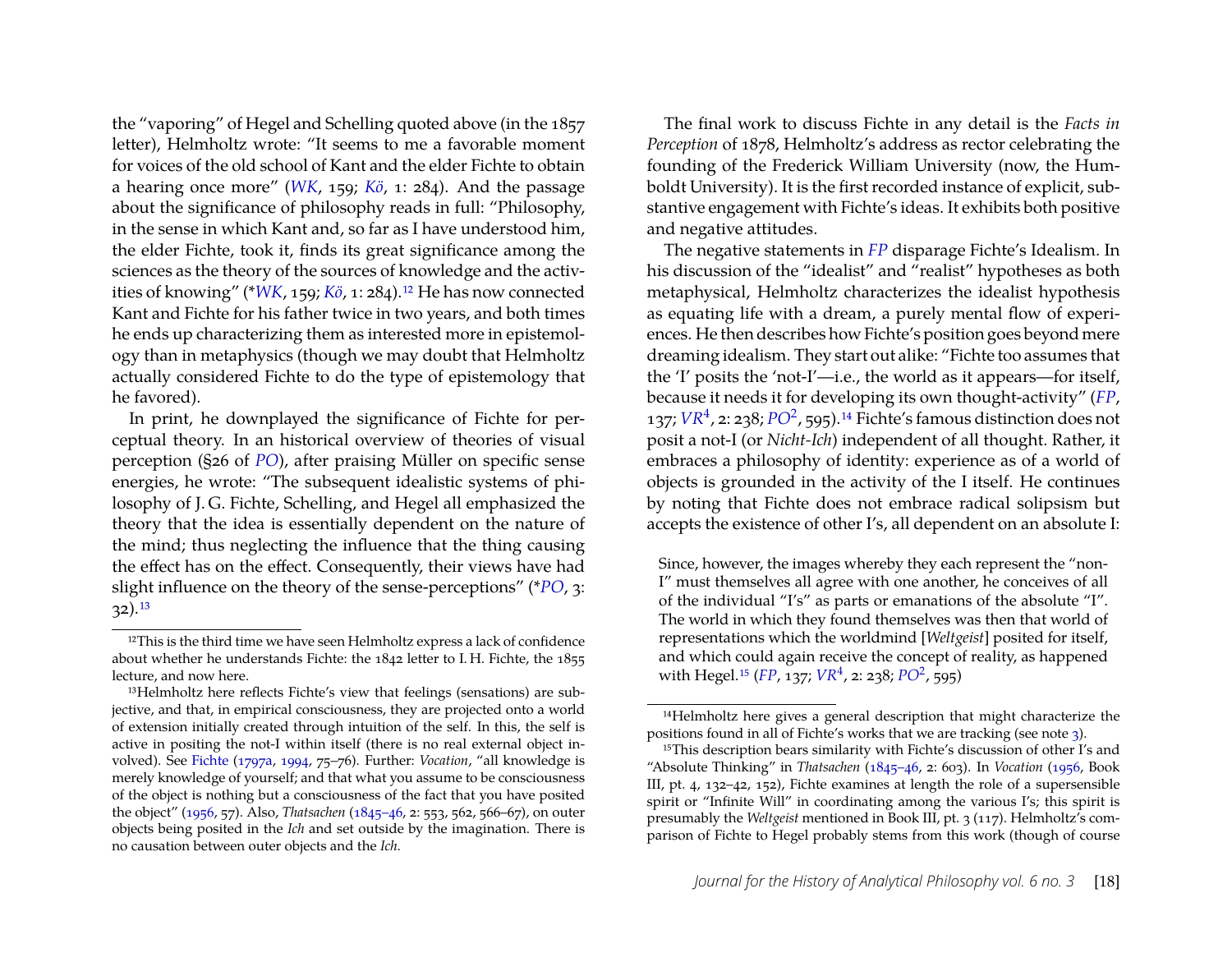Helmholtz describes a Fichtean Absolute Idealism and connects it with the oft-disparaged Hegel. A few pages later, in a passage that praises Fichte's terminological distinction between *Ich* and *Nicht-Ich* (as noted below), he again connects the *Nicht-Ich* with the *Weltgeist*, a disparaging remark ([FP](#page-27-11), 140; [VR](#page-27-0)<sup>4</sup>, 2: 241; [PO](#page-27-5)<sup>2</sup>, 592). Further, in the historical appendix to §26 ([PO](#page-27-5)<sup>2</sup>, 612), Helmholtz retained the negative comments about Fichte, Schelling, and Hegel quoted above, even though, as we will see, he sometimes revised such histories.

The positive statements in *[FP](#page-27-11)* fall into three groups. First, at the beginning of the lecture, Helmholtz notes that Fichte was the first rector of the university and quotes his *Die Grundzüge des gegenwärtigen Zeitalters* on the character of that time [\(Fichte](#page-28-18) [1806b;](#page-28-18) Helmholtz cites the edition of [1845–46,](#page-28-8) 7: 40). We might put this down to historical nicety, allowing Helmholtz as rector to connect back to one of the intellectual founders of the university; but this nicety also prepared the audience to hear more about Fichte. Second, in his discussion of sensory modalities and the experiential differences among the senses such as vision, hearing, and touch (*[FP](#page-27-11)*, 119;  $VR^4$  $VR^4$ , 2: 219;  $PO^2$  $PO^2$ , 584), he praises Fichte for having introduced the notion of a "quality range" (*Qualitätskreise*). He does not here cite a specific work, but subsequently in *[PO](#page-27-5)*<sup>2</sup> he raises the same point: "Much that is correct, sharply expressed, is found also with J. G. Fichte in the Facts of Consciousness, namely, the grouping of sensations into quality ranges, corresponding to the five senses" (*[PO](#page-27-5)*<sup>2</sup> , 248– 49)[.16](#page-8-0) In *Thatsachen*, Fichte groups the "affections" of the outer senses by sense: color for vision, tones for hearing, and so on [\(Fichte](#page-28-8) [1845–46,](#page-28-8) 1: 542), but doesn't, that I've found, here use the term *Qualitätskreise*[.17](#page-8-1) Third, Helmholtz discusses the distinction between subject and object, including the role of voluntary motion in creating this distinction within consciousness, and says something positive about Fichte.

The substantive discussions of the second and third instances are framed by the central problem of *[FP](#page-27-11)*, which Helmholtz formulates in the questions: "What is true in our intuition and thought? In what sense do our representations correspond to actuality?" ([FP](#page-27-11), 117;  $VR^4$  $VR^4$ , 2: 218;  $PO^2$  $PO^2$ , 583). These questions concern the relation between the corporeal world of "actuality" and what is a product of the "activity of the mind." Helmholtz first considers sensations in relation to their causes and, second, the ordering of these sensations spatially.

In *[FP](#page-27-11)*, Helmholtz's account of sensation repeats themes that he has stressed throughout his career. He rehearses the notion that the experience of color as opposed to sound or warmth is not merely a matter of the external stimulus, but of how the nervous apparatus "reacts" to stimuli such as light or sound (*[FP](#page-27-11)*, 121;  $VR^4$  $VR^4$ , 2: 222;  $PO^2$  $PO^2$ , 586). As he has before, he characterizes sensations of color and sound as "forms of intuition" in the Kantian sense. As usual, he notes that the physiology of the senses, through Müller's experimental work in formulating the law of specific sense energies, has confirmed that each sense contributes a "subjective form" of sensation (*[FP](#page-27-11)*, 118–19; *[VR](#page-27-0)*<sup>4</sup> , 2: 218–19; *[PO](#page-27-5)*<sup>2</sup> , 584). He then tips his hat to Fichte's organization of

Hegel was highly critical of *Vocation*, [Breazeale](#page-27-6) [2013,](#page-27-6) 2). In Fichte's Jena-period *Wissenschaftslehre*, the "Absolute I" might best be thought of as immanent in and abstracted from individual I's.

<span id="page-8-0"></span><sup>&</sup>lt;sup>16</sup>This revised historical appendix to  $\S$ 17 appeared in 1887; see  $PO^2$  $PO^2$ , ix-x (König's preface) and *[WK](#page-27-9)*, 363 (*[Kö](#page-0-0)*, 2: 335). It is not part of the material transposed from  $FP$  into  $PO^2$  $PO^2$ , §26.

<span id="page-8-1"></span><sup>17</sup>*Die Thatsachen des Bewusstseyns* is the second of Fichte's works that Helmholtz cites. First published in [1817,](#page-28-4) Helmholtz presumably knew it from the [1845–46](#page-28-8) edition. The grouping of sensations by sense is found at [\(1845–46,](#page-28-8) 1: 542). Wundt had referred to this passage (in the 1845–46 edition) in part of his *Beiträge* originally published in 1859 [\(1862,](#page-30-7) chap. 2, 97). Prior to the lecture, Helmholtz wrote to his wife (*[WK](#page-27-9)*, 312; *[Kö](#page-0-0)*, 2: 246) that he had not yet found a title (offering several, the closest to the actual being the "dry" "Principles of Perception"). The final title, *Die Thatsachen in der Wahrnehmung*, parallels Fichte's; perhaps, in perusing Fichte's works for his homage to the first rector, he was reminded of Fichte's title and adapted it, and also found other writings that bore on his theme.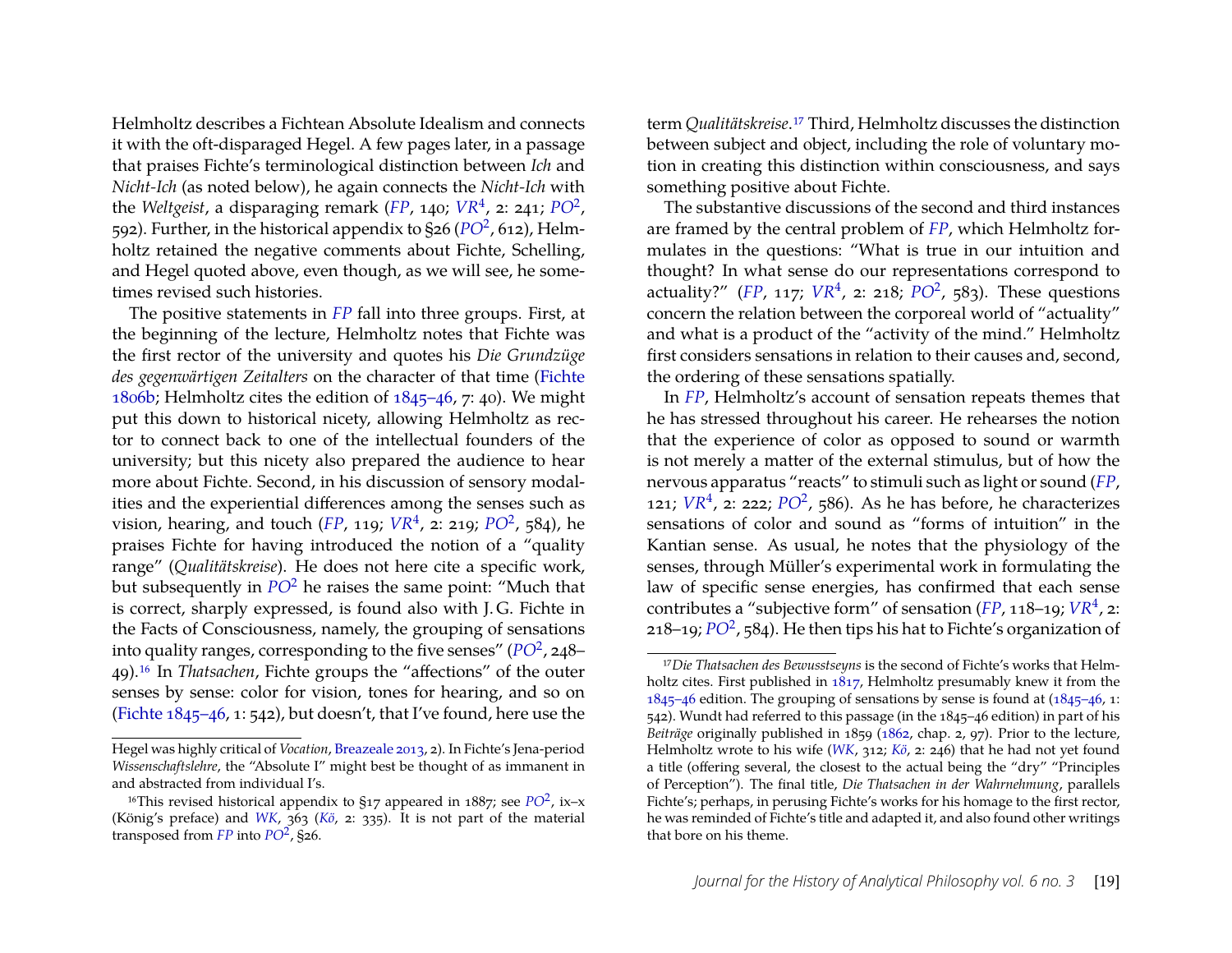the sensations into quality ranges, which adds nothing essential to the point from Müller. Finally, he returns to a recurring theme in his writings on the senses, that sensations are not "images" of their causes (do not portray them as they are in themselves) but are mere "symbols" or "signs" for them, the meanings of which must be learned (*[PO](#page-27-13)*, 3: 17–23; *[FP](#page-27-11)*, 121–22, *[VR](#page-27-0)*<sup>4</sup> , 2: 222–23; *[PO](#page-27-5)*<sup>2</sup> , 586; see also [1852,](#page-28-19) 2: 608; and [1891,](#page-29-5) *[SW](#page-27-1)*, 475).

Helmholtz then turns to the Kantian notion of space and time as "transcendental forms" of intuition that characterize our perceptions of the external world (*[FP](#page-27-11)*, 122; *[PO](#page-27-5)*<sup>2</sup> , 587). Here again, he finds that the natural-scientific approach in the physiology of the senses can agree with Kant "up to a certain limit" (*[FP](#page-27-11)*, 123; *[PO](#page-27-5)*<sup>2</sup> , 587). This is his well-known "physiological Kantianism," in which he allows that spatiality must arise in our experience given the nature of our sensory apparatus, rendering space as a  $\widetilde{C}$  subjective form of intuition" ([FP](#page-27-11), 124;  $V R^4$ , 2: 224;  $\widetilde{P O^2}$ , 588). He endorses a physiological version of the notion that space is given "prior to all experience." He maintains, however, that the specific geometry of this space (Euclidean or non-Euclidean) must be determined empirically (*[FP](#page-27-11)*, 128–30, 149–52; *[VR](#page-27-0)*<sup>4</sup> , 2: 229–31, 391–93).

According to Helmholtz, the intuition of space, of things "one beside another" at a given time, arises through voluntary motion. That we take action, or generate "an impulse to motion . . . is something immediately perceivable" ([FP](#page-27-11), 123; [VR](#page-27-0)<sup>4</sup>, 2: 223; [PO](#page-27-5)<sup>2</sup>, 587). But, importantly, as initially experienced, these "impulses" have no spatial or external meaning; they do not foresee an expected spatial effect. Rather, the effects of our motor impulses must be learned. He focuses on the situation of a person without prior experience, who therefore is "without spatial intuition" (Helmholtz's radical empirism). Such a person would learn the effects of voluntary innervation only through changes in the presence of nonspatial sensations. Helmholtz continues:

Let the situation of the observer initially be that he is faced with an environment of objects at rest. This will make itself known to him in

the first place by the fact that as long as he gives no motor impulse his sensations remain unaltered. If he gives such an impulse (e.g., if he moves his eyes or hands, or steps forward), the sensations alter; and if he then, by remission or the appropriate counterimpulse, returns to the earlier state, all his sensation will again be the earlier ones. (*[FP](#page-27-11)*, 125; *[VR](#page-27-0)*<sup>4</sup> , 2: 225–26)

On the assumption that the environment is constant and unchanging, so that all changes arise from observer motions, the individual may notice—or his visual system may record as an associative regularity (see *[PO](#page-27-13)*, 3: 439–40)—that he is at any time able to re-experience previous sensations by reversing or changing his motor actions. Accordingly, he comes to perceive these sensations as ordered "one beside another" at a given time, since they are potentially accessible in relation to motions of the eyes to the right or left (or the body going forward and back, or turning) at any given time. Such potentially accessible sensations Helmholtz terms "presentables" (*Präsentabilien*) (*[FP](#page-27-11)*, 125; *[VR](#page-27-0)*<sup>4</sup> , 2: 226).

If the observer now moves to a different environment, the constellation of sensations will be different and will offer new patterns of change and recurrence in relation to motor impulses:

Now at other times the range of presentables, for the same group of impulses of the will, is going to be a different one. This range, with the individuals it contains, will therefore confront us as something given, as an "objectum." Those alterations which we can produce and revoke by conscious impulses of the will, are distinct from ones which are not consequences of such impulses and cannot be eliminated by them. The latter specification is negative. Fichte's appropriate expression for this is that the "I" is faced with a "not-I" which exacts recognition.  $(FP, 126; VR^4, 2: 226-27)$  $(FP, 126; VR^4, 2: 226-27)$  $(FP, 126; VR^4, 2: 226-27)$  $(FP, 126; VR^4, 2: 226-27)$  $(FP, 126; VR^4, 2: 226-27)$ 

Here Helmholtz directly credits Fichte only with providing an appropriate terminology for the role of the motor impulses in developing a distinction between subject and object. A few pages later, he again praises the terminology but also connects the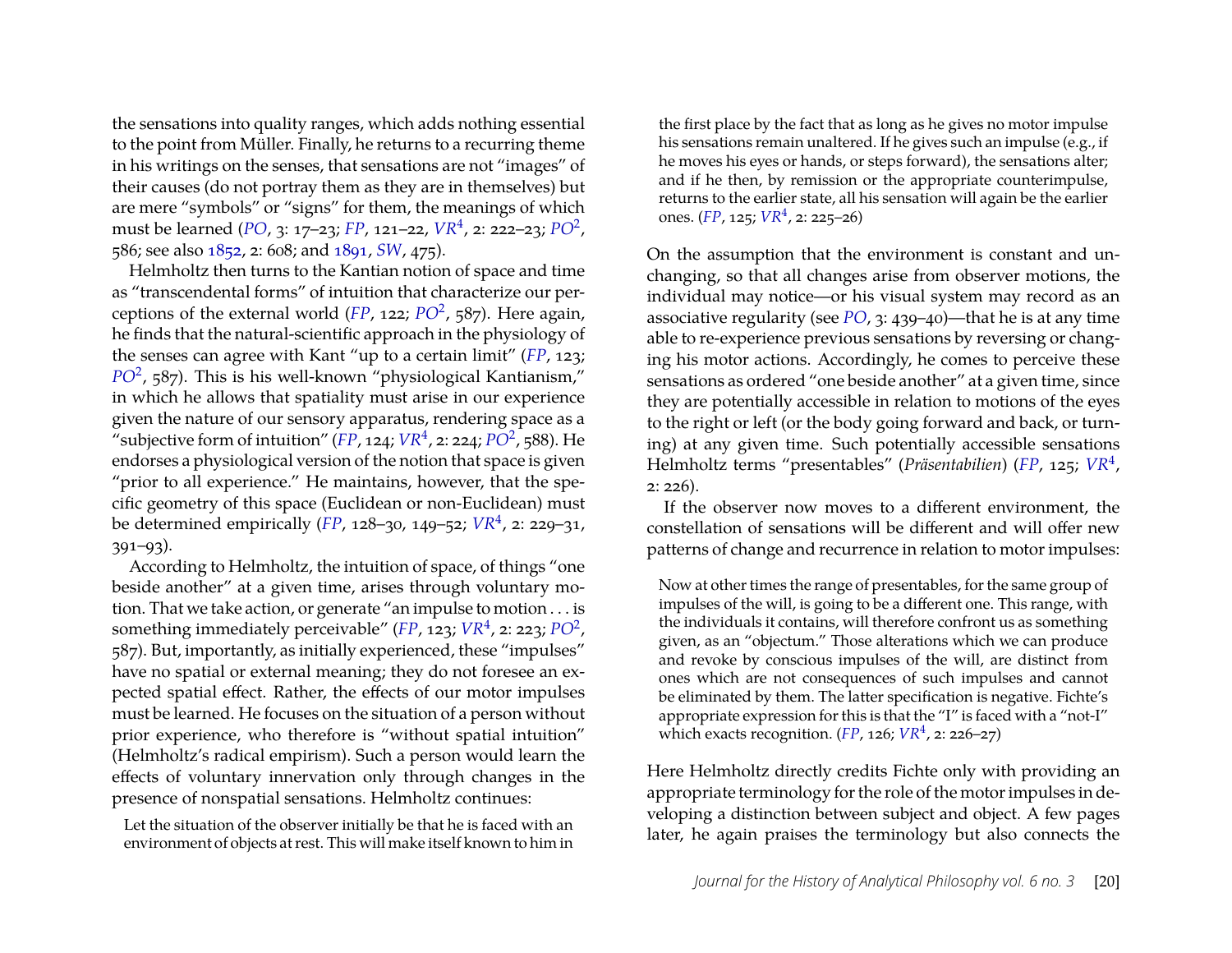*Nicht-Ich* with the *Weltgeist*. Accordingly, any similarities between Helmholtz and Fichte must be tempered with the fact that, in *[FP](#page-27-11)* and *[PO](#page-27-5)*<sup>2</sup> , Helmholtz repeats his criticism of Fichte's Idealism, placing the distinction between I and not-I in that con-text, and again aligns Fichte with Hegel ([FP](#page-27-11), 137; [VR](#page-27-0)<sup>4</sup>, 2: 238; *[PO](#page-27-5)*<sup>2</sup> , 595). This makes it hard to accept that Helmholtz embraced Fichtean Idealism[.18](#page-10-1) But what about the more modest proposal, that he drew upon selected aspects (short of idealism) within Fichte's ego-doctrine? The above quotation mentions "impulses of the will." Does this reveal a crucial reliance on a Fichtean direct perception of the self as active?

These questions are best approached by articulating core aspects of Fichte's ego-doctrine and comparing them with Helmholtz's account of the role of voluntary motion in the development of spatial perception and a subject–object distinction. Indeed, Helmholtz had already discussed his theory of the motor basis for spatiality with some care in *[PO](#page-27-13)* (in sections first published in 1866) without invoking Fichte or his terminology. Accordingly, we can begin by articulating Fichte's ego-doctrine and comparing it first with *[PO](#page-27-13)* and then *[FP](#page-27-11)*.

#### <span id="page-10-0"></span>**3.2. The relation between Helmholtz's theory and Fichte's ego-doctrine**

The strongest case for linking Helmholtz with Fichte lies in the motor theory of space perception. The subjectivity of sensation and the notion of quality ranges can easily be derived from Helmholtz's acquaintance with Kant and Müller, whom he repeatedly cites on those topics. Assessing the strength of a parallel with the motor theory requires comparing Fichte's notion of an active I with Helmholtz's developmental story reprised above, together with Helmholtz's account of perceiving objects as external. Other relevant factors include Helmholtz's mentions of freedom and of the ego as an object of perception.

Fichte considered himself to be carrying out Kant's project more consistently, especially as regards investigation of the I. This included an account of the formation of the concept of the I, which Fichte reprised many times. A basic element of this story, present in 1794, is that the self is aware of its own activity and also of its finiteness or limitation; accordingly: "The self posits itself as determined by the not self" (where "determination" is a form of limitation) [\(Fichte](#page-28-12) [1970,](#page-28-12) 130, 195). In attempting to simultaneously represent the self as both infinite and limited, it forms an intuition that generates the intuition of space and time (201). All of this can, in principle, be known *a priori*, but is awakened by experience (224).

The *Second Introduction to the Wissenschaftslehre* describes how the concept of the I arises from the limitation (*Beschränktheit*) of the activity of the I [\(Fichte](#page-28-10) [1994,](#page-28-10) 74–75). That the I acts is present to consciousness through what Fichte calls "intellectual intuition"  $(46)$ .<sup>19</sup> This awareness of the I as a freely acting being is confronted with the limitation of this activity through the feeling of sensory qualities, which, by an act of thinking, are attributed to outer objects as posited by the I  $(74–75)$ . From this arises the concepts of *Ich* and *Nicht-Ich*, and only here does self-consciousness of the *Ich* occur (42–43). The I intuits its free activity and, upon intuiting limitations of its activity, posits an external world as Not-I that nonetheless exists within itself. The process unfolds through experience but should be regarded by the philosopher as determined *a priori* (76). The notion that a not-self is posited by the self as lying within the self remains an element of Fichte's position, and it precludes external agency or

<span id="page-10-1"></span><sup>18</sup>Whether of the Jena-period, which founds philosophy upon the subject or pure I (with no Kantian thing in itself), or the later period Idealism that includes, as Helmholtz understood it, Fichte's positing of a world spirit.

<span id="page-10-2"></span><sup>19</sup>In this work, Fichte makes clear that intellectual intuition does not produce a phenomenal awareness of the pure I and its activity; there is always an admixture of sensory and conceptual materials. But the philosopher can show that an intuition of the I as active is present in all consciousness [\(Fichte](#page-28-10) [1994,](#page-28-10) 46–47).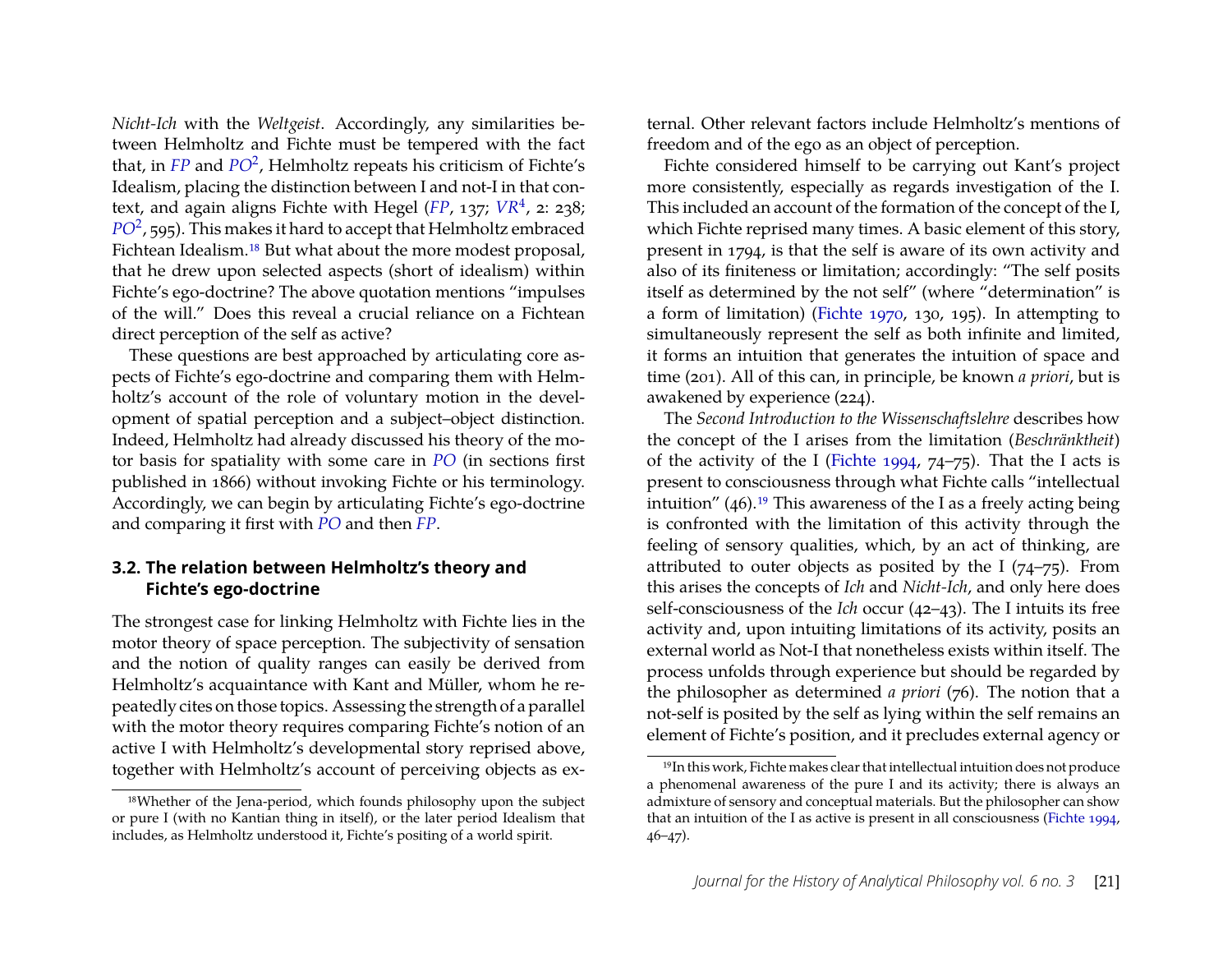activity on the part of the not-self or, in the case of outer sense, the object [\(Fichte](#page-28-11) [1794](#page-28-11)[/1970,](#page-28-12) 195–96; [1797a/](#page-28-7)[1994,](#page-28-10) 74; [1800/](#page-28-5)[1956,](#page-28-6) 63–76; [1817/](#page-28-4)[1845–46,](#page-28-8) 2: 562–67).

In the earlier discussions, Fichte has little to say about the details of how spatiality enters into the intuition of what are taken to be external objects. In 1794, he affirms the ideality of space (based in the ideality of objects) and the subjective origin of intuition. Spatial intuition arises in the attempt to synthesize in inner thought the opposed notions of self and not-self [\(Fichte](#page-28-12) [1970,](#page-28-12) 171, 201). The *Second Introduction* says little more. It mentions that the I "creates for itself, by means of intuition, a realm of extended matter; and then, by means of thinking, it transfers its merely subjective feelings to this material realm" [\(1994,](#page-28-10) 75).

The later works, which Helmholtz presumably knew, say more. The *Vocation* is especially thorough on the matter of spatial intuition. It starts from the standpoint of someone who believes that external objects are genuinely external things that cause sensory experience [\(1956,](#page-28-6) 7, 35, 48–53). But, upon further explanation, it is found that external objects are not externally existent things that causally affect us, but are our own productions. Sensations arise in us, and we project them into a space. This space does not arise from the experience of spatial things, but develops as we intuit the (inner) intelligent activity of the self and come to represent it as having multiple dimensions of variation (63). This space is created by our intelligence and is prior to the seeing of space (65). It is inherited (*angestammt*), not produced (63). In it, subject (as experiencer) and object (as experienced) are joined, and both are located in the self (63–67). We then project objects into our intuited space, and treat them as the causes of our sensations (71–74). But in the end, "all knowledge is a knowledge of yourself" (57).

In *Thatsachen*, Fichte again affirms a Kantian view of the status of space, as not sensation but intuition. We are aware of the infinite divisibility of objects, which arises not from objects but from our capacity for dividing them. Accordingly, "extension in space is nothing other than the self-intuition of the intuiter in his capacity of infinitude" (i.e., ability to infinitely divide) [\(1845–46,](#page-28-8) 2: 545). Awareness of the I arises through a synthesis of inner and outer perception  $(1845-46, 2: 602)$ . The activity of the I as perceived innerly is checked or limited, leading the I to posit objects of outer perception. The I itself is directly intuited, and so is what it does, including the consequences of its actions:

[T]he I must appear purely *a priori*. That one acts is not experienced; there occurs no perception of our activity as of a state that exists without our effort. Activity presupposes a concept that is free and is projected through absolute self activity. This concept and the possible activity toward it are intuited innerly ... even as a mere ability, indeed before the actual completion of the projected causality. [\(1845–46,](#page-28-8) 2: 596)

Although the concept of the I requires the Not-I, the activity of the I as free is not perceived by experience (which would be a passive act, in Fichte's terminology), but is intuited directly. Crucial within this account is (1) that the I is aware of itself as freely active, (2) is aware of what it does, (3) is aware of limitations, (4) from which arises self-consciousness and a (phenomenal) mind–world distinction.

Turning to Helmholtz's account of perceptual development, I contend that he found it implausible that the learner is aware of the ego and its activity *per se*; that he did not, at the outset, posit an awareness of the I as active, but that the awareness of active control of the muscles arises through experience; that he held that the I initially doesn't know what it does; and that awareness of limitation plays only a secondary role in the development of spatial perception and the eventual distinction between subject and object. All of this is consistent with Helmholtz allowing that adult perceivers and adult scientists are self-consciously aware of acting and can test to see what effects follow from their acts.

A key element of Helmholtz's thought on perception is his radical empirism. The preface to *[PO](#page-27-13)* (written in 1866) describes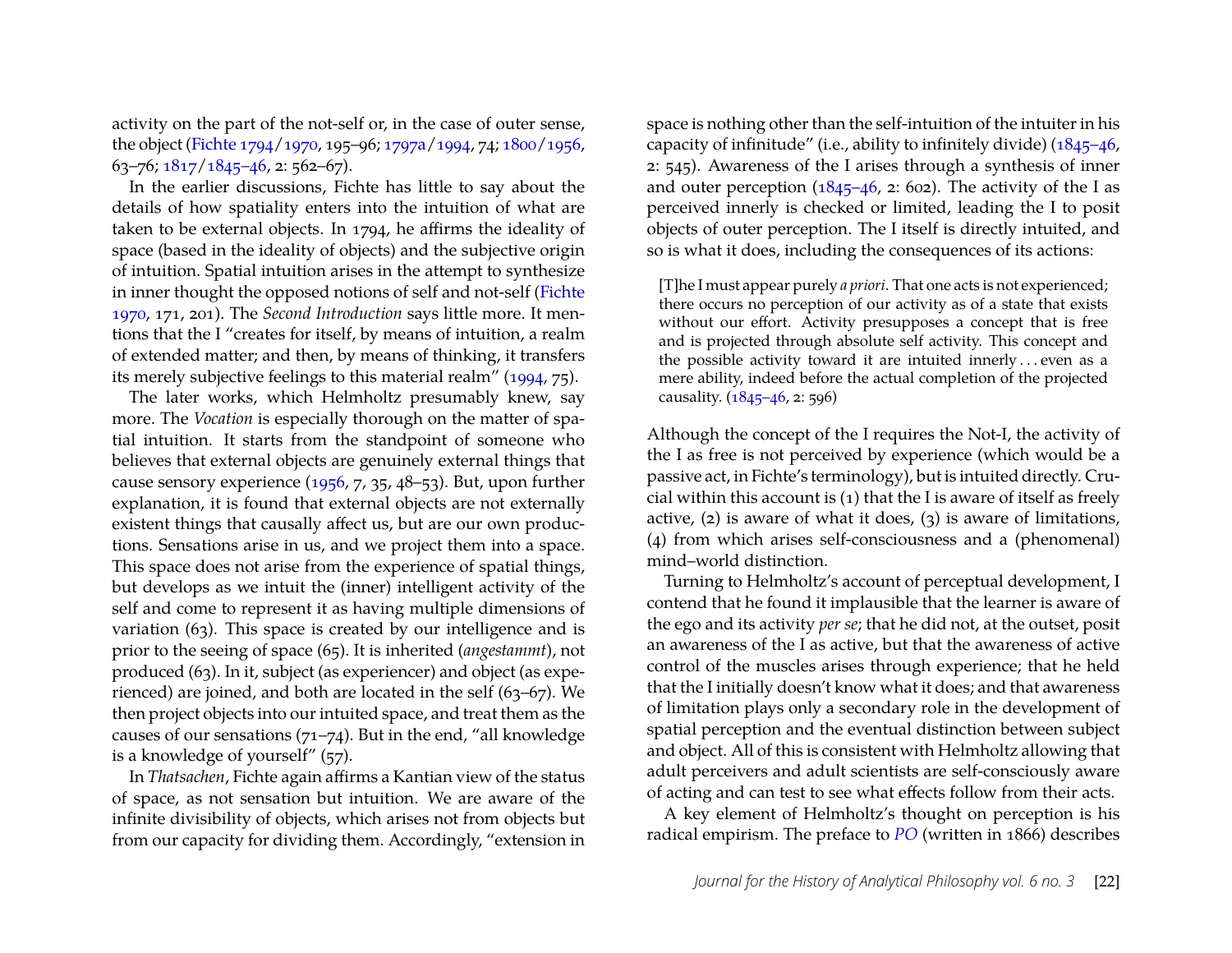the third part of the work, on "The Theory of Visual Perception," as seeking to unify visual theories through the "empiristic theory" as laid out in §26 and §33. The core of this theory is that the perceiver originally is given only non-spatial sensations, which are mere signs of their causes, and that all spatial perception arises through the association of these sensations. The theory runs through all sections (§26 to §33). In summing up (§33), Helmholtz characterizes the "signs" (*Zeichen*) available for the development of spatial vision as: (1) color sensations varying in quality and intensity, (2) local signs, and (3) the degree of innervation of the ocular muscles—here treated on par with a sensation (3: 433)[.20](#page-12-0) It is left to our "intelligence" (*Verstand*) to comprehend the meaning of these. But, in the development of spatial vision, "[t]he only psychic activity" required "is the regularly recurrent association between two ideas which have been connected before" (3: 434; also 3: 439–40). Local signs and degrees of innervation become associated through contiguity or co-occurrence; these associations sort out qualitatively similar (but initially spatially meaningless) sensations of muscle innervation into a spatial extent. As we saw in [§3.1,](#page-5-3) voluntary motions are simply producers of uninterpreted sensations. The processes of association require felt sensations, but they are not governed by awareness of an active self or the expected outcomes of impulses of the will. Rather, the ability to foresee the outcome of willing depends on prior experience and association.

As regards Fichte's claim to have "intellectual intuition" (direct awareness) of the activity of the I, even as qualified (selfconsciousness only arises by contrast with the *Nicht-Ich*), this position is not in Helmholtz. As he explains (3: 439–40), in the adult perceiver, the associations that yield spatial perception are not available for introspection (not available to "self-consciousness"), and the flow of ideas (including motorinfluenced ideas) is experienced as involuntary, except in cases in which self-consciousness and the will purposefully intervene (as happens in an experiment). We know of innervation feelings and motor nerves only from what science teaches (3: 25), not via phenomenology or intellectual intuition. At the same time, we are forced to discuss these processes using terminology that originates in describing conscious perception (3: 446). Accordingly, Helmholtz says that we have "immediate perception" of the impulses of the will. "Immediate perception" occurs without connection to memory and concepts (3: 11). "Immediate perception" of sensations is consistent with their being unconscious, as are the processes of association by which spatial perceptions are formed (3: 24, 28).

As Helmholtz explains:

Natural consciousness, which is entirely absorbed in the interest of observing the external world, and has little inducement to direct its attention to the Ego that appears always the same amid the multicolored variations of outside objects, is not in the habit of noticing that the *properties* of the objects that are seen and touched are their effects, partly on other natural bodies, but mainly on our senses. (*[PO](#page-27-13)*, 3: 29)

Natural consciousness has little interest in the ego. Nor does Helmholtz, as a scientist, express interest in intuiting the ego and noting its powers—indeed, his invocations of Fichte's distinction in *[FP](#page-27-11)* focus on the *Nicht-Ich*, not the *Ich*. Further, natural consciousness doesn't realize that sensations are effects. This point is, again, learned from natural science, not (in the first instance) from awareness of the "limitations" placed on the ego (as if?) by an empirical world.

Still, Helmholtz does compare the situation of the perceiver who tests his or her expectations in relation to subsequent sensations to that of an experimenter. Doesn't this require an awareness of one's activity, of the will as directing the muscles to do

<span id="page-12-0"></span><sup>20</sup>See also (*[PO](#page-27-13)*, 3: 130, 433–34). "Local signs" are sensation qualities arising from each retinal nerve; each has a peculiar character, but originally they have no spatial meaning. Their spatial meaning must be learned.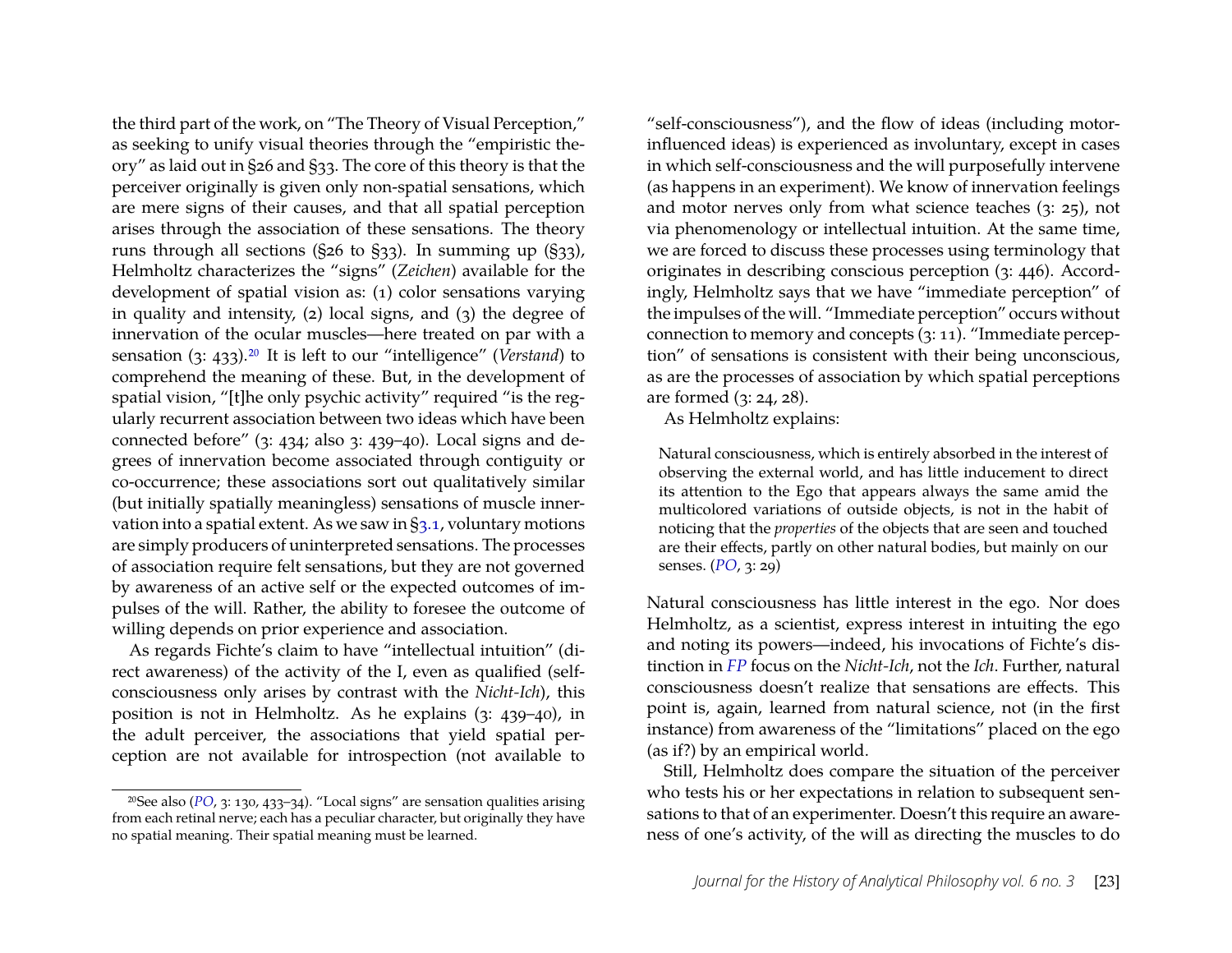this or that? The discussion of this point in *[PO](#page-27-13)* §26 is from the point of view of an experienced perceiver, who already has spatial perception and is able to anticipate differing views of a table while walking around it (3: 28). Even so, Helmholtz tells us that the formation of rules underlying spatial perception is achieved "by the unconscious processes of the association of ideas going on in the dark background of our memory" (3: 24); and, in articulating the analogy with experiment, on the perceptual side he speaks of "unconscious induction" (3: 28).

As Helmholtz noted in *[FP](#page-27-11)* (125; *[VR](#page-27-0)*<sup>4</sup> , 2: 225–26), for understanding the genesis of spatial perceptions the relevant case is that of the infant who lacks spatial perception. This case is taken up in *[PO](#page-27-13)* §§27–28, concerning eye movements and the development of perceived directions within the visual field, and is discussed further in §33. In §28, Helmholtz describes how the ability to experience a two-dimensional array of directions within the visual field, or, equivalently, the ability to learn the positions of the local signs of retinal points, is explained by "the known capacities of sensory memory" (\*3: 135), that is, by (unconscious) processes of association[.21](#page-13-0) As we saw in [§3.1,](#page-5-3) in *[PO](#page-27-13)* §33 Helmholtz treats the feelings of innervation as originally meaningless sensations. The fact that they are voluntary is relevant to the learning process, because voluntary innervation of the muscles generates a source of change in the overall pattern of sensations that does not come from the world but from the perceiver. But the perceiver is not originally aware of these sensations as being motor impulses or as having motor effects; that, too, must be learned[.22](#page-13-1) As he puts it in *[FP](#page-27-11)*:

[T]he impulse to motion, which we give through an innervation of our motor nerves, is something immediately perceivable. That we do something, when we give such an impulse, is felt by us. What we do, we do not know in an immediate manner. Only physiology teaches us that we put into an excited state—or *innervate*—the motor nerves, that their stimulation is passed on to the muscles, that these consequently contract and move the limbs. (*[FP](#page-27-11)*, 123; *[VR](#page-27-0)*<sup>4</sup> , 2: 223–24; *[PO](#page-27-5)*<sup>2</sup> , 587)

There is no direct awareness of the intentions of the will as motor intentions (as intentions to move a bodily part). Moreover, there is no direct awareness of free activity in this case. In fact, I find no emphasis on freedom *per se* in this developmental story[,23](#page-13-2) but only appeal to feelings involved in the voluntary motor impulses. The adult perceiver can form conscious intentions to move and then note whether the expected changes occur (the

<span id="page-13-2"></span>23Helmholtz mentions freedom several times in his career, typically anent whether we can consider the law of cause to be inviolable: his [\(1847,](#page-28-0) *[SW](#page-27-1)*, 4) raises that question but doesn't answer it;  $(1855, VR^4, 1:116)$  $(1855, VR^4, 1:116)$  $(1855, VR^4, 1:116)$  $(1855, VR^4, 1:116)$  cites freedom as experienced in self-consciousness as a hindrance to grounding the law of cause in "inner experience"; *[PO](#page-27-13)* (3: 30) cites our belief in free will as a problem for establishing the law of cause inductively. These instances do not tie the reality of freedom to a discussion of experiment or spatial learning. Just before this discussion of the causal law, he characterizes experimentation as a varying of conditions "spontaneously" and "by our own power" and describes changes in sensory perception as "due to our own will" (*[PO](#page-27-13)* 3: 28–29); but his appeal to these voluntary impulses in the developmental story can, consistently with *[PO](#page-27-13)* (3: 433), only be to the impulse of the will as a sensory sign that enters into the filter of association (which is how I read "Goethe's Anticipation," [1971,](#page-29-10) 498). He does not describe a direct intuition of the will as a power. (My reading of these passages differs from [De Kock](#page-27-14) [2016,](#page-27-14) 30.)

<span id="page-13-0"></span><sup>21</sup>Helmholtz frequently allies association with memory (e.g., *[PO](#page-27-13)*, 3: 24). In  $FP$  (131, 134;  $VR<sup>4</sup>$  $VR<sup>4</sup>$ , 2: 232, 235), again it is (associative) memory that retains the lawlike rules found in the regularities among the phenomena, including those phenomena initiated by voluntary movements of the eyes (132–33; *[VR](#page-27-0)*<sup>4</sup> , 2: 233– 34). [McDonald](#page-29-9) [\(2003,](#page-29-9) 188–91) discusses the analogy between perception and experiment in Helmholtz; he carefully notes that an infant's initial learning yields unconscious responses that track the lawlike in experience.

<span id="page-13-1"></span> $22$ In *[PO](#page-27-13)* (3: 48, 57, 436, 453), Helmholtz explains that we must learn to

expect that bodily motions and changes in external sensations follow from motor impulses. Once the relations among sensations from the retina (color, local signs) and sensations of motor impulses have been learned, Helmholtz describes what was later termed an "outflow" theory of proprioception: the developed perceiver is able to detect whether the voluntary intention (*Willensimpuls*) to move the eyes (or other bodily parts) has succeeded by noting whether expected changes in sensations occur (*[PO](#page-27-13)*, 3: 204–05, and *[FP](#page-27-11)*, 136 [ $VR<sup>4</sup>$  $VR<sup>4</sup>$ , 2: 237;  $PO<sup>2</sup>$  $PO<sup>2</sup>$ , 593–94]). On the history of (especially) nineteenth-century outflow theories, see [Scheerer](#page-30-12) [\(1987,](#page-30-12) 171–71, 186–90).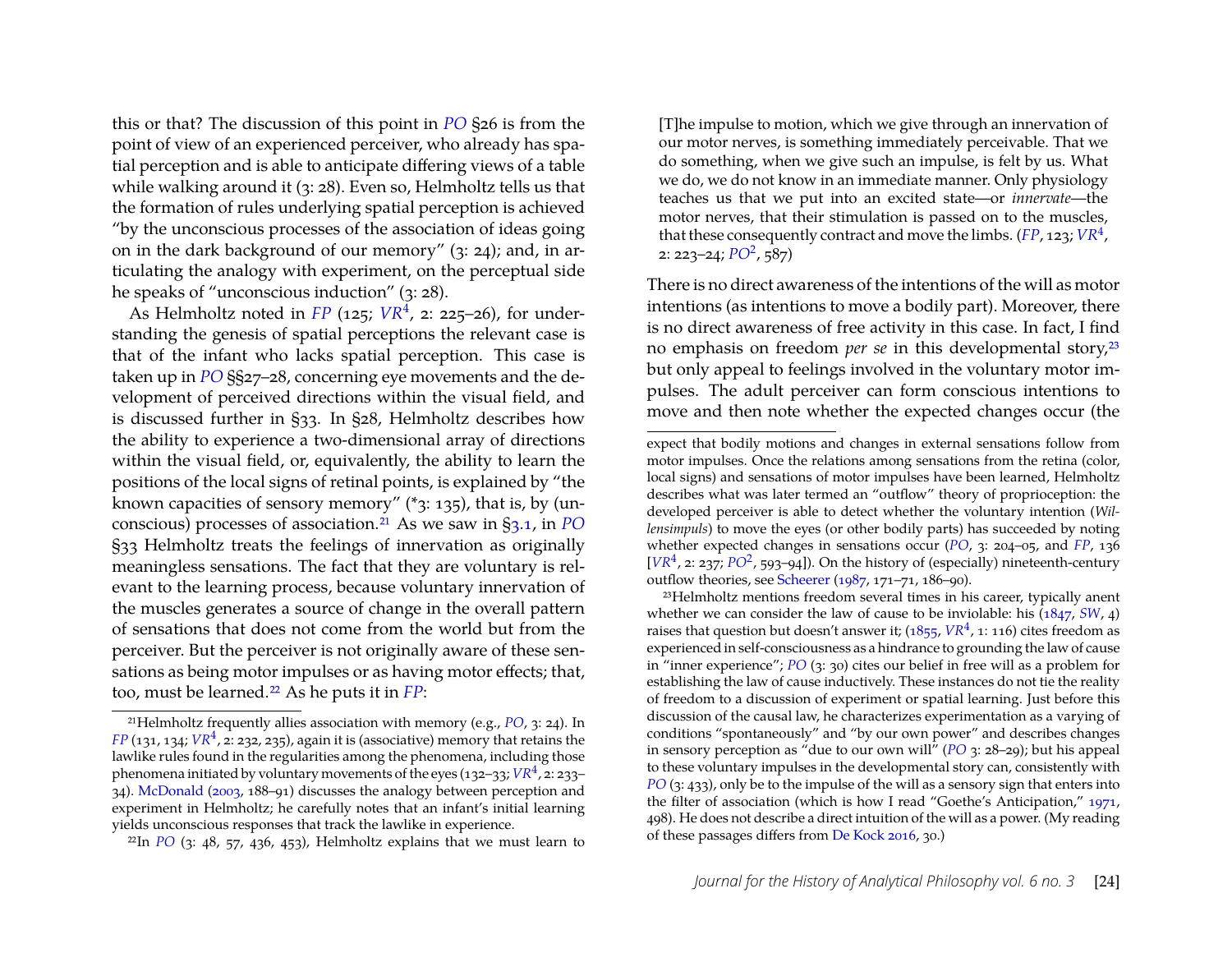adult perceiver has learned to anticipate the outcome of a motor impulse). In this way, there is a comparison between the conscious intentions of the perceiver and those of the experimenter, as described in *[FP](#page-27-11)*[.24](#page-14-0) But not so for the primal case of learning. In that case, there is no *a priori* awareness of the power of the will to effect changes in the pattern of sensations. Any awareness of this sort must be learned.

In learning the meaning of our motor ideas, we learn to perceive a spatial world of things with sizes and shapes at various distances. This process of learning yields the experience of a spatially articulated field of objects, clothed in sensory qualities, such as color for vision (*[FP](#page-27-11)*, 127–28; *[VR](#page-27-0)*<sup>4</sup> , 2: 228). Portions of the sensation complex that don't change if the eye is stationary are treated as signs of an object distinct from us. Changes that don't covary with our own movements are then changes in the world, as when the bushes move in the wind or a fellow being moves through our visual field (*[FP](#page-27-11)*, 125–26; *[VR](#page-27-0)*<sup>4</sup> , 2: 226–27).

In *[PO](#page-27-13)*, Helmholtz treats externalization in two ways. First, perception naturally tracks the stable properties of objects and treats those objects as separate from us as a result of our voluntary interactions with them, including differentiation between what can be moved by our will and what is "urged upon us"

and cannot be altered just as we like  $(3: 29)$ .<sup>25</sup> Second, we apply a law of cause to recognize something external as the cause of our sensations (3: 29–30). *[FP](#page-27-11)* (125–26, 139–40; *[VR](#page-27-0)*<sup>4</sup> , 2: 226–27, 241) also invokes associative winnowing of the sources of stimulation that allows us to learn the spatial meanings of motor intentions. But a second aspect is added. In what I call Helmholtz's modest metaphysics, we posit a "force" as the cause of our sensations, which we recognize, in our conscious perception, as not controlled by our will; here Helmholtz explicitly invokes the Not-I  $(FP, 139-40; VR<sup>4</sup>, z: 241)$  $(FP, 139-40; VR<sup>4</sup>, z: 241)$  $(FP, 139-40; VR<sup>4</sup>, z: 241)$  $(FP, 139-40; VR<sup>4</sup>, z: 241)$  $(FP, 139-40; VR<sup>4</sup>, z: 241)$ . In [§5,](#page-22-0) I return to these two sides of the story in *[FP](#page-27-11)* (association, and consciousness of force).

In sum, we have at best a weak analogy between Helmholtz and Fichte: both invoke the activity of the perceiver in the formation of a concept of an external world, a *Nicht-Ich*. The primary stories differ, since Helmholtz requires that the meaning of voluntary impulses must be learned during the development of spatial perception. Helmholtz does, in *[PO](#page-27-13)* and *[FP](#page-27-11)*, briefly acknowledge a role for what is and isn't subject to the will, and in *[FP](#page-27-11)* he connects this point with Fichte. But the core features of Fichte's position, including original intellectual intuition of the self's activity and its meaning, are not found in Helmholtz. He has no direct intuition of the self as freely active. Moreover, in early development, there is no basis for expecting a spatial outcome or for testing those expectations. This suggests looking elsewhere for the primary inspiration for Helmholtz's assigning a role to motor activity in the development of spatial perception and a subject–object distinction. And in *[PO](#page-27-13)* (3: 33, 453–54), Helmholtz indicates that theories of the motor origins of spatial perception had been previously developed by Steinbuch,

<span id="page-14-0"></span><sup>&</sup>lt;sup>24</sup>The passage at *[FP](#page-27-11)* 136 ( $VR<sup>4</sup>$  $VR<sup>4</sup>$ , 2: 237; partly inserted into  $PO<sup>2</sup>$  $PO<sup>2</sup>$ , 594) reads: "The chief reason, however, why the power of any experiment to convince is so much greater than that of observing a process going on without our assistance, is that with the experiment the chain of causes runs through our own self-consciousness. We are acquainted with one member of the chain of these causes—the impulse of our will [*Willensimpuls*]—from inner intuition, and know through what motives it came about." Helmholtz adds that the experimental arrangement requires that the act of will was not influenced by the very physical process that yields the observed physical causal chain. Rather than an appeal to arbitrary free will, I see this as a notation that in an experiment the independent variable (the one varied by the experimenter) must indeed be independent, that is, must be a genuine intervention that alters the physical process so that the result differs from what otherwise would have occurred.

<span id="page-14-1"></span><sup>25</sup>He does say that, in doing so, "we recognize something independent of our will and imagination" (3: 29), which offers a weak analogy to Fichte. Weak, because if we are speaking of an adult perceiver, the case is not relevant to the development of spatial perception and externalization; if we are speaking of an infant learner, the processes are unconscious and associative. In either case, we have not found a role for the will as a power that is directly intuited.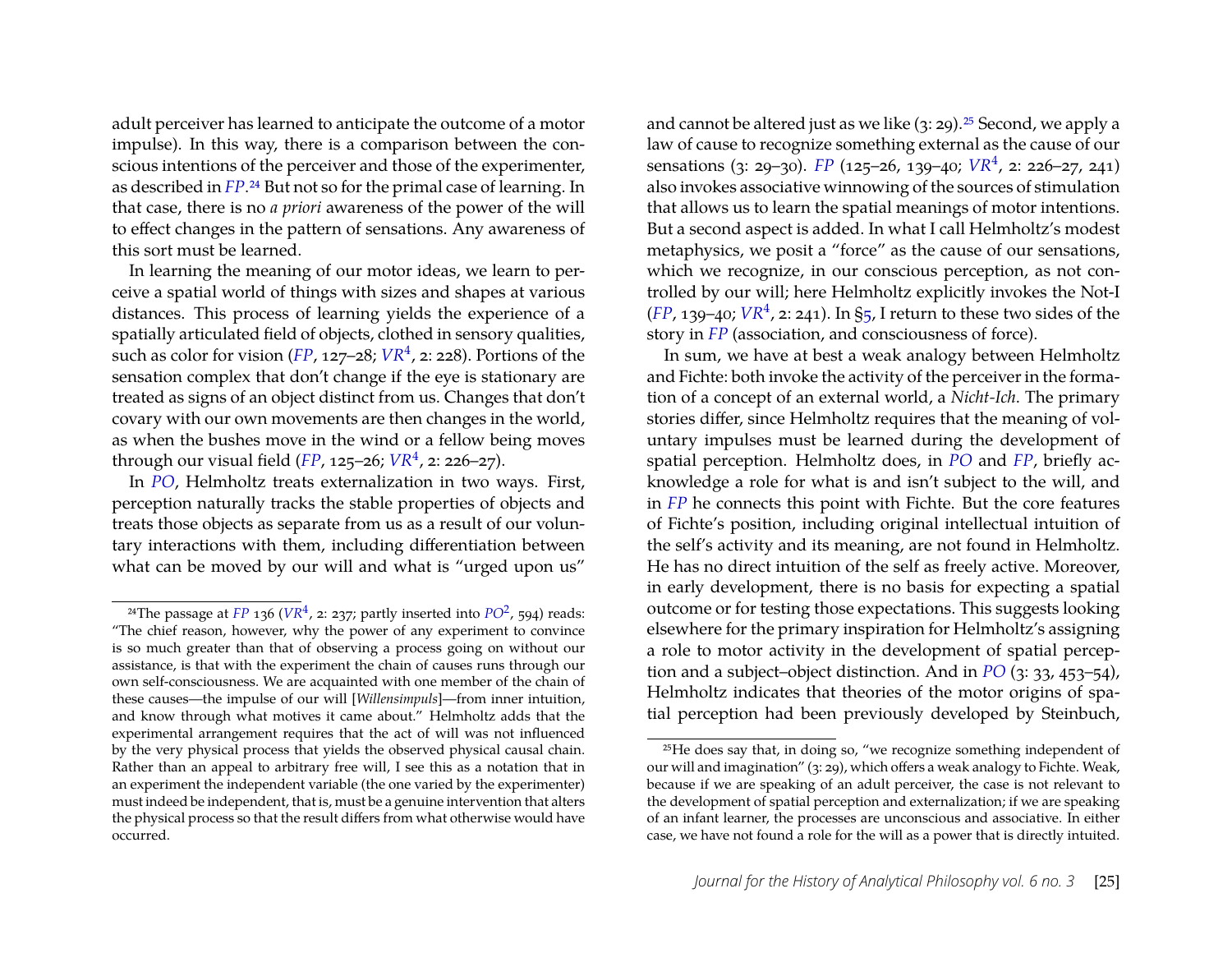Nagel, Wundt, and Classen among the physiologists, and by Herbart, Lotze, Waitz, and Cornelius among the philosophers. The next section considers sources for Helmholtz's motor theory, including a role for the activity of the will, in previous sensory physiology.

#### <span id="page-15-0"></span>**4. Physiological Subject–Object and "I" vs. "Not-I"**

There were ample sources for Helmholtz's motor theory of spatial perception and for the distinction between subject and object (and I and not-I) in a literature that he knew well.

Discussions of nineteenth-century German sensory physiology make easy mention of a physiological (neo-)Kantianism. Beiser [\(2014b,](#page-27-15) 198) traces its origin to Helmholtz's 1855 address[.26](#page-15-1) In fact, the historical genesis of a "physiological Kantianism" lies early in the century. It arose in part from a physiological response to Kant advanced by Steinbuch, who sought to show that spatial intuition conforms to things in themselves (and who was cited by Helmholtz, *[PO](#page-27-13)*, 3: 33, 194). Tourtual, also cited by Helmholtz,<sup>27</sup> subtitled his book on human sense perception "a contribution to physiological aesthetics" to show that it incorporated Kantian ideas. The idea of a physiological, or psychological, basis for Kant was also present in Jakob Friedrich Fries and Friedrich Eduard Beneke [\(Hatfield](#page-28-13) [1990,](#page-28-13) chap. 4).

This "physiological Kantianism" made use of Kant as a source of theoretical conceptions, such as, in Tourtual [\(1827,](#page-30-13) l, lx, 24), notions of the *form* and *matter* of *intuition*, of intuitions as actively formed, and of *sensation* and *representation* (*Vorstellung*). For these purposes, it was not required to have a fully adequate grasp of, nor a desire to follow, Kant's own philosophical intentions. Kant can be invoked without thereby invoking the full philosophical background and conceptual nuances of his writings.

The same thing should go, not only for Fichte, but for the philosophical distinction between subject and object that recent interpreters believe reveals the influence of Fichte on Helmholtz. Accordingly, I want first to show that the distinction between subject and object, and subjectivity and objectivity, developed within the physiological literature in a way that owes little to Fichte, but that may be beholden to Kant in the manner just mentioned: as the opportunistic use of the terminology of subject and object to mean the experiencing subject and the object of that experience (whether absolutely mind-independent or merely independent of variations among individual minds).<sup>28</sup> Hence, a subject–object distinction was a commonplace in this literature, well prior to the birth of "mechanical objectivity" as charted by Daston and Galison [\(2007\)](#page-27-7).<sup>29</sup> Second, I want to show

<span id="page-15-1"></span><sup>2</sup>[6Reed](#page-30-14) [\(1982,](#page-30-14) 749–50) associates a "physiological neo-Kantianism" with Müller, but claims that it really "was an unintended resurrection of Descartes' theory of perception," especially as regards secondary-quality sensations.

<span id="page-15-2"></span><sup>27</sup>Helmholtz cited Tourtual's *Die Sinne des Menschen* [\(1827\)](#page-30-13) several times in *[PO](#page-27-13)* (3: 191, 194, 396), along with other works on the optics of the eye (1: 158), the light seen when the optic nerve is severed (2: 11, 21), the subjective colors in shadows (2: 251, 253), eye movements (3: 103, 104), and depth perception and stereopsis (3: 304).

<span id="page-15-3"></span><sup>28</sup>The contrast between the subject as the ultimate "I" and bearer of thoughts, and objects as things to be known in an external (or "outer") world, runs through Kant's *Critique of Pure Reason* [\(1781,](#page-29-11) [1787\)](#page-29-12) and *Prolegomena* [\(1783\)](#page-29-13). His distinction is philosophically intricate, as he has subjective forms of intuition (space and time) grounding objective judgments about things in space, which are inter-subjectively valid [\(1781,](#page-29-11) 28; [1787,](#page-29-12) 44; [1783,](#page-29-13) §§17–19). In tracking uses of "subject" and "object" and their kin, I am not presupposing exact agreement on what they meant, only that the many uses form family resemblances that could have informed Helmholtz's thinking.

<span id="page-15-4"></span> $29$ Daston and Galison [\(2007,](#page-27-7) 27) date the birth of "mechanical objectivity" (as scientific objectivity) to about 1860. This objectivity comprises: emotional detachment, automatic data recording, quantification, and belief in a reality independent of human observers. The first three are not much found in the physiological literature scouted here (which includes the beginnings of automatic recording and quantification); our focus is on discussions of perceiving a mind-independent reality. This large literature could explain why, in the 1820s and 1830s, German and French dictionaries began to define the terms in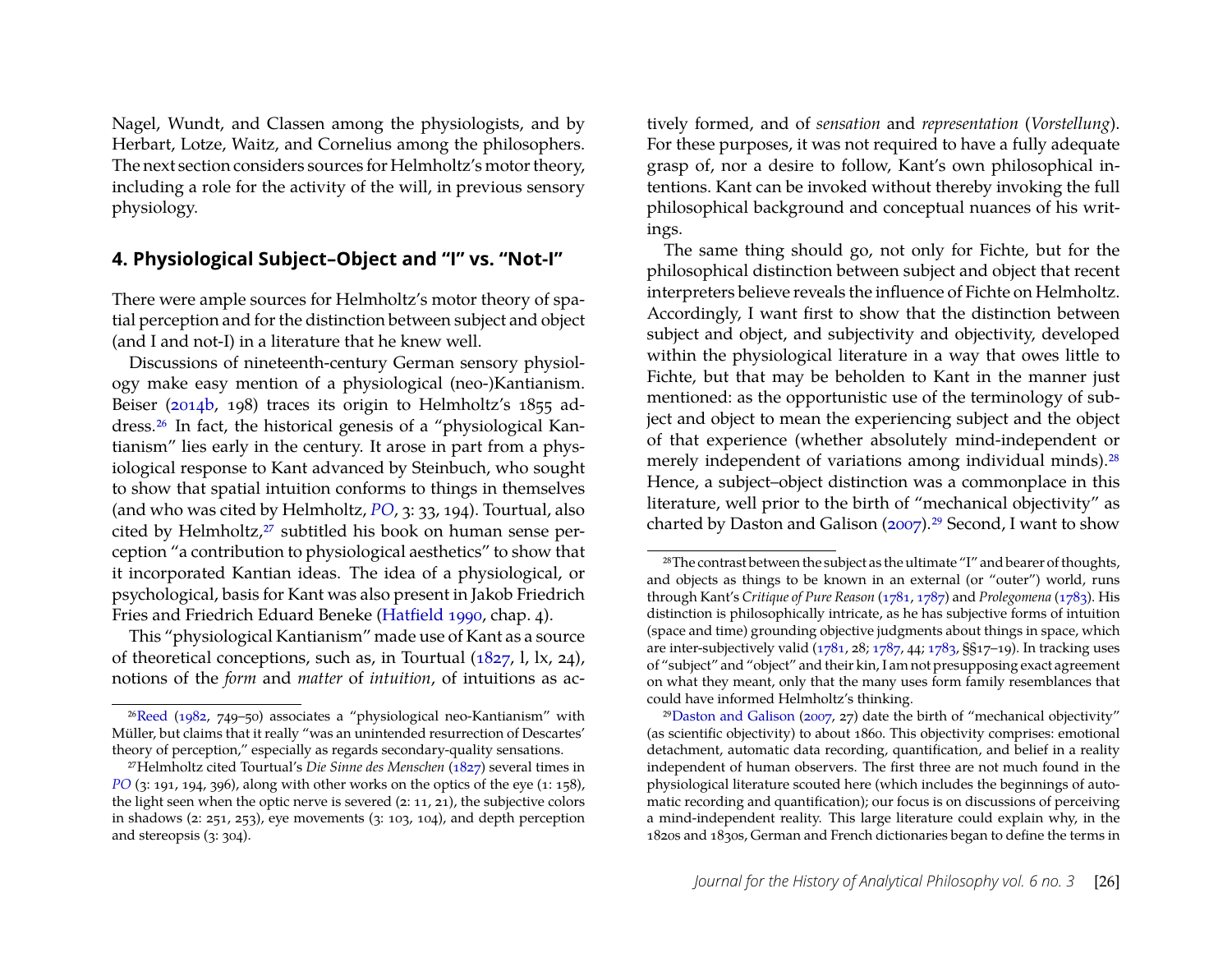that the distinction between *Ich* and *Nicht-Ich* was mentioned and described in the physiological literature, but in ways that don't seem to be built upon an acceptance of—or even a concern with or knowledge of—Fichte's Idealism, his active self, and the self-positing of a *Nicht-Ich*. Helmholtz could have become familiar with this distinction from his teacher Müller or his assistant and colleague Wundt, and from many other physiological sources. He may have sharpened his understanding of Fichte's specific ideas through his late perusal (in 1878) of his writings for his address as rector. But that engagement with Fichte came after his motor theory had been worked out in *[PO](#page-27-13)*.

If one finds in a figure such as Helmholtz discussions that raise philosophical-looking questions using philosophical-looking terminology, one needn't suppose that the questions and terminology were derived directly—or, when derived, were derived accurately—from figures now recognized as philosophers. Sensory physiology at this time regularly discussed problems such as the origin of the distinction between subject and object from a standpoint within physiology that is, as Müller says (cited below), *philosophical*. It is philosophical in the way that philosophy of the special sciences is: it engages in critical examination of fundamental concepts. It may borrow terms and distinctions from mainstream philosophy, while making these its own.

#### **4.1. Sensory physiology and the subject–object or subject–world distinction**

In [1811,](#page-30-15) the German physician Johann Georg Steinbuch published a path-breaking work entitled *Beytrag zur Physiologie der Sinne*, focusing on spatial perception. He wanted to redress the lack of attention to what he termed the "psychological side" (*psychologische Seite*) of the theory of the senses (vi). His theory

would emphasize the role of motor activity (voluntary muscle movements) in the construction of a subjective space, and it would explain both how this subjective space is taken to be equivalent to objective space and how this process shows, contrary to Kant, that we can know the spatial properties of things in themselves. It would also explain the origin of a distinction between a self-aware I and external objects.

Steinbuch used the distinction between subject and object, or subjective and objective, in the post-Kantian sense.<sup>30</sup> He sought to show how a subjective space arises from "the simple ideas of our simple spontaneity in the movement of our sense organs" (ix–x). Indeed: "The simple fact that, parallel to the outer movements of the sense organs there run inner ideas of will, is the principle upon which our sensory intuition is based, and out of which our *subjective space* (the space in our intuition) arises through successive development" (x). His theory would show how interaction between ideas of will and sensations from the sense organs produce ideas of lines, surfaces, and bodies (spatial ideas). He sought to show

. . . why the senses, all in the same manner, give their inner products to intuition in such a way that the objects of sensation *necessarily must* appear as existing outside us, and why we feel compelled to take our ideas of objects in the outer world for the objects themselves. We will also examine what the actual basis of the distinction of the self from the thing without us is, . . . In this way also will the so infamous, and in the recent times the so much abused, *I* [*Ich*] of man obtain its one true definition.<sup>31</sup> [\(Steinbuch](#page-30-15)  $1811$ , xi)

Steinbuch is promising to explain the relation between subjective space, or space that is found in the mental states or ideas of the

<sup>&</sup>quot;our" sense [\(Daston and Galison](#page-27-7) [2007,](#page-27-7) 31). "Our sense" for me links "objective" with external objects and "subjective" with the perceiving subject (with other variations and twists).

<span id="page-16-0"></span><sup>30</sup>Steinbuch adopted other terminology from Kant, distinguishing the *form* and *matter* of sensory representations or ideas (*Vorstellung*) (ix); on his relation to Kant and to his own time, see [Hatfield](#page-28-13) [\(1990,](#page-28-13) chap. 4.2).

<span id="page-16-1"></span><sup>31</sup>Perhaps this reference to the "much abused" *Ich* alludes to Fichte; if so, it is not a sign of positive influence. Steinbuch trained at Erlangen and was associated with the physical-medical society there when Fichte visited the University in 1805.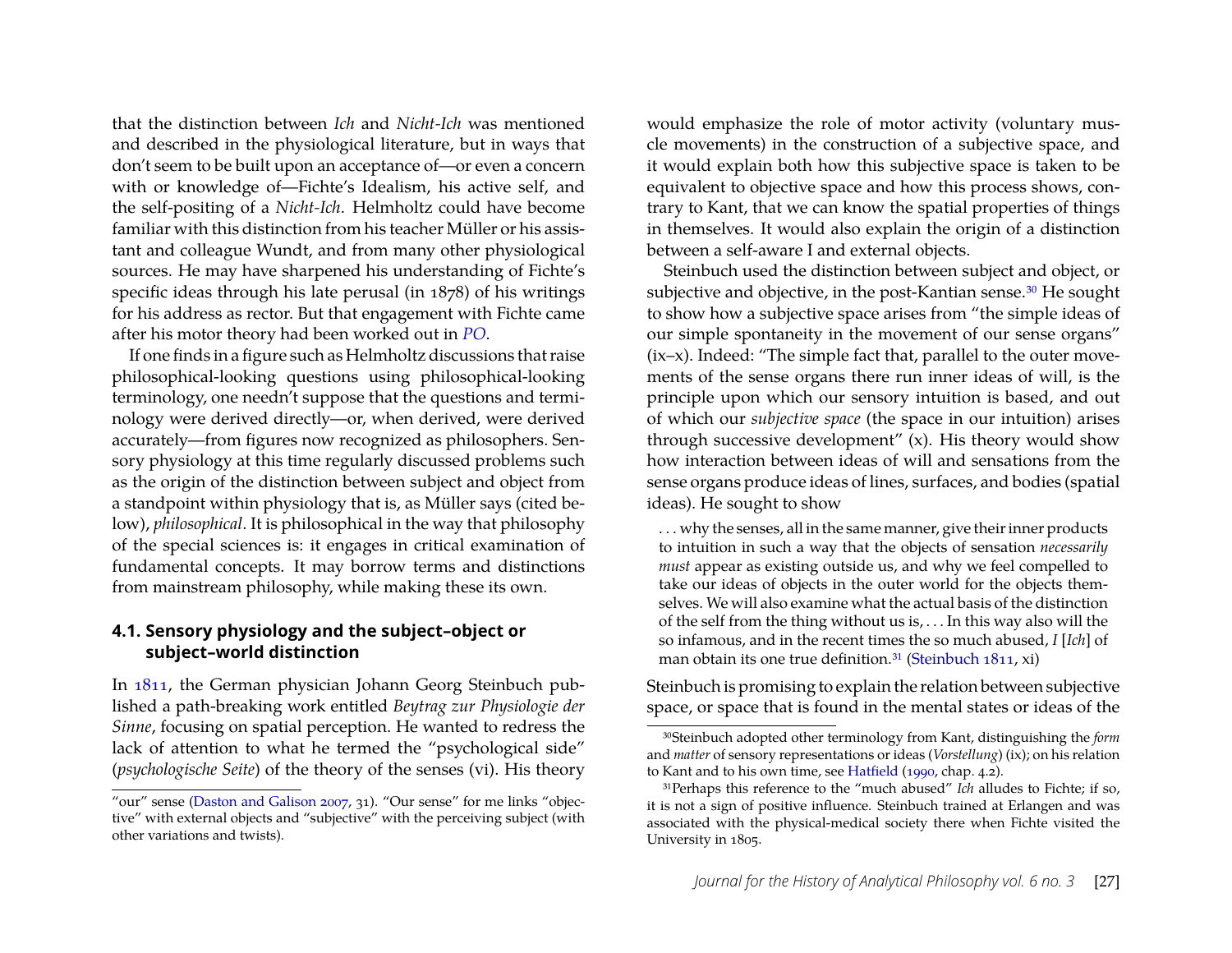subject, and the space of objects, which ultimately is the world of things in themselves (mind-independent objects) (264–69).

Steinbuch starts from the original working of the human body upon the representational power of the mind. He introduces the term "motor-idea" (*Bewegidee*), which is the mental expression of an act of will that innervates the muscles. The initial acts of innervation and motion occur *in utero*. Through a process of association, fetal motor-ideas, which originally have no spatial meaning, are organized into spatial ideas. After birth, these spatial ideas become associated with other sensory qualities. Considering touch first (as fundamental to spatial perception), he explains how tactile ideas come to be taken as ideas of an external world:

Before we are able to represent the objects of our external world known to us through touch as *present outside us*, we must understandably, in addition to these objects, represent *us*. We must have consciousness of ourselves, a *self-consciousness* must be present in our mind, if we want to bring the *outside us* of any object to clarity of consciousness. [\(Steinbuch](#page-30-15) [1811,](#page-30-15) 106)

As adults, we consider the external world to be outside us. During development, we distinguish our body from other bodies by the fact that, when we touch our body, we get a corresponding sensation; our fingers both feel our arm and arouse sensations in that arm. We recognize this special region in space as our body, as an I: "I am the very thing that my finger tips actively touch. Here is true self-consciousness" (113). By actively exploring things that are impenetrable to the hand, touch learns to perceive the spatial structure of an external world (67, 89).

Steinbuch has developed a physiological, bodily concept of self-consciousness. The subject–object distinction, or the distinction between subjective space and objective space, does not fully line up with the distinction between I and world, since the I as embodied is part of the world. Nonetheless, both distinctions are explicitly invoked and explicated within his theory. These distinctions became standard topics for discussion within sensory physiology.

Caspar Theobald Tourtual, a surgeon and anatomy teacher in Münster, was a well-known sensory physiologist. In his *Die Sinne des Menschen in den wechselseitigen Beziehungen ihres psychischen und organischen Lebens; ein Beitrag zur physiologischen Aesthetik* [\(1827\)](#page-30-13), he praised Steinbuch's discussion of the relation between touch and vision as especially insightful and helpful, even if he didn't agree with him (xix, 223–28). Tourtual organized the history of philosophical work on perception into objective, subjective, and intermediate phases (xxxiv–lx). The objective phase has external objects acting on the sense organs to produce sensory ideas, with little regard for the contribution of the subject. In the subjective phase, including Descartes, Malebranche, Kant, and Müller, the activity of the subject in projecting a world comes to the fore. The intermediate phase, which Tourtual prefers, recognizes the contributions of both subject and object. When an object affects the senses, the sense organ provides subjective forms of experience (space and time) and subjective matter (color, tastes, and the like). We live in a subjective world of intuition but refer our sensory ideas to the external world from the outset (6–9). Human beings have an "inborn drive, or rather a necessity of our mental nature," to synthesize the sensations from disparate sense organs (e.g., those of touch and sight) into the sensory representation of a single external object with various (especially spatial) properties (14). Tourtual is a realist and thinks that the senses give us a good representation of the world (lx, 20).

Late in his book, Tourtual describes how we come to perceive sensory objects as external and to separate *Ich* from *Nicht-Ich* (using that terminology). Recalling that in sensory perception we are both passive and active, he finds that initially we perceive only the sensation.

We perceive therefore in consciousness only the inner activity of sensing and presenting; but even this activity is not free but be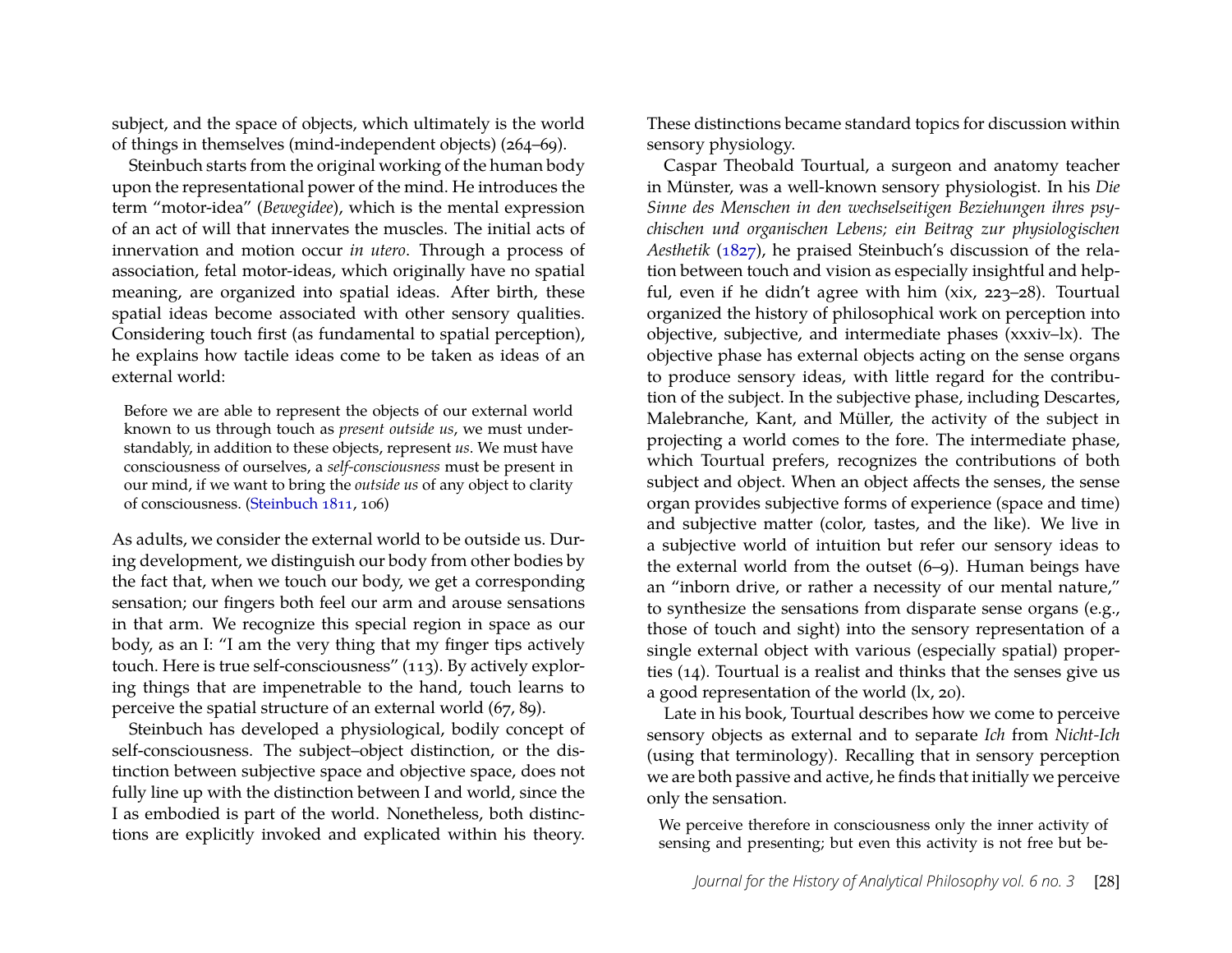comes determined in its individuality through the mode of sensory impression.... This determination of the self-active reaction is however a limitation [*Beschränkung*] of our psychical life, and in the process of intuiting we become aware of that fact more or less with each of the outer senses. Our consciousness is therefore here twofold: that of our self in its activity, and that of a limitation, which this activity experiences from a something that doesn't belong to the self. Now this limitation the mind almost instinctively identifies with the spatial appearances as the immediate object that it encounters, and thus, in the most determinate manner, is the original opposition between I and not-I, subject and object, pronounced. Since, in this manner, inner perception designates the object as something outside of and completely heterogeneous from the subject, the understanding thus goes along with this pronouncement, and thinks of the two as absolutely distinct autonomous beings. [\(Tourtual](#page-30-13) [1827,](#page-30-13) 319–20)

Unlike Steinbuch, Tourtual aligns the distinction between subject and object with that between I and not-I. Although it can't be excluded that he knew of Fichte or at least of his terminology, he does not mention Fichte in his detailed history and claims that, among the many philosophers named (mainly pre-Kantian), only Kant influenced his thinking (lx). More importantly, he distinguishes between a subject and an actually mind-independent object, which is far removed from Fichte's thought.

Helmholtz justifiably considered his teacher Johannes Müller to be the foremost physiologist in Germany in the period before mid-century. Müller worked in several areas, including on the senses. He held that medicine should rely on physiology and that physiology should be philosophical [\(1826,](#page-30-4) 35–36). By this he did not mean the wholesale importation of a known philosophical system into physiology—he reviewed several philosophical systems in his *Handbuch der Physiologie des menschen für Vorlesungen* [\(1833–40,](#page-30-5) Book 6) without giving a blanket endorsement to any. Rather, he meant that physiology should engage in the kind of reflection on methods and fundamental concepts that he undertook in his works, including *Zur vergleichenden Physiologie des* *Gesichtssinnes des Menschen und der Thiere* [\(1826\)](#page-30-4) and the *Handbuch*. This sort of reflection belongs to the logic of the special sciences. Helmholtz engaged in such reflection (in some of his philosophical works). Müller differed in that he knowledgeably discussed a wider range of philosophers than did Helmholtz, over longer stretches of text.

The second chapter of Müller's comparative physiology of sight, entitled "On the Mediation of Subject and Object through the Sense of Sight," examines how individual animals come "to intuit their sense-energies as a sensory world apart from themselves" [\(1826,](#page-30-4) 39). Initially, individual self-consciousness knows only its own sensations and their spatial arrangement, which, in vision, is originally two dimensional and consists in an intuitive awareness of the retina itself. The positing of an external world as a cause of these sensations requires judgment; hence, animals can't experience a world as external through sense perception alone but must rely on their intellectual faculties as developed.

In the *Handbuch*, Müller explained this operation in connection with his ninth law of the senses, which says: "That sensations are referred from their proper seat towards the exterior, is owing, not to anything in the nature of the nerves themselves, but to the accompanying idea derived from experience" [\(1843,](#page-30-16) 716)[.32](#page-18-0) Unable to remember the initial acquisition of these ideas, we must infer them by analyzing our current sensations and ideas.

Doing this, we find, in the act of the mind which accompanies sensation, opposed to each other, the *percipient conscious subject*, or self, of the sentient body whose conditions, whether internal or determined from without, are objects for this "conscious self," and the *external world*, with which the sentient body is brought into collision. . . . The "self" of the individual opposes itself as a free "subject" to the most intense sensations,—to the most tormenting

<span id="page-18-0"></span> $32$ Where I cite [Müller](#page-30-5) [\(1833–40\)](#page-30-5), the translation is mine. Otherwise, I follow [Müller](#page-30-16) [\(1843\)](#page-30-16). It is abridged, leaving out much of the philosophical discussion in Book 6 (Book 7 in the translation).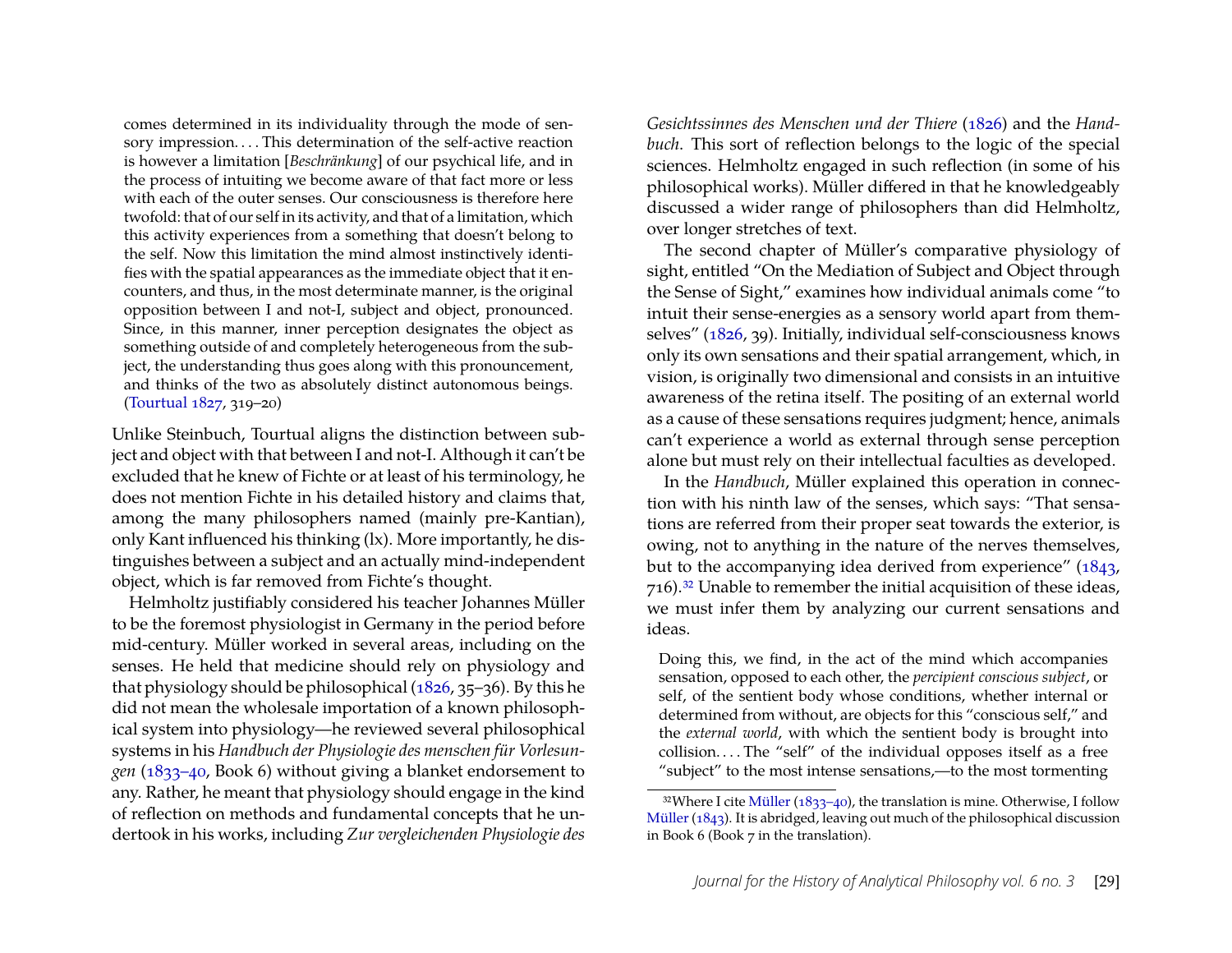pains. The limb which gives us pain can be removed without the integrity of the individual spirit being diminished . . . [\(Müller](#page-30-16) [1843,](#page-30-16) 716–17)

Two factors lead one to oppose one's body to one's self, and the external world to both:

In the first place, the child governs the movements of its limbs, and thus perceives that they are instruments subject to the use and government of its internal "self," while the resistance [*Widerstand*] which it meets with around is not subject to its will, and therefore gives it the idea of an absolute exterior. Secondly, the child will perceive a difference in the sensations produced, according as two parts of its own body touch each other, or as one part of its body only meets with resistance from without. [\(Müller](#page-30-16) [1843,](#page-30-16) 717; [1833–](#page-30-5) [40,](#page-30-5) 2: 269)

As the child touches its own body and other things, it finds that its own limbs are subject to its will and that they meet with resistances (an account superficially similar to Fichte's). Further, the child finds a difference in touching parts of its body as opposed to other things, as described by Steinbuch, which leads to the awareness of some objects as fully external to it, opposed not only to the self but also separate from its sentient body [\(1833–](#page-30-5) [40,](#page-30-5) 2: 536). Conceivably, Fichte may have influenced Müller's giving a role to the active self in the formation of the distinction between self and world.<sup>33</sup> But he does not mention Fichte here.<sup>34</sup>

Müller's views on the role of motor activity and touching one's body in developing the subject–object distinction clearly parallel discussions in Steinbuch, whom he cited frequently[.35](#page-19-2)

Wilhelm Wundt, Helmholtz's assistant and junior colleague at Heidelberg, was already publishing sections of his *Beiträge zur Theorie des Sinneswahrnehmung* when Helmholtz arrived in 1858[.36](#page-19-3) The second chapter of the *Beiträge*, "Toward a History of Theories of Vision," appeared in 1859. It finds a recurrent historical movement between objective theories and subjective theories. Such episodes start from a naïvely objective position, which does not distinguish between "being" and "appearance," and end up at a subjective pole, which at its extreme derives everything from the subject [\(1862,](#page-30-7) 66). His survey touches on major theorists, including Plato, Aristotle, Kepler, Newton, Descartes, Locke, Kant, Kant as received in sensory physiology (emphasizing Müller), Tourtual, Volkmann, Goethe, and Kant's philosophical successors, including Fichte, Schelling, Herbart, and Lotze. Wundt interprets Fichte as holding that experiences of qualities (such as color) and of spatial extension impose a limitation on the senses (to experience a particular color; to experience extension but without achieving infinite divisibility). He sums up Fichte's position: "Accordingly, sensation consists in this, that there occurs a resistance [*Anstoss*] of the activity of the I, which is reflected in the I; and what we call an object is nothing other than the various breakings of the activity of the I by a resistance, which does not arise from an inexplicable 'thing in itself', but is already located in the I itself" [\(1862,](#page-30-7) 97). Wundt understands Fichte's Idealism as including a distinction between subject and object that is ultimately grounded in the I as subject.

<span id="page-19-0"></span><sup>33</sup>Writing to Johannes Schulze in 1823, Müller mentioned that he had undertaken "private study of the writings of Kant, Fichte, and Schelling" [\(1992,](#page-30-17) 25).

<span id="page-19-1"></span><sup>34</sup>I have found three mentions of Fichte in Müller's published work: in [1826](#page-30-4) (271), endorsing an observation about double vision by "Fichte" (without a reference); and twice in [1833–40,](#page-30-5) noting Fichte's joyful surrender of his personal spirit to the universal spirit (2: 511) and his characterization of the beatific life (2: 551; citing [Fichte](#page-28-20) [1806a\)](#page-28-20). He observes that Fichte's self is grounded in the activity of a "universal spirit [*allgemein Geist*]," a position that he does not endorse [\(1833–40,](#page-30-5) 2: 511, 551). His references suggest acquaintance with a post-Jena Fichte.

<span id="page-19-2"></span><sup>35</sup>Müller cites Steinbuch: [1826,](#page-30-4) xv, xix (as foregrounding the relation of subjective to objective), 52, 53, 76 (his empiristic theory, which Müller rejects); [1833–40,](#page-30-5) 2: 275 (one of four general references on sensory physiology).

<span id="page-19-3"></span><sup>36</sup>I focus on Wundt's *Beiträge* [\(1862\)](#page-30-7) because Helmholtz read at least some portions with care. Wundt mentioned Fichte briefly in his *Vorlesungen* [\(1863\)](#page-30-18), but there is no evidence Helmholtz read that work.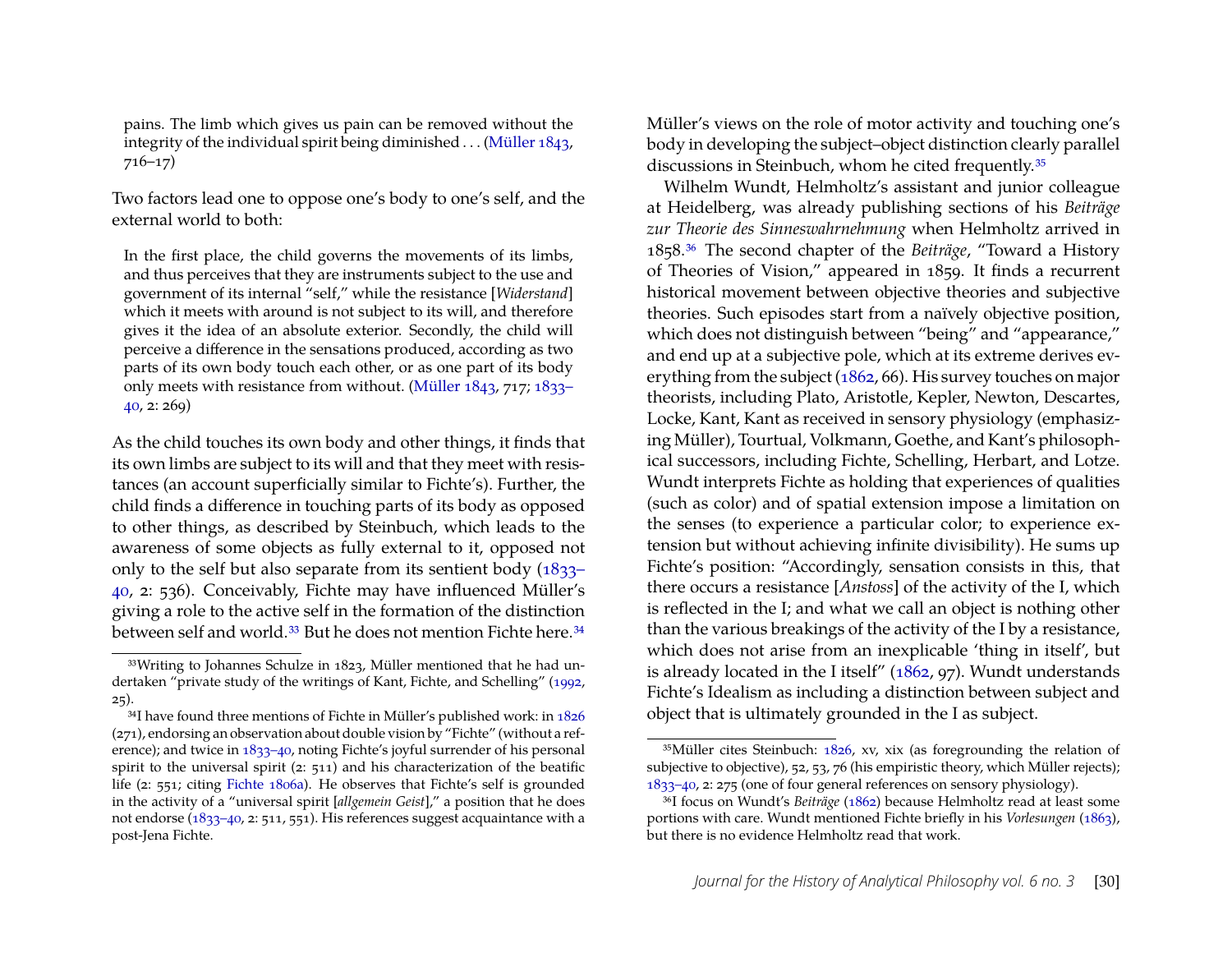In the final installment, "On the Psychological Process of Perception," Wundt elaborates his notion of unconscious inferences in perception and advances a distinction between subjective selfconsciousness, in which we come to acknowledge the self or I as distinct from the world, and objective consciousness, in which we come to recognize the presence of various objects in the world as separate from one another and from us [\(1862,](#page-30-7) 447–49). His account contains now familiar elements. The subjective self learns that it can control parts of the environment (its own body) and that other parts resist its movements. Here there is no mention of Fichte, presumably because Wundt has rejected his Idealism and doesn't see his position as derived from Fichte's. When the self first realizes that portions of the body can be removed without diminishing itself, it seeks to free the concept of the self from the body; unable to do so completely, it comes to a position in which self and body are an integrated whole. As part of this process, we become aware of objects that are separate from our body, and, with development, we learn to distinguish these external objects into ever finer categories. For many people, two trees may look alike, but the botanist can distinguish them into separate kinds at a glance (443).

Here are four authors who discussed the separation between self and world or between *Ich* and *Nicht-Ich*, two of whom explicitly referenced Fichte. None embraced Fichte's intellectual intuition of the self's activity. All four emphasize the importance of experiencing limitation (Tourtual, Müller, and Wundt) or impenetrability (Steinbuch) in separating self from world. Steinbuch's associative theory is closest to Helmholtz's primary account of associative learning. Müller and Tourtual prominently mention Steinbuch's motor theory. Further, Wundt devoted an entire section [\(1863,](#page-30-18) 376–400) to examining Müller's account of the role of sensation in self-consciousness.

#### **4.2. Physiological Fichteanism, or not**

In seeking to address more broadly the question of Fichte's presence in the physiological literature on distinguishing I from not-I and subjective experience from objective world, let us review three types of authors: (1) those that cite Fichte; (2) those that use the terminology "I" vs. "not-I" without naming Fichte; and (3) those that develop the distinction between subject and object through a process that includes voluntary motions, without mentioning Fichte.

Müller and Wundt cite Fichte and draw attention to the role of motor activity, and its limitation or checking, in developing the distinction between subject and object (#1). They reject his Idealism. Theodor Waitz, a professor of philosophy at Marburg and an advocate of a new psychology (and mentioned by Helmholtz, above), names Fichte in his *Lehrbuch der Psychologie als Naturwissenschaft* [\(1849\)](#page-30-6). He describes how spatial perception first arises in vision through simultaneous sensations that "force" themselves into a spatial appearance (166–79), the locations of which are mapped by motor activity (197–206). When the retina is stimulated, several non-spatial ideas strive to enter consciousness at once. In order to be represented simultaneously, they form a spatial representation (an account similar to Herbart's; see [Hat](#page-28-13)[field](#page-28-13) [1990,](#page-28-13) chap. 4.1.2). There is no appeal to felt limitation and a *Nicht-Ich*. Fichte is mentioned as an adherent of the sort of idealism that Waitz hopes to avoid (6, 46–48).

Tourtual used the terminology of "I" and "not-I" without mentioning Fichte (#2). The distinction arises, in his view, through the way in which the things that impinge upon the senses limit the activity of the self. Steinbuch holds that the distinction between subject and object develops through voluntary motions, without mentioning Fichte (#3).

Alfred Wilhelm Volkmann  $(1836)$ ,<sup>37</sup> professor of physiology

<span id="page-20-0"></span><sup>37</sup>In *[PO](#page-27-13)*, Helmholtz cited Volkmann even more frequently than he did Müller or Wundt.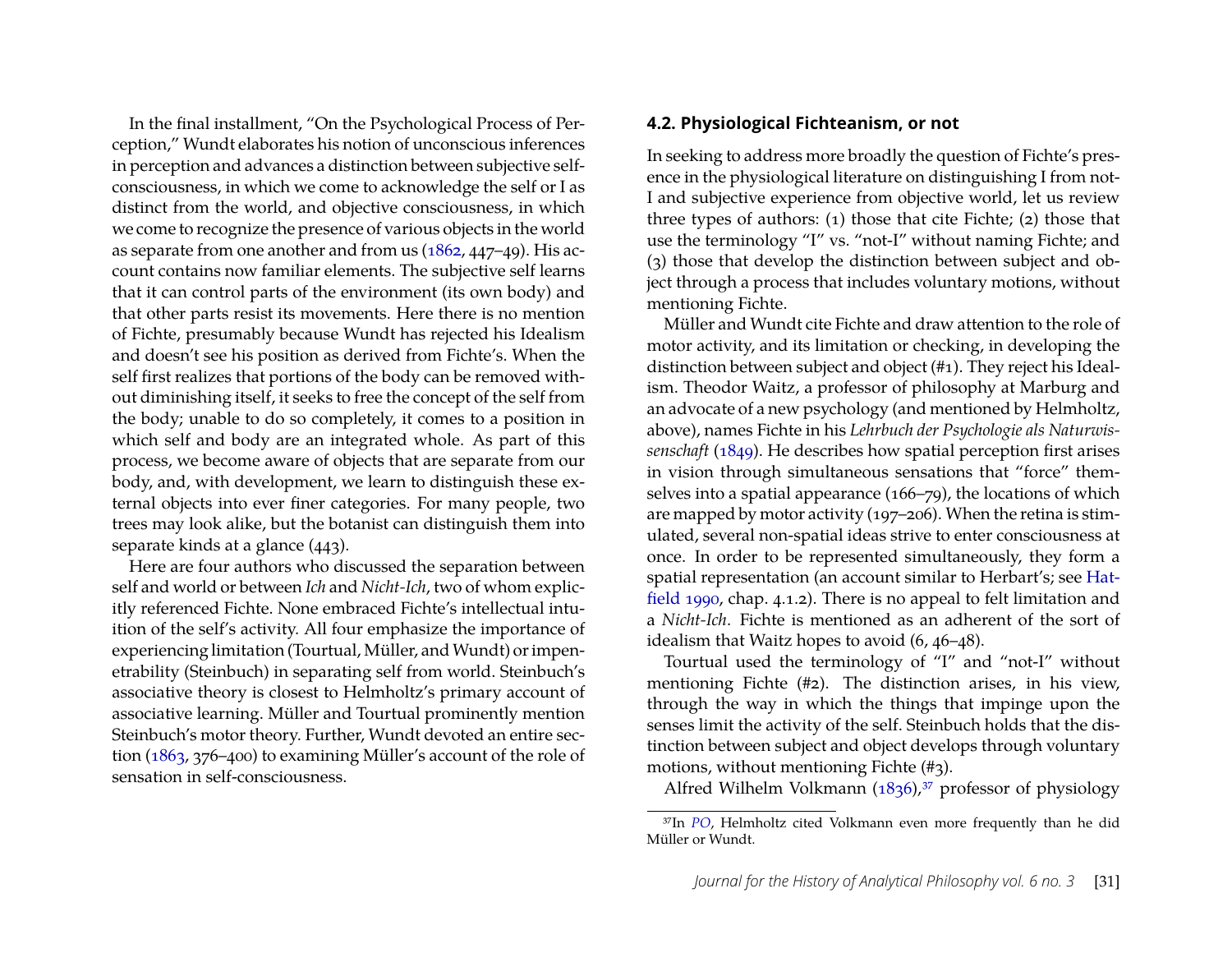in Leipzig, Dorpat, and Halle, wrote a book reviewing recent work on the theory of vision. It examines Müller's theory that the distinction between *Ich* and *Nicht-Ich* is learned and that it depends on the mind rather than the faculty of sense (citing [Müller](#page-30-4) [1826,](#page-30-4) 39–43). Volkmann agrees with Tourtual's counterclaim that externalization is a sensory, not an intellectual or judgmental accomplishment, and that the tendency to externalize is innate. There is no hint of Fichte (#2).

These writings show that the problem of distinguishing self from world arose in the physiological literature in connection with the problem of "externalizing" the objects of sense, that is, of referring sensations to an external cause. This problem was particularly acute because nearly all parties agreed that perception of the third dimension, and hence of objects located away from the observer, was learned. Further, Müller had taught that sensations originally are perceived and localized in the bodily sense organ: on the retina, or in the hand as it touches the table [\(1843,](#page-30-16) 717, 738). Others, such as Steinbuch, taught that all spatial intuition is the product of learning, and that the distinction between self and world and the externalization of objects arise from exploratory touching of one's body and other objects.

The problem of distinguishing self from world, subjective sensation from external cause, was pervasive and many faceted in the literature of sensory physiology, and not specifically tied to Fichte or his terminology. Consider a book by Carl M. N. Bartels [\(1834\)](#page-27-16), a practicing physician in St. Petersburg, on the physiology of vision[.38](#page-21-0) He was familiar with the recent literature, including the work of Steinbuch, Müller, and Tourtual, among others (v). He did not use the expression "*Nicht-Ich*." But he characterized the problem of accounting for the distinction between subject and object. In a section entitled "On the Externalization or Objectification [*Objectiviren*] of Sensory Objects," he explained that subject and object are reciprocal notions (a position reminiscent of Fichte, but also of Steinbuch and Müller). Without objectivity, no being can become aware of itself: "Only through awareness of external things and its own embodiment is a being given its feeling of existence, for the sensitive being cognizes itself and the sensed only in the sensation, and, conversely, in each sensation there is cognized itself and a thing sensed" (10). On the origin of spatial perception, Bartels supports Steinbuch's learning account over Tourtual's nativism, while not following what he characterizes as Steinbuch's exclusive appeal to muscle sensations in the process of externalization (14).

We could follow the theme of subject and object, spatial externalization, and the role of voluntary (sometimes, "free") muscle motion through many more iterations[.39](#page-21-1) But it should be clear that the physiological literature itself used and developed the various terms and concepts, including the distinction between *Ich* and *Nicht-Ich* and the role of voluntary motion in drawing it, and the distinctions between subject and object and between subjectivity and objectivity. While these usages may have appropriated terms and ideas from more purely philosophical discussions in Kant and even Fichte, they did not carry the aims, purposes, or full conceptual schemes of those sources along with them. Aside from any contact with Fichte's writings, Helmholtz would have found extensive discussion of the role of active voluntary motion in the development of spatial perception in sources known well to him, including associative accounts (Steinbuch and Waitz) that do not adopt the vocabulary of a "limitation" set up by the *Nicht-Ich* and accounts that do so refer (Müller, Tourtual, and Wundt), as well as nativist accounts of externalization (Tourtual and Volkmann).

Accordingly, we may conclude that, historically, Helmholtz is more likely to have drawn his understanding of the role of motor

<span id="page-21-0"></span><sup>38</sup>Helmholtz cites Bartels [\(1834\)](#page-27-16) in *[PO](#page-27-13)* (3: 191, 194, 224, 225).

<span id="page-21-1"></span> $39$ To this partial overview we can immediately add [Lotze](#page-29-6) [\(1852\)](#page-29-6), [Nagel](#page-30-20) [\(1861\)](#page-30-20), and [Classen](#page-27-17) [\(1863\)](#page-27-17), as works Helmholtz read and cited that examined spatial perception and externalization and assigned a prominent role to motor activity.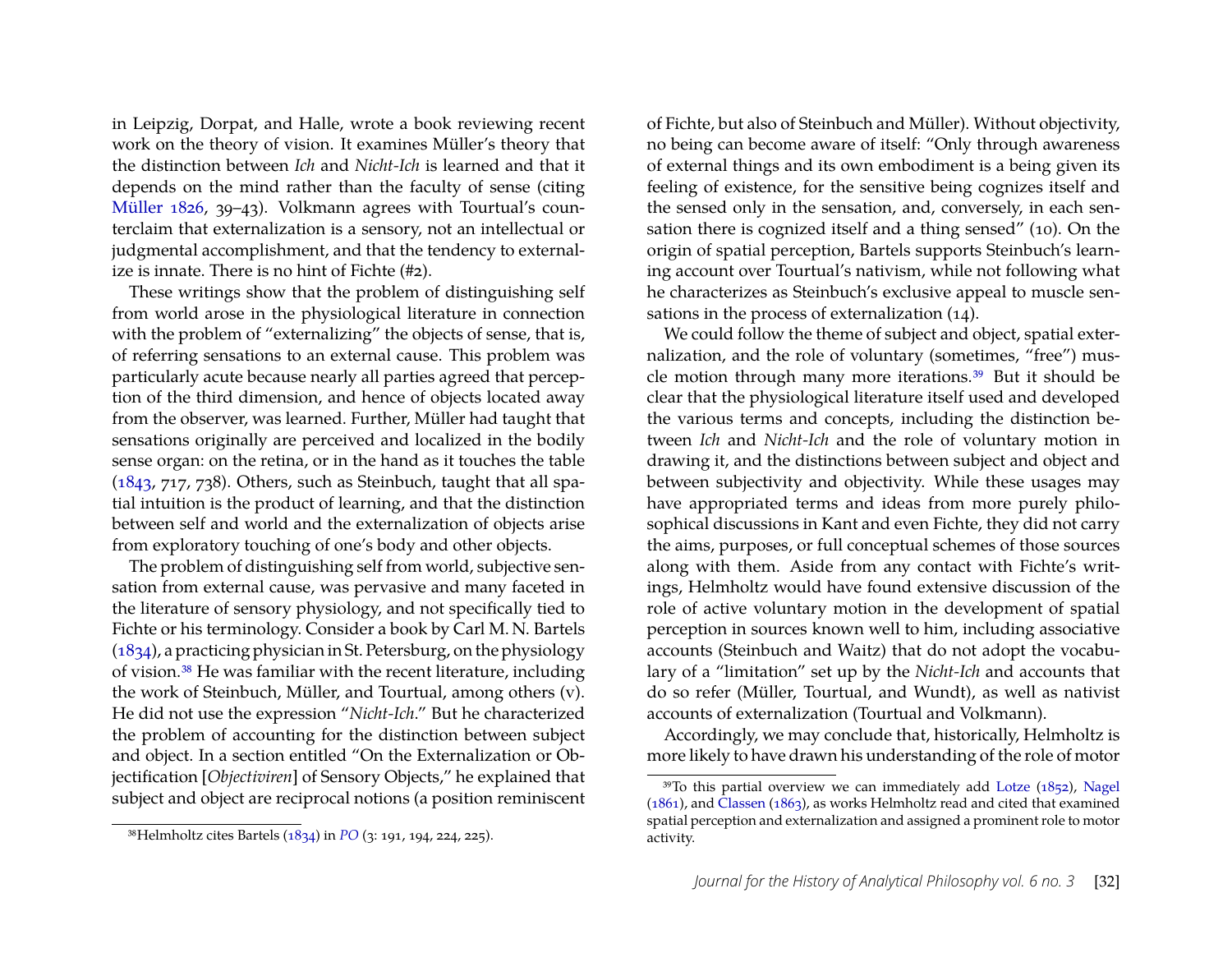activity in the separation of not-I and I from the physiological literature. Several physiologists (or psychologists) emphasized the role of motor activity in the development of spatial perception and the felt separation of one's body from the world (Steinbuch, Müller, Bartels, and Wundt). The connection of this literature to Fichte is either weak or non-existent (depending on the author). Further, the conceptual distinction between subject and object, and subjectivity and objectivity, is initially drawn from Kant (as in Steinbuch, Müller, and Tourtual). But this distinction, too, takes on a life of its own in the physiological literature, in connection with the problem of externalization: taking sensory experiences to be of an external thing (Steinbuch, Tourtual, Müller, Volkmann, Bartels). In short, there is much evidence in favor of a physiological Kantianism, which in fact did not accept all of Kant's own position (e.g., rejecting transcendental idealism) but which adopted his terminology, including the distinction between subject and object. There are only hints of a physiological Fichteanism (perhaps a touch in Tourtual or Müller), which, in any case, would exhibit only a general similarity with Fichte's actual thought.

#### <span id="page-22-0"></span>**5. Helmholtz and Metaphysics**

I have mentioned that Helmholtz's attitude toward metaphysics changed over time. He started from a position of metaphysical realism in his [1847](#page-28-0) memoir and the Kant lecture of [1855.](#page-28-14) In this phase, he was a realist about the spatial structure of objects and forces. His views changed in the 1860s, and he adopted a more modest form of realism in *[PO](#page-27-13)* §26 [\(1867\)](#page-28-2). No longer did he claim to be able to know that things beyond the pale of experience the causes of the experience—have a spatial structure. He did claim to know that sensations are caused and that the relations among the causes are mirrored in the structure of experience. But, as he put it, we cannot infer from experienced spatiality

to the spatiality of external things (*[PO](#page-27-13)*, 3: 18). We must rest content with accepting that our spatial perceptions predict, as a practical matter, subsequent patterns of sensations. Our spatial perceptions do not reveal "the true essence of things" but are images (patterns) whose significance we must learn to interpret  $(3: 21-22)$ .

As it happens, Heidelberger and I agree on Helmholtz's early spatial realism and on the weakening of this realism in the late 1860s (see also [Edgar](#page-27-18) [2015\)](#page-27-18). After that, we part company. Heidelberger attributes Fichtean Idealism to Helmholtz. I find that Helmholtz adopted a modest form of realism, a kind of structural realism, $40$  in 1867, and that, in 1878, he consolidated this position in a way that renders it metaphysical.

The notion that Helmholtz had a metaphysics may seem unlikely. In [§2,](#page-3-0) I quoted some of his anti-metaphysical pronouncements, directed at speculative metaphysics as found in German Idealism. Indeed, because he understood "metaphysics" to have this connotation, Helmholtz presumably would not have characterized his position in 1847 and 1855 as a "metaphysics," nor did he so characterize his more modest metaphysics in *[PO](#page-27-13)* §26 ( $1867$ ). Indeed, in §33 (3: 432), he observed that natural science provides no basis (at present) for choosing between the only (so-described) metaphysical hypotheses that he found on offer: materialism and spiritualism (or idealism).<sup>41</sup> But he al-

<span id="page-22-1"></span><sup>4</sup>[0Hatfield](#page-28-13) [\(1990,](#page-28-13) 209) characterizes Helmholtz's position as one in which sensations such as color have regular external causes (no difference in sensation without a difference in light, similar lights yield similar sensations), to which they are related as arbitrary signs, and that he treated spatial perception as producing relations isomorphic to those among the causes of sensations. This fits the notion of Indirect Epistemic Structural Realism described by [Frigg](#page-28-21) [and Votsis](#page-28-21) [\(2011\)](#page-28-21). It is a type of metaphysical realism (about causal efficacy and actual relations) but is not a version of Ontic Structural Realism [\(Frigg](#page-28-21) [and Votsis](#page-28-21) [2011,](#page-28-21) §4), because it does not assert that structure is all there is.

<span id="page-22-2"></span><sup>41</sup>In *[PO](#page-27-13)* (3: 32), Helmholtz used "idealist philosophy" in relation to Fichte, Schelling, and Hegel. He also spoke of "spiritualist" philosophy, in relation to idealism but also extending to dualism as discussed in the *Spiritualismus*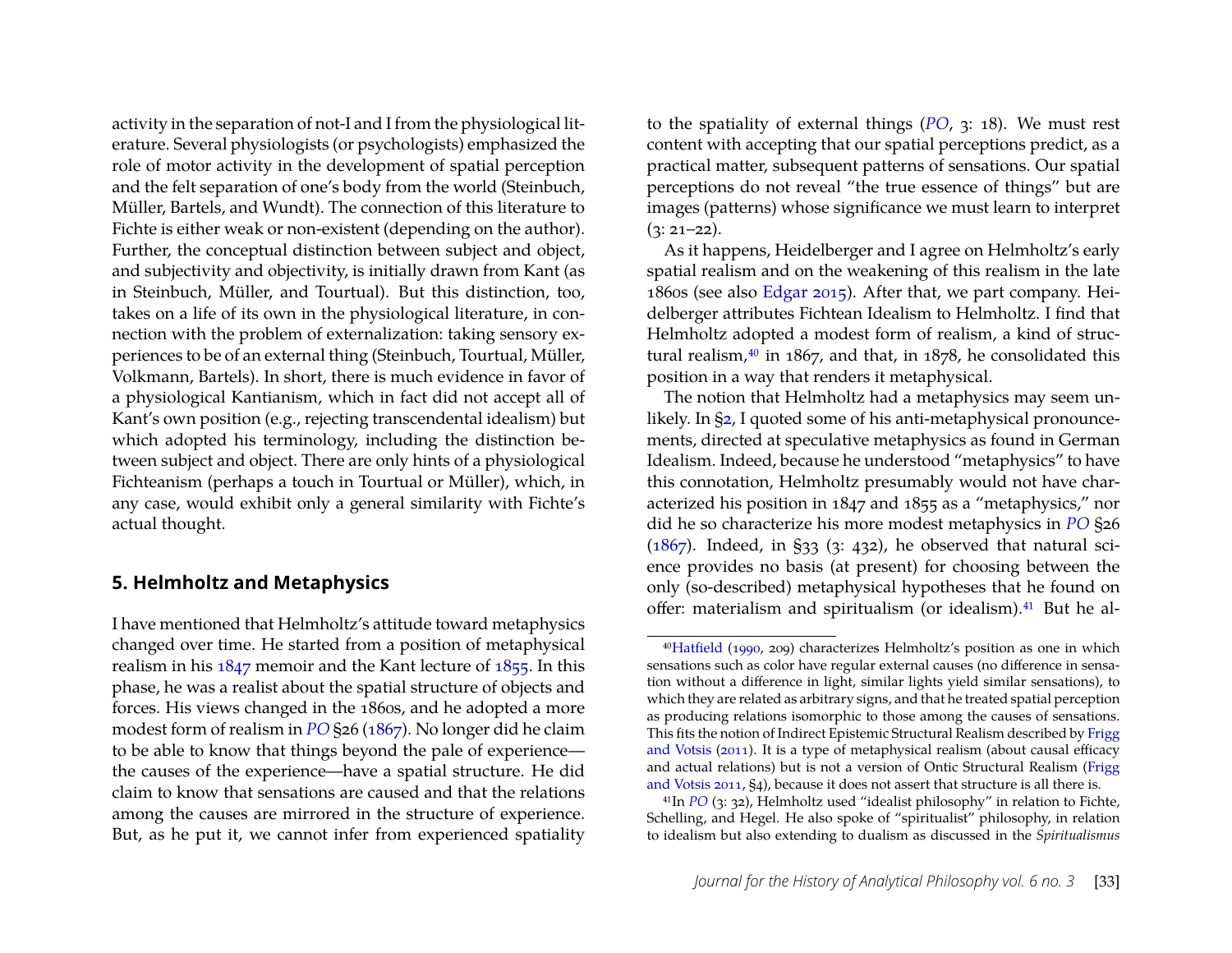lowed that one may be inclined toward one or the other in the absence of a factual basis for that inclination. Heidelberger and I have taken historical license in describing Helmholtz's early position as a "metaphysical realism" even though he didn't. The license is warranted because, by some standards of his day, it is "metaphysical" to infer a really spatial world from spatial perceptions[.42](#page-23-0) For me, the term "metaphysics" is appropriately applied, in historical context, both to the early spatial realism and to the structural isomorphism of *[PO](#page-27-13)*.

In previous work, I interpreted Helmholtz in *[FP](#page-27-11)* as withdrawing from the causal realism of 1867 to a position in which science is only committed to regularities in the phenomena and cannot push beyond that [\(Hatfield](#page-28-13) [1990,](#page-28-13) 213–14). While metaphysicians might speculate about a reality beyond the phenomena, such speculations would have no place in natural science. I now think that matters are more complicated, and that Helmholtz offered two positions as legitimate. First, a minimalist position, that science only investigates regularities in the phenomena without inferring anything outside the phenomena as a causal basis. Second, a moderate metaphysical realism that infers a domain of "the actual" that is outside the phenomena and is the basis for the regularities in the phenomena. This is the structural realism of 1867 continued[.43](#page-23-1)

The textual basis for these two positions is somewhat fraught. Interpreting the law of cause as bare regularity fits many texts and seems to be called for by Helmholtz's proclamation that "what we can find unambiguously, and as a fact without anything being insinuated hypothetically, is the lawlike in the phenomena" (*[FP](#page-27-11)*, 138; *[VR](#page-27-0)*<sup>4</sup> , 2: 240; *[PO](#page-27-5)*<sup>2</sup> , 591). In moving about, our movements coincide with an unconscious flow of sensations. The relation between motions and sensations could be regularized through association. The law of cause would then be given a Humean or Millian interpretation, as bare regularity. The regularities are among perceptions, making Helmholtz's account similar to Mill's permanent possibilities of sensation. Sensations are "signs" for further sequences of sensations, but not for anything outside the domain of sensations.

But Helmholtz pushes further. He moves beyond this phenomenalist position, to speak of causes as the enduring basis of the lawlikeness in the phenomena. He posits something beyond our perceptions, as their cause:

The first product of our thoughtful comprehension of the phenomena is the *lawlike*. If we have separated it out sufficiently purely, de-

controversy, in which, e.g., [Ulrici](#page-30-21) [\(1866,](#page-30-21) 166–71) defended dualism of mind and body by appealing to scientific support from Helmholtz and reasoning that only an immaterial substance can perform judgments, even unconscious ones. On the materialism controversy, see also [Beiser](#page-27-8) [\(2014a,](#page-27-8) chap. 2).

<span id="page-23-0"></span><sup>42</sup>Mill's *Logic* instances "metaphysics" as concerned with a reality beyond appearances: "To this science [metaphysics] appertain the great and much debated questions of the existence of matter; of the existence of spirit, and the distinction between it and matter; of the reality of time and space, as things without the mind, and distinguishable from the objects which are said to exist in them"  $(1843, 9)$  $(1843, 9)$ ; the German edition of  $1862-63$  translates this passage). Helmholtz knew the translated work; even if he did not read this specific passage, it provides a contemporary take on "metaphysics." Another view is offered by [Siebeck](#page-30-22) [\(1878,](#page-30-22) 175–87), who, in surveying historical metaphysical systems, finds that the common theme is to "get behind" the appearances. Although finally equating metaphysics with dogmatic metaphysical systems, he acknowledged that it had been and was engaged with empirical science. One might say that Helmholtz posits the "actual" as underlying or behind experience. By contrast, [Wundt](#page-30-7) [\(1862,](#page-30-7) xii–xiii, xvii–xx) reserves "metaphysics" for investigations into the "nature of the soul" and for deductive systems that derive their first principles neither inductively nor from scientific psychology but from metaphysical hypotheses. Wundt proposed basing a new metaphysics on psychology (not vice versa). [Müller](#page-30-4) [\(1826,](#page-30-4) 32–33) used "metaphysical" as a term of opprobrium (to include "false nature-philosophy") and contrasted it with genuinely philosophical investigation of the type he believed was fundamental for physiology.

<span id="page-23-1"></span><sup>43</sup>I agree with [McDonald](#page-29-15) [\(2002\)](#page-29-15) that after 1867 Helmholtz continued to espouse a moderately realist position (by comparison with the more robust realism of  $1847$  and  $1855$ ). I also continue to affirm that he offered the more phenomenalist position as a legitimate stopping point for avoiding all metaphysical hypotheses.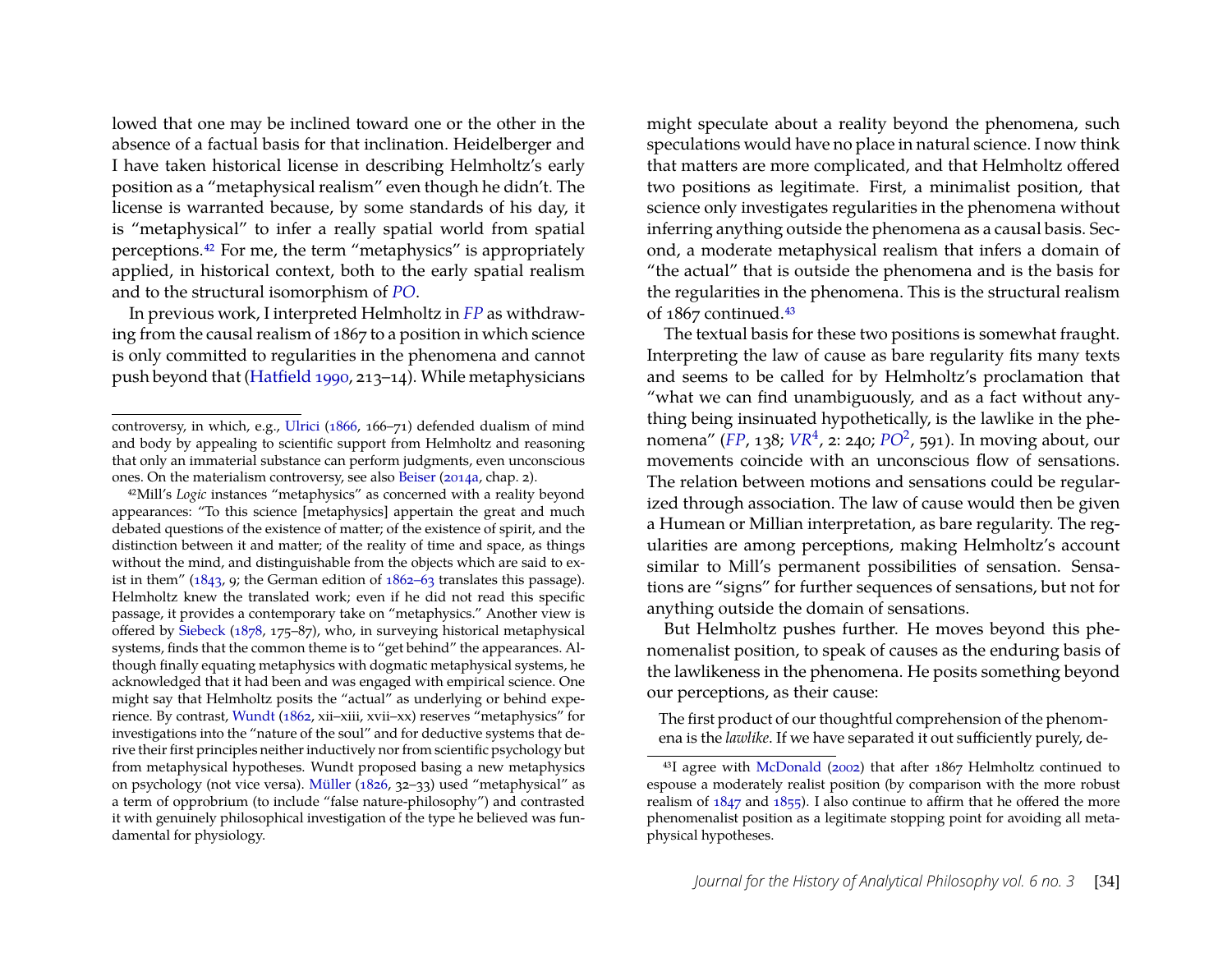limited its conditions with sufficient completeness and assurance and also grasped it with sufficient generality that the outcome is unambiguously specific for all possibly occurring cases, and if we at the same time gain the conviction that it has proved true and will prove true at all times and in every case: then we acknowledge it as an existence enduring independent of the way in which we form representations and call it the *cause*, i.e., that which primarily remains and endures behind what changes. (\**[FP](#page-27-11)*, 139; *[VR](#page-27-0)*<sup>4</sup> , 2: 240–41; *[PO](#page-27-13)* 2: 592)

The "first product" of our comprehension describes a purely phenomenal lawlikeness. But if we carefully evaluate its generality with precision, we may go further and posit what he subsequently characterizes as the enduring "actual," as something behind these appearances. If this cause is independent of our will (our voluntary motions), we posit it as an independent "force.["44](#page-24-0) But, I suggest, in going beyond the phenomena this posit is a metaphysical hypothesis.

Helmholtz now formulates a terminology for describing causes or forces that go beyond and underlie the appearances, while avoiding the metaphysically loaded concept of "substance":

In our language, we have a very fortunate way of characterizing that which lies behind the change of appearances and acts upon us, namely, as "the actual" [*das Wirkliche*]. Here only action [*das Wirken*] is predicated. Absent is that secondary reference to what endures as substance which is included in the concept of the real [*das Reelle*], i.e., of the thinglike [*das Sachliche*]. (*[FP](#page-27-11)*, 140; *[VR](#page-27-0)*<sup>4</sup> , 2: 241; *[PO](#page-27-5)*<sup>2</sup> , 592)

Helmholtz here explicitly posits something lying behind the appearances, an unknown cause, not specified except by the manner in which it affects the subject and causes various sensations (and their relations)[.45](#page-24-1) "The actual" is cognized only as a structural system of causes and relations, and is explicitly distinguished from the "real" or the "thing in itself"—"das Reelle, oder Kant's 'Ding an Sich'" (*[FP](#page-27-11)*, 140; *[VR](#page-27-0)*<sup>4</sup> , 2: 242; *[PO](#page-27-5)*<sup>2</sup> , 593)—to which Helmholtz attaches the metaphysical concept of a substance (as a substrate for spatial properties, as in the realist hypothesis).

So far so good. But the text says more. Helmholtz says at various points: "realism" and "idealism" are acceptable as metaphysical hypotheses, as long as they are treated as hypotheses and not dogma (*[FP](#page-27-11)*, 138;  $\overline{VR^4}$  $\overline{VR^4}$  $\overline{VR^4}$ , 2: 239;  $\overline{PO^2}$  $\overline{PO^2}$  $\overline{PO^2}$ , 595–96); that idealism can't be refuted if it takes life as a dream (*[FP](#page-27-11)*, 137–38; *[PO](#page-27-5)*<sup>2</sup> , 595–96); that the realist metaphysical hypothesis, "of a world of material things" with which we interact, $46$  is "the simplest we can form" ([FP](#page-27-11), 137; [PO](#page-27-5)<sup>2</sup>, 595); that we are transcendentally driven to seek causes beyond the appearances as the ultimate basis of the lawlike (*[FP](#page-27-11)*, 142; *[PO](#page-27-5)*<sup>2</sup>, 593–94); that hypotheses having no factual sense are "worthless talk" (*[FP](#page-27-11)*, 141; *[VR](#page-27-0)*<sup>4</sup> , 2: 243; [PO](#page-27-5)<sup>2</sup>, 593); that we should follow the physicist Gustav Kirchhoff and the poet-scientist Goethe in seeking simple or aesthetically pleasing organizations of the facts, without applying abstract concepts that go beyond those facts (*[FP](#page-27-11)*, 141); and that substances may be posited as what is permanent if one chooses (*[FP](#page-27-11)*, 139; *[PO](#page-27-5)*<sup>2</sup> , 591). What to do with this?

Here, we should take a hint from Helmholtz's seemingly offhand remark that idealist and realist metaphysical hypotheses

<span id="page-24-0"></span><sup>44</sup>This mention of willing as an apparent force takes place as Helmholtz discusses (*[FP](#page-27-11)*, 137–41; *[VR](#page-27-0)*<sup>4</sup> , 2: 238–42; *[PO](#page-27-13)*, 2: 595–96, 591–92) various metaphysical hypotheses (realism, idealism). In this context, he consciously reflects on the place of the will in the scheme of reality. This reflection draws on the developed (adult) ability to will something and to anticipate the result, and hence to feel "checked" or "limited" if the result doesn't occur. This sort of engagement with Fichte-like ideas, amidst a discussion of metaphysics that includes Fichte, is far removed from the original formulation of his motor theory of the genesis of spatial perception.

<span id="page-24-1"></span><sup>45</sup>In line with *[PO](#page-27-13)* (3: 17–21, 433) and elsewhere in *[FP](#page-27-11)* (125; *[VR](#page-27-0)*<sup>4</sup> , 2: 225–26), these relations are originally differences in quality, intensity, and temporal order; from these, our spatial representations arise.

<span id="page-24-2"></span><sup>46</sup>I take this "realist hypothesis" to be realist about spatial matter but not to assert reductive materialism; it leaves open whether the cognizing subject is material. (Helmholtz endorsed reductive materialism about metabolic and other vital processes, but not about the mind.)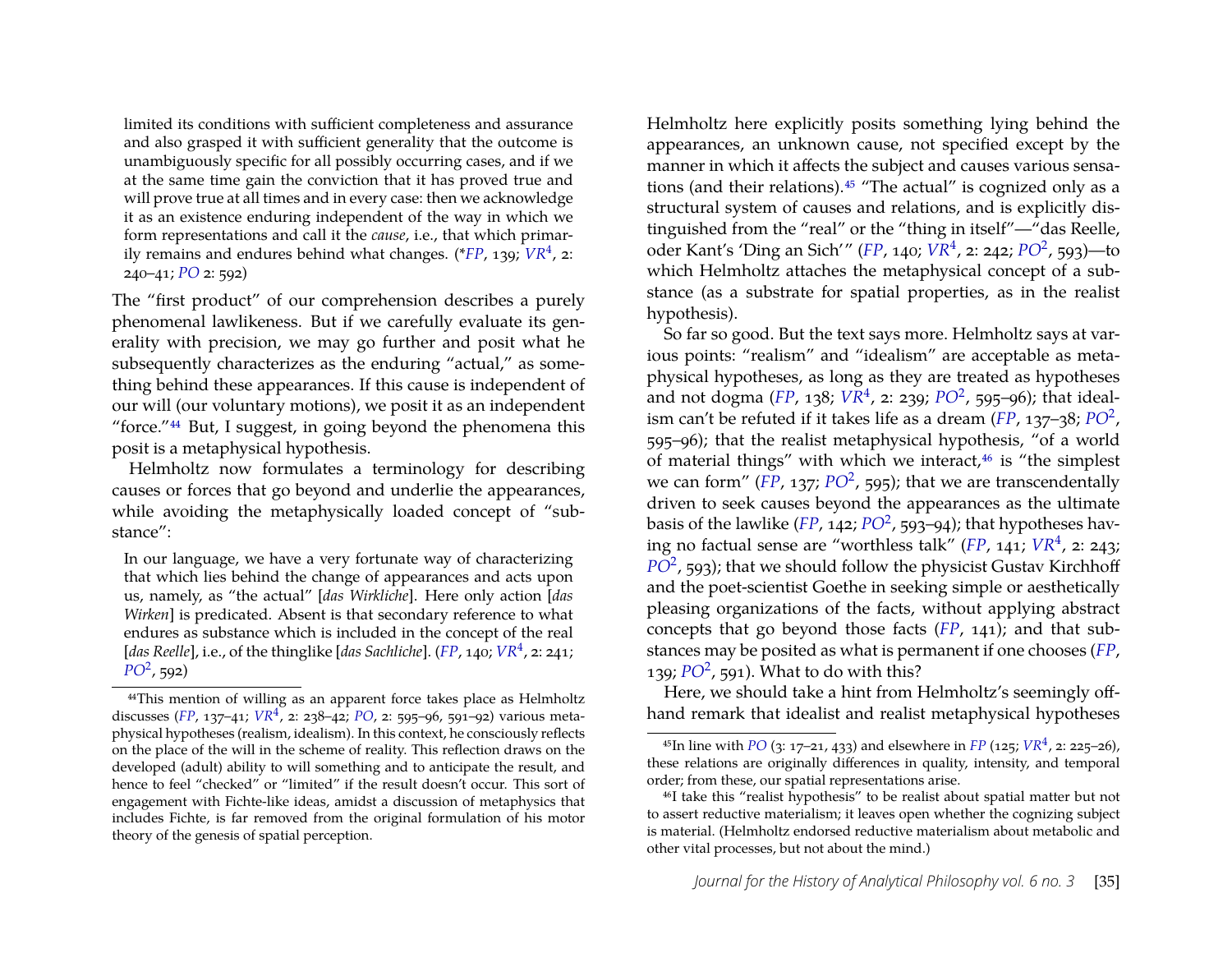come in "various gradations" (*[FP](#page-27-11)*, 138; *[VR](#page-27-0)*<sup>4</sup> , 2: 239; *[PO](#page-27-5)*<sup>2</sup> , 595). In fact, I think Helmholtz is offering us, without noting it explicitly, a gradation of positions as regards going beyond the facts (or the appearances) in science, some of which he finds more acceptable (or comfortable, or pleasing) than others. I offer a range:

- <span id="page-25-6"></span>(1) Seeking the lawfulness in the appearances, without going beyond the appearances (predictions of future appearances allowed)
- <span id="page-25-5"></span>(2) Positing otherwise unknown causes in the form of forces as enduring, mind-independent structures ("the actual") that cause sensations in a subject and that we describe only as causal powers with structural relations among them
- <span id="page-25-4"></span>(3) Positing spatial substances as permanent things that underlie lawful appearances ("the real," the "things in itself"); this is to accept the realist hypothesis of a world of material things with which we interact
- <span id="page-25-3"></span>(4) Accepting the materialist hypothesis that the world consists only of material things (again, as things in themselves)
- <span id="page-25-1"></span>(5) Accepting the "consistent dream" idealist hypothesis that our sensations are produced by our own psychic activity
- <span id="page-25-0"></span>(6) Accepting the Fichtean hypothesis of an Absolute I as affecting our I so as to produce the Not-I.

The least simple metaphysical hypothesis is [\(6\).](#page-25-0) Presumably, if treated merely as a hypothesis, it can be considered, even if Helmholtz doesn't like it (*[FP](#page-27-11)*, 137–38; *[PO](#page-27-5)*<sup>2</sup> , 595–96). [\(5\)](#page-25-1) is a simpler version of the idealist hypothesis. It may even have empirically testable consequences.<sup>47</sup> Treating it as a hypothesis, perhaps the discovery of neural mechanisms from the two eyes that connect in the brain and explain binocular single vision might count against  $(5)$  and for  $(4)$ , as Helmholtz suggests in *[PO](#page-27-13)* §33 (3: 432–33), where he aligns materialism with the postulation of "unknown" neural mechanisms (which presumably might, eventually, be discovered). He describes  $(3)$  as the simplest metaphysical hypothesis, that of spatial realism. In *[FP](#page-27-11)*, he says that neither  $(5)$  nor  $(3)$  can be confirmed empirically. Does this mean that they have no factual sense? If not, are they "worthless talk"? It seems that he allows them as hypotheses even if they can't be tested. Which presumably means that they differ cognitively, even if they don't differ empirically.

I have suggested that [\(2\)](#page-25-5) is a metaphysical hypothesis, even if Helmholtz does not label it as such, designating [\(3\)](#page-25-4) as the simplest one. If "metaphysics" is what goes beyond the appearances to characterize the causes our perceptions, then [\(1\)](#page-25-6) doesn't count (it stays within the appearances) but [\(2\)](#page-25-5) does. This seems plausible to me. And Helmholtz indicated (in a quotation above) that he prefers [\(2\)](#page-25-5) to [\(3\),](#page-25-4) presumably on the grounds that it is simpler. He likes his metaphysics modest.

In any event, *[FP](#page-27-11)* offers an explicit softening from his earlier derision of metaphysics as "humbug" ([§2,](#page-3-0) above). He remarks that "the various gradations of the realist and idealist views are metaphysical hypotheses, which, as long as they are acknowledged as such, have complete scientific legitimacy" (\**[FP](#page-27-11)*, 138;  $VR<sup>4</sup>$  $VR<sup>4</sup>$ , 2: 239;  $PO<sup>2</sup>$  $PO<sup>2</sup>$ , 595). I have further suggested that appeal to "the actual" is a minimal metaphysical hypothesis because it goes behind the lawlike in the appearances. Accordingly, the phenomena themselves are the limits of what is known (that is, the limit of the facts, "without anything being insinuated hypothetically"). In venturing beyond them, he satisfies the need to

<span id="page-25-2"></span><sup>47</sup>Helmholtz offers conflicting statements on the cognitive significance of metaphysical hypotheses. He tells us that idealism can't be refuted. He later says that hypotheses that cannot "be tested and confirmed by observation and experiment...are to be regarded as worthless talk" (*[FP](#page-27-11)*, 141;  $VR^4$  $VR^4$ , 2: 242–43;  $P\overline{O}^2$ , 593). That he accepts idealism as a legitimate hypothesis suggests that, even if untestable, it differs cognitively from the other hypotheses (such as materialism) because it makes a different claim about the reality behind the

appearances. (The tension in his pronouncements can be reduced if we read him as saying that, *at present*, idealism can't be refuted; still, I resist attributing to him a verificationist or confirmationist criterion of cognitive significance.)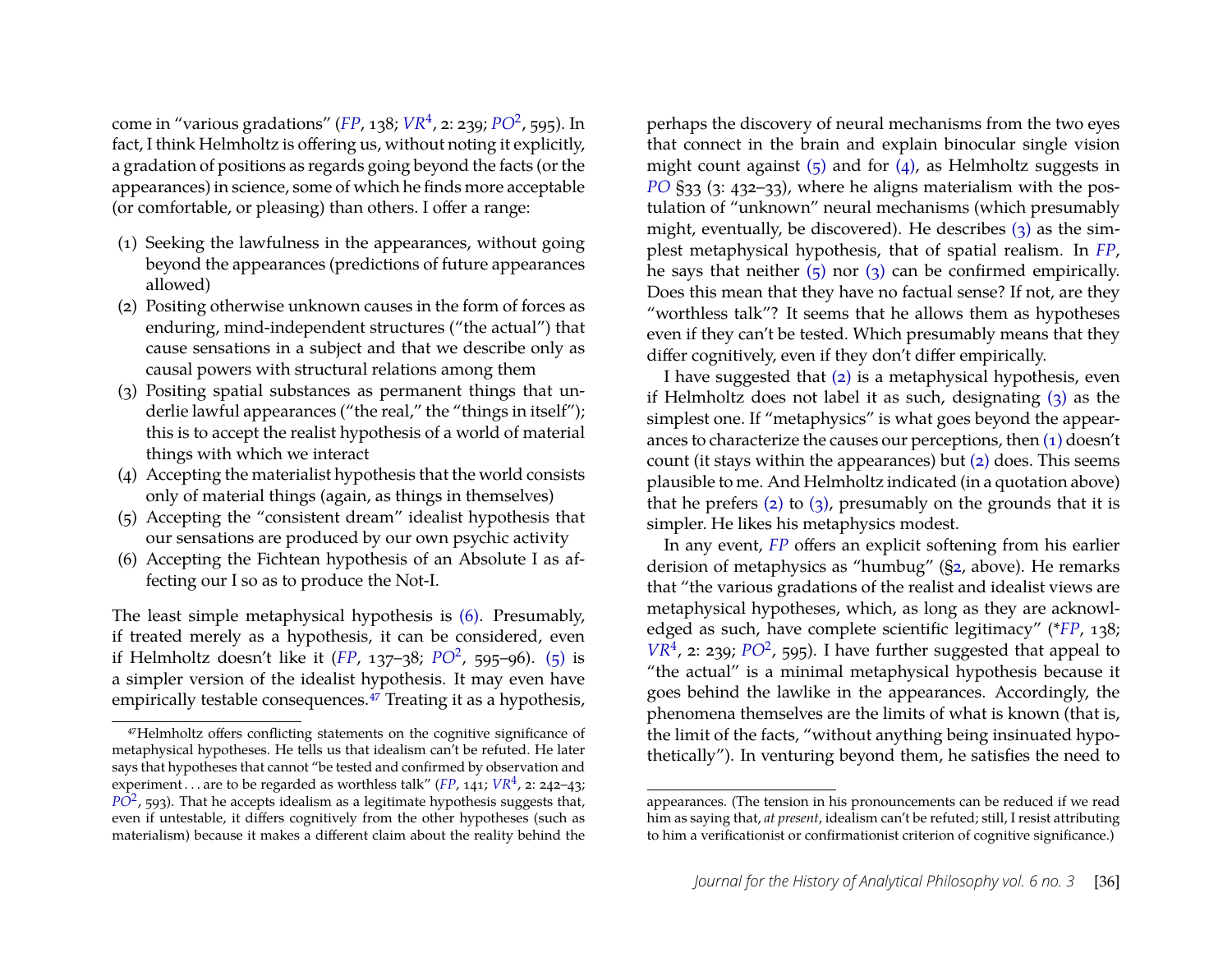find causes, where the notion of cause refers not to mere regularities in the phenomena but to causal powers that produce the phenomena.

#### **6. Conclusions**

I have sought to characterize Helmholtz's relation to philosophy especially in the areas of the epistemology and metaphysics of sense perception. We have seen several ways in which Helmholtz might be considered to have engaged in philosophy: in his essays on the "logic" of theories of the physiology and psychology of the senses (and other scientific theories); in his examination of the limits and justification of our sensory knowledge; in his examination of the formation of the distinction between subject and object; in his early metaphysical realism about spatial bodies and forces; and in his later, more modest, structural metaphysical realism.

With respect to the distinction between subject and object, some interpreters have found a Fichtean influence on Helmholtz's positing of the world as *Nicht-Ich* over against the self as *Ich*. In comparing Fichte's intellectual intuition of an active self with Helmholtz's associative account of the formation of spatial intuition and the externalization of phenomenal objects, the parallel is weak, mainly amounting to a role for voluntary motion in each. I find no compelling evidence that Helmholtz did more than (1) try to "gratify" his father by pointing out places where he could agree with Fichte, (2) in a speech as rector, offer kind words toward Fichte, the first rector of the university, and (3) acknowledge the value of Fichte's terminological distinction between *Ich* and *Nicht-Ich* for describing the process of externalizing (and objectifying) objects, while avoiding the core Fichtean thesis of an intellectual intuition of the self's activity and rejecting his Idealism.

Rather than aligning Helmholtz with Fichte, I have offered a glimpse into the extensive and articulate examination of the subject–object distinction and of the "externalization" of perception that was carried out in the physiological and psychological literature, up to Helmholtz's expression of his mature position in 1867. This literature discussed in detail the role of motor activity in the formation of spatial representations of the external world and in distinguishing self from world. These discussions included conceptual histories, conceptual criticism, and challenges based on empirical considerations.

In Müller's words, this literature reveals a physiology that is philosophical. But the kind of philosophy that we saw in these discussions is on the order of the logic or philosophy of the special sciences—the critical examination and discussion of fundamental concepts having to do with sense perception and its relation to a mind-independent (or not) world. Accordingly, there could be a philosophical background to Helmholtz's writings found in figures not usually designated as philosophers, that is, in the discussions of practicing scientists. Just as, in other cases before and after the nineteenth century, when science is forming a new framework, its participants are drawn to philosophize, so too here. Philosophical reflection may be demanded by the state of theory-making. There is no end to the need for philosophy.

#### **Acknowledgements**

An earlier version of [§5](#page-22-0) was given at HOPOS 2016 in a symposium on "*The Natural and the Normative* at 25: Psychology, Perception, and Measurement in Kant and Helmholtz." I thank the audience and fellow participants for comments and discussion. The editors of this special issue and an anonymous referee also offered helpful suggestions. For additional comments, I am greatly indebted to Scott Edgar, Nabeel Hamid, Rolf Horstmann, Louise Daoust, and Patrick McDonald.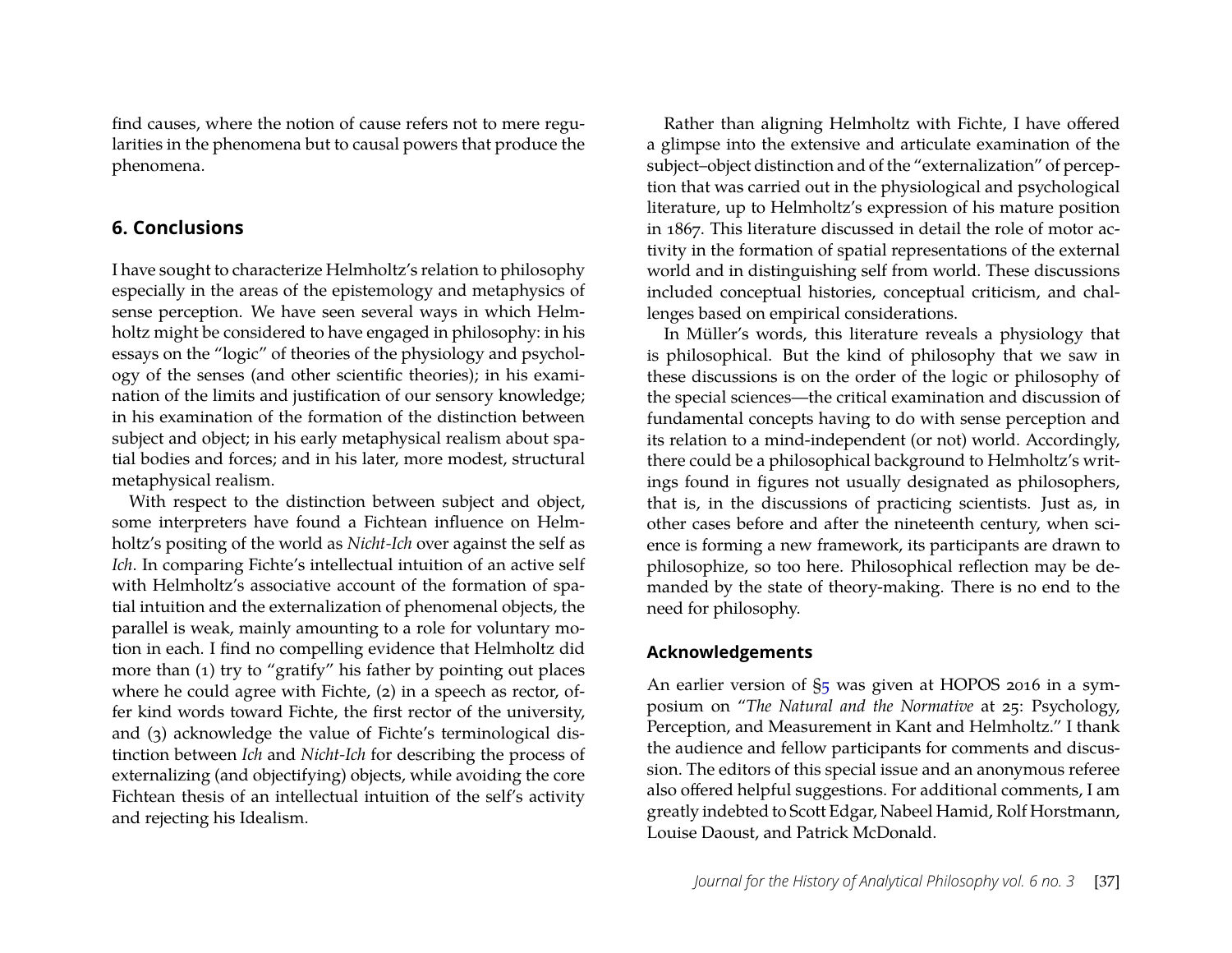**Gary Hatfield** University of Pennsylvania hatfield@sas.upenn.edu

#### **Abbreviations**

<span id="page-27-2"></span>These abbreviations are used to refer to Helmholtz's works and the Königsberger biography:

- <span id="page-27-11"></span>*FP* "The Facts of Perception," a translation of [Helmholtz](#page-29-3) [\(1878\)](#page-29-3) as in [Helmholtz](#page-29-16) [\(1977\)](#page-29-16), which itself translates the edited collection [Helmholtz](#page-29-2) [\(1921\)](#page-29-2).
- *Kö* Königsberger, *Hermann von Helmholtz* [\(1902–03\)](#page-29-17), cited by volume and page number.
- <span id="page-27-13"></span>*PO Handbuch der physiologischen Optik*, first edition [\(1867\)](#page-28-2), cited by volume and page number as reprinted in the third German edition [\(1909–11\)](#page-29-18); this edition shows the 1867 pagination at the top of the page. [Helmholtz](#page-29-19) [\(1925\)](#page-29-19) provides an English translation, which I have used but often modified; it gives the 1909–11 pagination at the top of the page.
- *PO*<sup>2</sup> *Handbuch der physiologischen Optik*, second edition [\(1896a\)](#page-29-20).
- <span id="page-27-5"></span><span id="page-27-1"></span>*SW* [Helmholtz](#page-29-10) [\(1971\)](#page-29-10), Kahl's translation of Helmholtz's *Selected Writings*.
- <span id="page-27-0"></span>*VR*<sup>4</sup> *Vorträge und Reden* [\(Helmholtz](#page-29-21) [1896b\)](#page-29-21), cited by volume and page number.
- <span id="page-27-9"></span>*WK* [Königsberger](#page-29-22) [\(1906\)](#page-29-22), Welby's abbreviated translation of [Königsberger](#page-29-17) [\(1902–03\)](#page-29-17).

*Note:* Where I modify a cited translation, I indicate so with an asterisk (\*). Where no English translation is cited for a work, the translations are mine.

#### **References**

- <span id="page-27-16"></span>Bartels, Carl Moritz Nicolaus, 1834. *Beiträge zur Physiologie des Gesichtssinnes*. Berlin: Reimer.
- <span id="page-27-8"></span>Beiser, Frederick C., 2014a. *After Hegel: German Philosophy 1840– 1900*. Princeton: Princeton University Press.
- <span id="page-27-15"></span>, 2014b. *The Genesis of Neo-Kantianism, 1796–1880*. Oxford: Oxford University Press.
- <span id="page-27-10"></span>Beneke, Friedrich Eduard, 1842. *System der Logik als Kunstlehre des Denkens*, 2 vols. Berlin: Dümmler.
- <span id="page-27-6"></span>Breazeale, Daniel, 2013. "Introduction: The Checkered Reception of Fichte's *Vocation of Man*." In *Fichte's Vocation of Man: New Interpretive and Critical Essays*, edited by D. Breazeale and T. Rockmore, pp. 1–17. Albany: SUNY Press.
- <span id="page-27-12"></span>Cahan, David, ed., 1993. *Letters of Hermann von Helmholtz to His Parents: The Medical Education of a German Scientist, 1837–1846*. Stuttgart: Steiner.
- <span id="page-27-17"></span>Classen, August, 1863. *Über das Schlussverfahren des Sehactes*. Rostock: Kuhn.
- <span id="page-27-7"></span>Daston, Lorraine, and Peter Galison, 2007. *Objectivity*. New York: Zone Books.
- <span id="page-27-3"></span>De Kock, Liesbet, 2011. "Some Preliminary Considerations on Helmholtz's Fichte: Towards a Naturalized Epistemology of Constraint?" *Revista de Estud(i)os sobre Fichte* [Online] 2: 1–14. <http://ref.revues.org/350>, accessed 30 September 2016.
- <span id="page-27-4"></span>(2014. "Voluntarism in Early Psychology: The Case of Hermann von Helmholtz." *History of Psychology* 17: 105–28.
- <span id="page-27-14"></span>, 2016. "Helmholtz's Kant Revisited (Once More). The All-Pervasive Nature of Helmholtz's Struggle with Kant's *Anschauung*." *Studies in History and Philosophy of Science* 56: 20–32.
- <span id="page-27-18"></span>Edgar, Scott, 2015. "The Physiology of the Sense Organs and Early Neo-Kantian Conceptions of Objectivity: Helmholtz,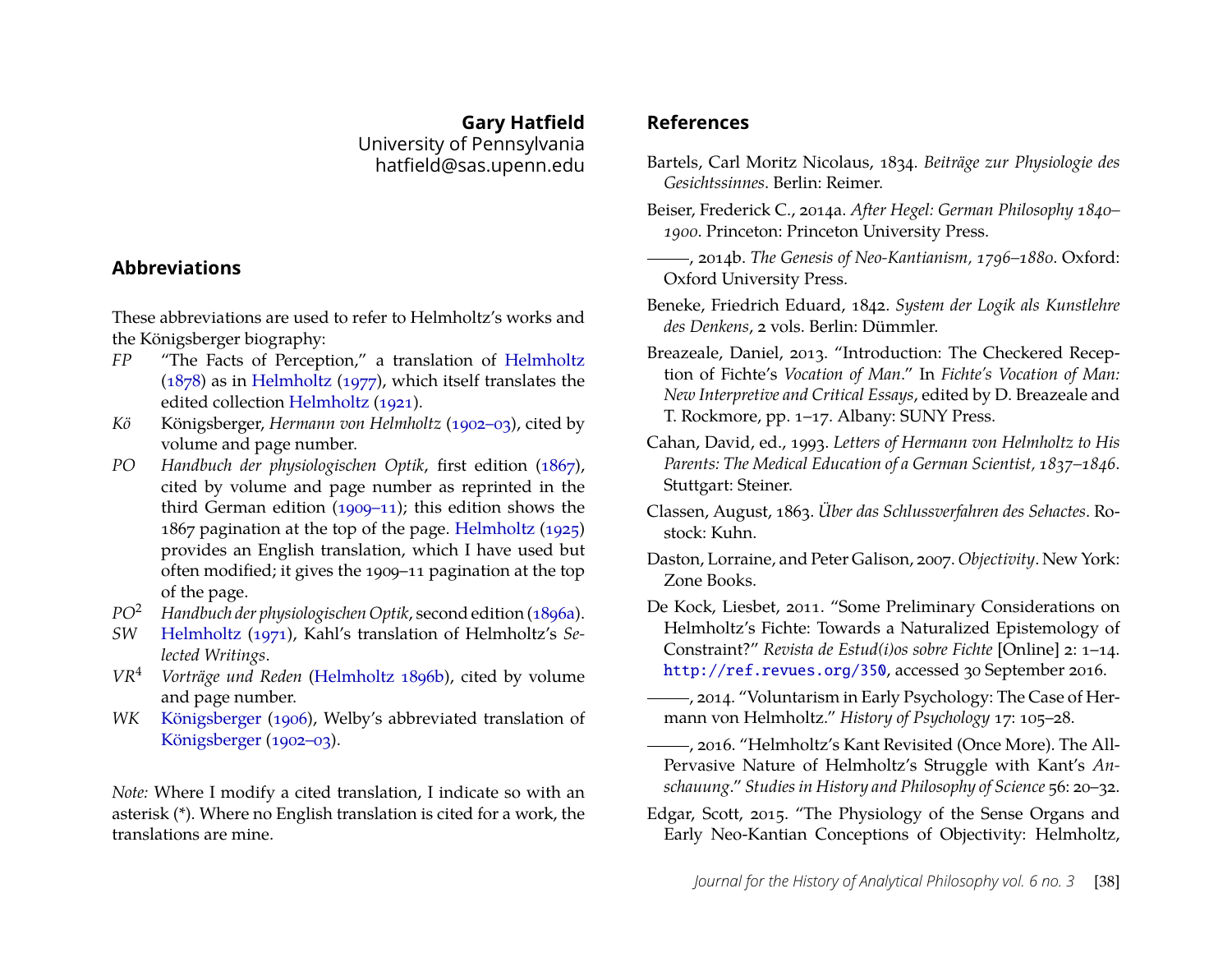Lange, Liebmann." In *Objectivity in Science: New Perspectives from Science and Technology Studies*, edited by F. Padovani, A. Richardson, and J. Y. Tsou, pp. 101–22. Dordrecht: Springer.

- <span id="page-28-11"></span>Fichte, J. G., 1794. *Grundlage der gesammten Wissenschaftslehre: als Handschrift für seine Zuhörer*. Leipzig: Gabler. Reprinted in [Fichte](#page-28-8) [\(1845–46\)](#page-28-8), vol. 1, pp. 85–328.
- <span id="page-28-7"></span>, 1797a. "Zweite Einleitung in die Wissenschaftslehre für Leser die schon ein philosophisches System haben." *Philosophisches Journal* 5: 319–78; 6: 1–40. Reprinted in [Fichte](#page-28-8) [\(1845–46\)](#page-28-8), vol. 1, pp. 451–518.
- <span id="page-28-9"></span>-, 1797b. "Versuch einer neuen Darstellung der Wissenschaftslehre," *Philosophisches Journal* 7: 1–20. Reprinted in [Fichte](#page-28-8) [\(1845–46\)](#page-28-8), vol. 1, pp. 519–34.
- <span id="page-28-5"></span>, 1800. *Die Bestimmung des Menschen*. Berlin: Voss. Reprinted in [Fichte](#page-28-8) [\(1845–46\)](#page-28-8), vol. 2, pp. 167–319.
- <span id="page-28-20"></span>, 1806a. *Die Anweisung zum seligen Leben*. Berlin: Realschulbuchhandlung.
- <span id="page-28-18"></span>, 1806b. *Die Grundzüge des gegenwärtigen Zeitalters*. Berlin: Realschulbuchhandlung.
- <span id="page-28-4"></span>, 1817. *Die Thatsachen des Bewusstseyns*. Stuttgart and Tübingen: Cotta. Reprinted in [Fichte](#page-28-8) [\(1845–46\)](#page-28-8), vol. 2, pp. 535–691.
- <span id="page-28-8"></span>, 1845–1846. *Sämmtliche Werke*, 8 vols. Berlin: Veit and Comp.
- <span id="page-28-6"></span>, 1956. *The Vocation of Man*, edited by R. M. Chisholm. Indianapolis: Bobbs-Merrill.
- <span id="page-28-12"></span>, 1970. *Science of Knowledge* (with the First and Second Introductions), edited by P. Heath and J. Lachs. New York: Appleton-Century-Crofts.
- <span id="page-28-10"></span>, 1994. *Introductions to the Wissenschaftslehre and Other Writings (1797–1800)*, edited by D. Breazeale. Indianapolis: Hackett.
- <span id="page-28-21"></span>Frigg, Roman, and Ioannis Votsis, 2011. "Everything You Always

Wanted to Know About Structural Realism But Were Afraid to Ask." *European Journal for Philosophy of Science* 1: 227–76.

- <span id="page-28-13"></span>Hatfield, Gary, 1990. *The Natural and the Normative: Theories of Spatial Perception from Kant to Helmholtz*. Cambridge, MA: MIT Press.
- <span id="page-28-17"></span>Heidelberger, Michael, 1993. "Force, Law, and Experiment: The Evolution of Helmholtz's Philosophy of Science." In *Hermann Von Helmholtz and the Foundations of Nineteenth-Century Science*, edited by D. Cahan, pp. 461–97. Berkeley: University of California Press.
- <span id="page-28-3"></span>, 1995. "Helmholtz als Philosoph." *Deutsche Zeitschrift für Philosophie* 43: 835–44.
- <span id="page-28-15"></span>Helmholtz, Hermann von, 1842. *De fabrica systematis nervosi evertebratorum*. Berlin: Nietack.
- <span id="page-28-0"></span>, 1847. *Über die Erhaltung der Kraft, eine physikalische Abhandlung*. Berlin: Reimers.
- <span id="page-28-19"></span>, 1852. "Über die Natur der menschlichen Sinnesempfindungen." *Königsberger naturwissenschaftliche Unterhaltungen* 3: 1–20. Reprinted in *Wissenschaftliche Abhandlungen*, 3 vols., vol. 2, pp. 591–609. Leipzig: Barth, 1882–1895.
- <span id="page-28-14"></span>, 1855. *Über das Sehen des Menschen*. Leipzig: Voss. Reprinted in  $VR<sup>4</sup>$  $VR<sup>4</sup>$ , vol. 1, pp. 85–117.
- , 1862. *Über das Verhältniss der Naturwissenschaften zur Gesammtheit der Wissenschaft*. Braunschweig: Vieweg. Translated as "The Relation of the Natural Sciences to Science in General," in *[SW](#page-27-1)*, pp. 122–43.

<span id="page-28-1"></span>, 1863. *Die Lehre von den Tonempfindungen als physiologische Grundlage für die Theorie der Musik*. Braunschweig: Vieweg.

<span id="page-28-2"></span>, 1867. *Handbuch der physiologischen Optik*. Leipzig: Voss. Cited as reprinted in the third edition [\(1909–11\)](#page-29-18), which appeared in 3 volumes.

<span id="page-28-16"></span>, 1874. "Über das Strebens nach Popularisung der Wis-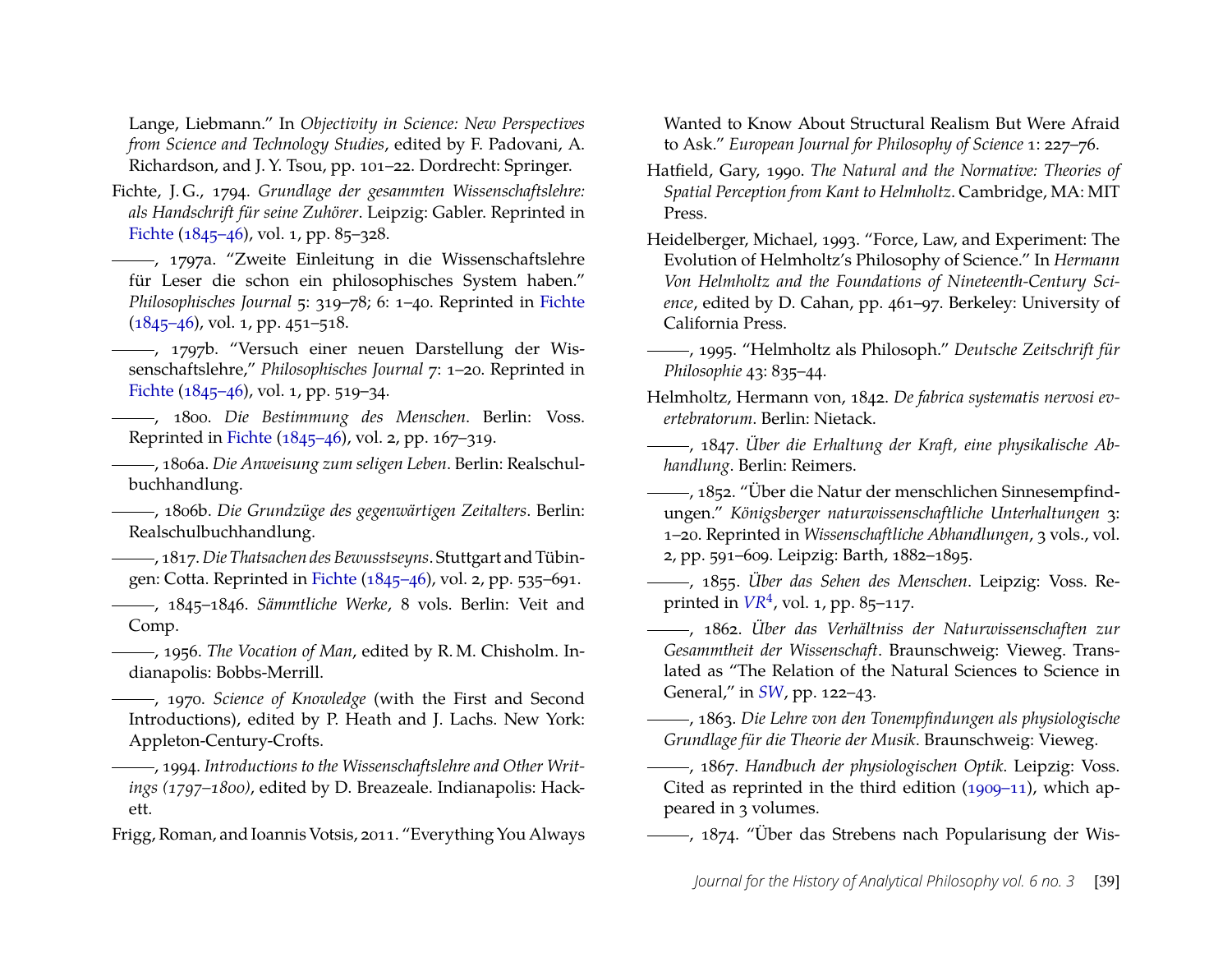senschaft." In *Wissenschaftliche Fragmente*, by John Tyndall, translated by G. H. Wiedemann and H. von Helmholtz, preface. Braunschweig: Vieweg. Reprinted in *[VR](#page-27-0)*<sup>4</sup> , vol. 2, pp. 422– 34. Translated as "The Endeavor to Popularize Science," in *[SW](#page-27-1)*, pp. 330–39.

<span id="page-29-3"></span>, 1878. *Die Thatsachen in der Wahrnehmung*. Berlin: Akademie. Reprinted in *[VR](#page-27-0)*<sup>4</sup> , vol. 2, pp. 213–47, 387–406; translation in *[FP](#page-27-11)*.

<span id="page-29-0"></span>, 1886. "Antwortrede." *Bericht über die Achtzehnte Versammlung der ophthalmologischen Gesellschaft*, vol. 1, pp. 43–52. Stuttgart: Enke. Reprinted in *[VR](#page-27-0)*<sup>4</sup> , vol. 2, pp. 311–20.

<span id="page-29-1"></span>, 1887. *Das Denken in der Medicin*. Berlin: Friedrich-Wilhelm-Insitut. Reprinted in *[VR](#page-27-0)<sup>4</sup>*, vol. 2, pp. 165–90. Translated as "Thought in Medicine," in *[SW](#page-27-1)*, pp. 340–59.

<span id="page-29-5"></span>, 1891. "Erinnerungen." In *[VR](#page-27-0)*<sup>4</sup> , vol. 1, pp. 1–21. Translated as "An Autobiographical Sketch," in *[SW](#page-27-1)*, pp. 466–78.

<span id="page-29-20"></span>, 1896a. *Handbuch der physiologischen Optik*, 2nd ed., edited by A. König. Hamburg and Leipzig: Voss.

<span id="page-29-21"></span>, 1896b. *Vorträge und Reden*, 2 vols., 4th ed., edited by A. von Helmholtz. Braunschweig: Vieweg. Cited as *[VR](#page-27-0)*<sup>4</sup> , plus volume and page numbers.

<span id="page-29-18"></span>, 1909–1911. *Handbuch der physiologischen Optik*, 3rd ed., edited by W. Nagel, A. Gullstrand, and J. von Kries. Hamburg and Leipzig: Voss.

<span id="page-29-2"></span>, 1921. *Schriften zur Erkenntnistheorie*, edited by M. Schlick and P. Hertz. Berlin: Springer.

<span id="page-29-19"></span>, 1925. *Treatise on Physiological Optics*, translated by J. P. C. Southall. New York: Optical Society of America. Cited by pagination of the third German edition [\(1909–11\)](#page-29-18), in which Helmholtz's text follows the first German edition.

<span id="page-29-10"></span>, 1971. *Selected Writings*, edited by R. Kahl. Middletown, CT: Wesleyan University Press. Cited as *[SW](#page-27-1)*.

<span id="page-29-16"></span>, 1977. *Epistemological Writings*, edited by M. Schlick and P. Hertz, translasted by M. F. Lowe. Dordrecht: Reidel.

<span id="page-29-13"></span><span id="page-29-11"></span>Kant, Immanuel, 1781. *Critik der reinen Vernunft*. Riga: Hartnoch.

, 1783. *Prolegomena zu einer jeden künftigen Metaphysik die als Wissenschaft wird auftreten können*. Riga: Hartnoch.

<span id="page-29-12"></span>, 1787. *Critik der reinen Vernunft*, 2nd ed. Riga: Hartnoch.

<span id="page-29-17"></span>Königsberger, Leo, 1902–1903. *Hermann von Helmholtz*, 3 vols. Brauschweig: Vieweg.

- <span id="page-29-22"></span>, 1906. *Hermann von Helmholtz*, (abbreviated), translated by F. A. Welby. Oxford: Clarendon Press.
- <span id="page-29-4"></span>Krüger, Lorenz, 1994. *Universalgenie Helmholtz: Rückblick nach 100 Jahren*. Berlin: Akademie-Verlag.

<span id="page-29-6"></span>Lotze, Rudolph Hermann, 1852. *Medicinische Psychologie; oder, Physiologie der Seele*. Leipzig: Weidmann.

- <span id="page-29-7"></span>, 1856–1864. *Mikrokosmus: Ideen zur Naturgeschichte und Geschichte der Menschheit; Versuch einer Anthropologie*. Leipzig: Hirzel.
- <span id="page-29-15"></span>McDonald, Patrick, 2002. "Helmholtz's Methodology of Sensory Science, the Zeichentheorie, and Physical Models of Hearing Mechanisms." In *History of Philosophy of Science: New Trends and Perspectives*, edited by M. Heidelberger and F. Stadler, pp. 159–83. Dordrecht: Springer.
- <span id="page-29-9"></span>, 2003. "Demonstration by Simulation: The Philosophical Significance of Experiment in Helmholtz's Theory of Perception." *Perspectives on Science* 11: 170–207.
- <span id="page-29-8"></span>Mill, J. S., 1843. *A System of Logic, Ratiocinative and Inductive: Being a Connected View of the Principles of Evidence, and Methods of Scientific Investigation*, 2 vols. London: Parker.

<span id="page-29-14"></span>, 1862–1863. *System der deductiven und inductiven Logik: Eine Darlegung der Principien wissenschaftlicher Forschung, insbesondere der Naturforschung*, 2nd ed., after 5th English ed. Braunschweig: Vieweg.